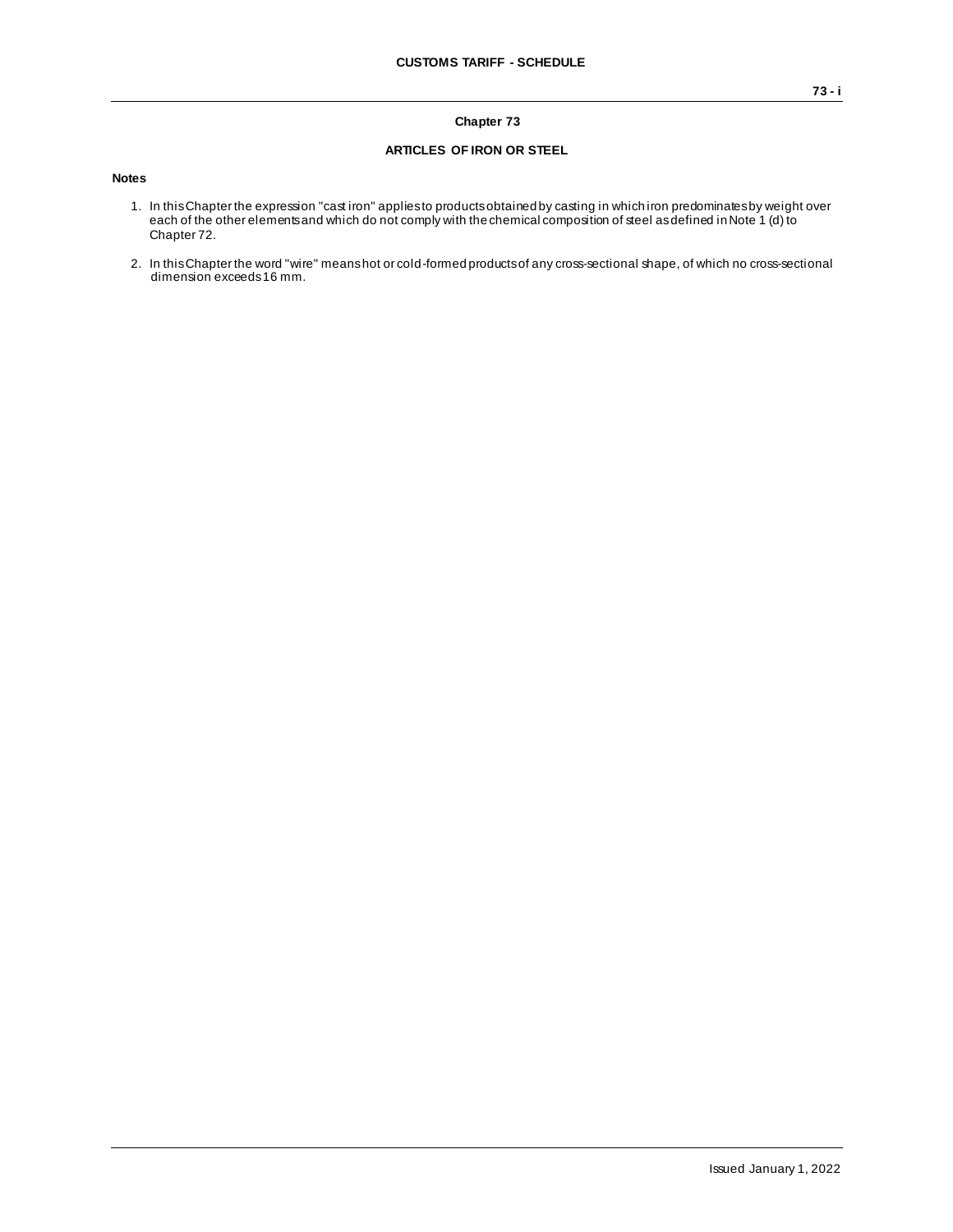| <b>Tariff</b><br>Item     | <b>SS</b> | <b>Description of Goods</b>                                                                                                                                                                                                                                                                                                                                                       | Unit of<br>Meas.  | <b>MFN</b><br>Tariff | <b>Applicable</b><br><b>Preferential Tariffs</b>                                                                                         |
|---------------------------|-----------|-----------------------------------------------------------------------------------------------------------------------------------------------------------------------------------------------------------------------------------------------------------------------------------------------------------------------------------------------------------------------------------|-------------------|----------------------|------------------------------------------------------------------------------------------------------------------------------------------|
| 73.01                     |           | Sheet piling of iron or steel, whether or not drilled, punched or made<br>from assembled elements; welded angles, shapes and sections, of iron<br>or steel.                                                                                                                                                                                                                       |                   |                      |                                                                                                                                          |
|                           |           | 7301.10.00 00 -Sheet piling                                                                                                                                                                                                                                                                                                                                                       | KGM               | Free                 | CCCT, LDCT, UST,<br>MXT, CIAT, CT, CRT, IT,<br>NT, SLT, PT, COLT, JT,<br>PAT, HNT, KRT, CEUT,<br>UAT, CPTPT, UKT: Free                   |
| 7301.20.00                |           | -Angles, shapes and sections                                                                                                                                                                                                                                                                                                                                                      |                   | Free                 | CCCT, LDCT, GPT, UST,<br>MXT, CIAT, CT, CRT, IT,<br>NT, SLT, PT, COLT, JT,<br>PAT, HNT, KRT, CEUT,<br>UAT, CPTPT, UKT: Free              |
|                           |           |                                                                                                                                                                                                                                                                                                                                                                                   | <b>KGM</b><br>KGM |                      |                                                                                                                                          |
| 73.02                     |           | Railway or tramway track construction material of iron or steel, the<br>following: rails, check-rails and rack rails, switch blades, crossing frogs,<br>point rods and other crossing pieces, sleepers (cross-ties), fish-plates,<br>chairs, chair wedges, sole plates (base plates), rail clips, bedplates, ties<br>and other material specialized for jointing or fixing rails. |                   |                      |                                                                                                                                          |
| 7302.10.00                |           | -Rails                                                                                                                                                                                                                                                                                                                                                                            |                   | Free                 | AUT, NZT, CCCT, LDCT,<br>GPT, UST, MXT, CIAT,<br>CT, CRT, IT, NT, SLT, PT,<br>COLT, JT, PAT, HNT,<br>KRT, CEUT, UAT,<br>CPTPT, UKT: Free |
|                           |           | -----Heat treated:                                                                                                                                                                                                                                                                                                                                                                |                   |                      |                                                                                                                                          |
|                           |           | 12 - - - - - - Of a weight exceeding 57 kg/m but not exceeding 67 kg/m                                                                                                                                                                                                                                                                                                            | KGM<br>KGM        |                      |                                                                                                                                          |
|                           |           | -----Not heat treated:                                                                                                                                                                                                                                                                                                                                                            | <b>KGM</b>        |                      |                                                                                                                                          |
|                           |           |                                                                                                                                                                                                                                                                                                                                                                                   | KGM               |                      |                                                                                                                                          |
|                           |           |                                                                                                                                                                                                                                                                                                                                                                                   | KGM               |                      |                                                                                                                                          |
| 7302.30                   |           | -Switch blades, crossing frogs, point rods and other crossing pieces                                                                                                                                                                                                                                                                                                              |                   |                      |                                                                                                                                          |
|                           |           | 7302.30.10 00 - - - For use with grooved or girder guard rail                                                                                                                                                                                                                                                                                                                     | <b>KGM</b>        | Free                 | CCCT, LDCT, GPT, UST,<br>MXT, CIAT, CT, CRT, IT,<br>NT, SLT, PT, COLT, JT,<br>PAT, HNT, KRT, CEUT,<br>UAT, CPTPT, UKT: Free              |
| 7302.30.90 00 - - - Other |           |                                                                                                                                                                                                                                                                                                                                                                                   | <b>KGM</b>        | 6.5%                 | CCCT, LDCT, UST,<br>MXT, CIAT, CT, CRT, IT,<br>NT, SLT, PT, COLT, JT,<br>PAT, HNT, KRT, CEUT,<br>UAT, CPTPT, UKT: Free<br>GPT: 5%        |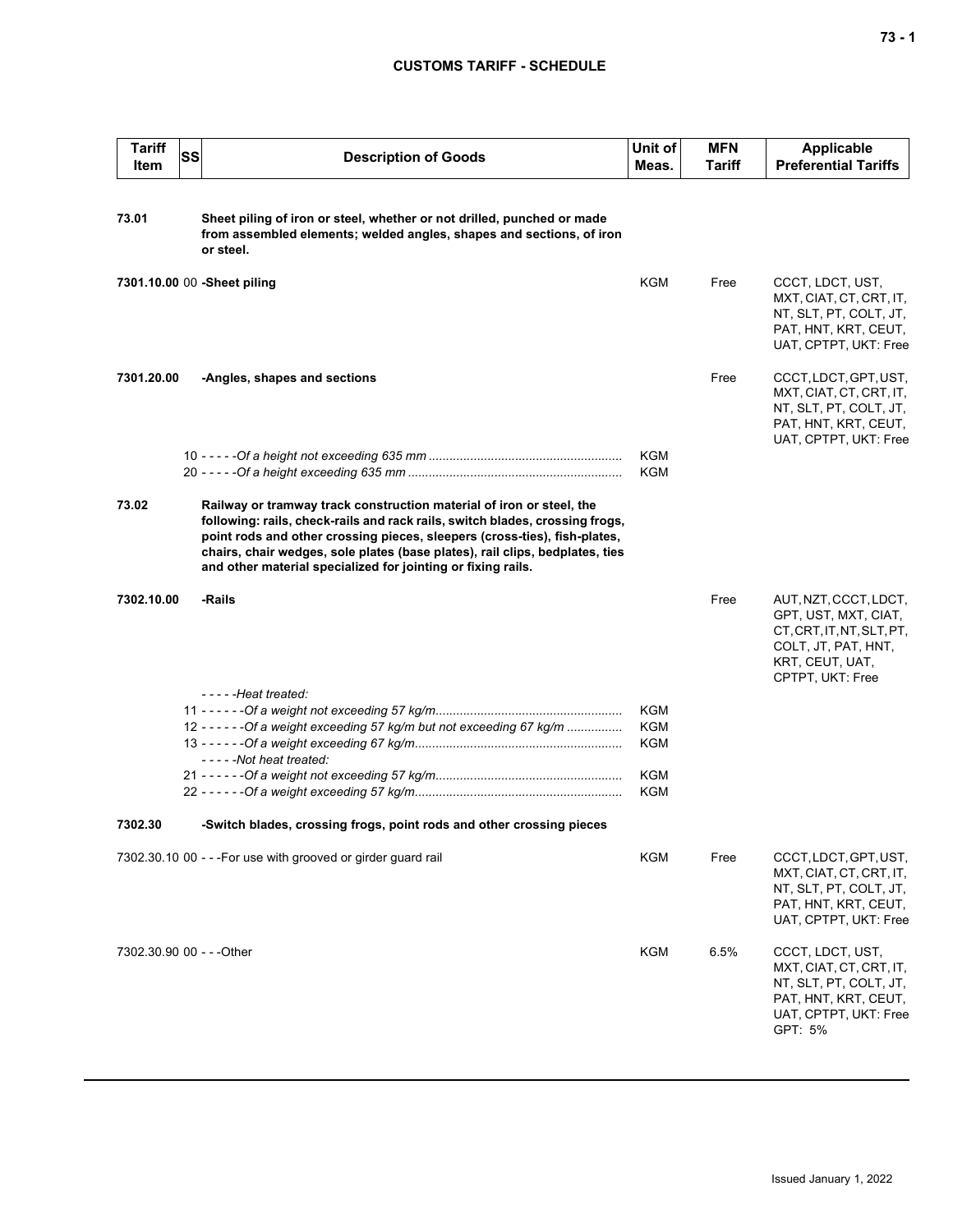| <b>Tariff</b>        | SS | <b>Description of Goods</b>                                                             | Unit of<br>Meas. | <b>MFN</b><br><b>Tariff</b> | <b>Applicable</b><br><b>Preferential Tariffs</b>                                                                            |
|----------------------|----|-----------------------------------------------------------------------------------------|------------------|-----------------------------|-----------------------------------------------------------------------------------------------------------------------------|
| Item                 |    |                                                                                         |                  |                             |                                                                                                                             |
|                      |    | 7302.40.00 00 - Fish-plates and sole plates                                             | <b>KGM</b>       | Free                        | CCCT, LDCT, GPT, UST,<br>MXT, CIAT, CT, CRT, IT,<br>NT, SLT, PT, COLT, JT,<br>PAT, HNT, KRT, CEUT,<br>UAT, CPTPT, UKT: Free |
| 7302.90.00 00 -Other |    |                                                                                         | KGM              | Free                        | CCCT, LDCT, GPT, UST,<br>MXT, CIAT, CT, CRT, IT,<br>NT, SLT, PT, COLT, JT,<br>PAT, HNT, KRT, CEUT,<br>UAT, CPTPT, UKT: Free |
| 7303.00.00           |    | Tubes, pipes and hollow profiles, of cast iron.                                         |                  | Free                        | CCCT, LDCT, GPT, UST,<br>MXT, CIAT, CT, CRT, IT,<br>NT, SLT, PT, COLT, JT,<br>PAT, HNT, KRT, CEUT,<br>UAT, CPTPT, UKT: Free |
|                      |    |                                                                                         | KGM              |                             |                                                                                                                             |
|                      |    |                                                                                         | KGM              |                             |                                                                                                                             |
|                      |    |                                                                                         | KGM              |                             |                                                                                                                             |
| 73.04                |    | Tubes, pipes and hollow profiles, seamless, of iron (other than cast iron)<br>or steel. |                  |                             |                                                                                                                             |
|                      |    | -Line pipe of a kind used for oil or gas pipelines:                                     |                  |                             |                                                                                                                             |
|                      |    | 7304.11.00 00 - - Of stainless steel                                                    | KGM              | Free                        | CCCT, LDCT, UST,<br>MXT, CIAT, CT, CRT, IT,<br>NT, SLT, PT, COLT, JT,<br>PAT, HNT, KRT, CEUT,<br>UAT, CPTPT, UKT: Free      |
| 7304.19.00           |    | - -Other                                                                                |                  | Free                        | CCCT, LDCT, GPT, UST,<br>MXT, CIAT, CT, CRT, IT,<br>NT, SLT, PT, COLT, JT,<br>PAT, HNT, KRT, CEUT,<br>UAT, CPTPT, UKT: Free |
|                      |    | -----Of an external diameter not exceeding 60.3 mm:                                     |                  |                             |                                                                                                                             |
|                      |    |                                                                                         | KGM              |                             |                                                                                                                             |
|                      |    | 14 - - - - - - Of an A.P.I. grade greater than X-52 but not exceeding X-65              | KGM              |                             |                                                                                                                             |
|                      |    | 15 - - - - - - Of an A.P.I. grade greater than X-65 but not exceeding X-70              | KGM              |                             |                                                                                                                             |
|                      |    | 16 - - - - - - Of an A.P.I. grade greater than X-70 but not exceeding X-80              | KGM              |                             |                                                                                                                             |
|                      |    |                                                                                         | KGM              |                             |                                                                                                                             |
|                      |    | ----- Of an external diameter exceeding 60.3 mm but not exceeding 219.1<br>mm:          |                  |                             |                                                                                                                             |
|                      |    |                                                                                         | <b>KGM</b>       |                             |                                                                                                                             |
|                      |    | 24 - - - - - - Of an A.P.I. grade greater than X-52 but not exceeding X-65              | KGM              |                             |                                                                                                                             |
|                      |    | 25 - - - - - - Of an A.P.I. grade greater than X-65 but not exceeding X-70              | KGM              |                             |                                                                                                                             |
|                      |    | 26 - - - - - - Of an A.P.I. grade greater than X-70 but not exceeding X-80              | <b>KGM</b>       |                             |                                                                                                                             |
|                      |    |                                                                                         | <b>KGM</b>       |                             |                                                                                                                             |
|                      |    |                                                                                         |                  |                             |                                                                                                                             |

 $\mathbf{I}$  $\mathbf{I}$  $\mathbf{I}$  $\blacksquare$  $\mathbf{I}$  $\blacksquare$ 

П П П П П П П  $\blacksquare$  $\mathbf{I}$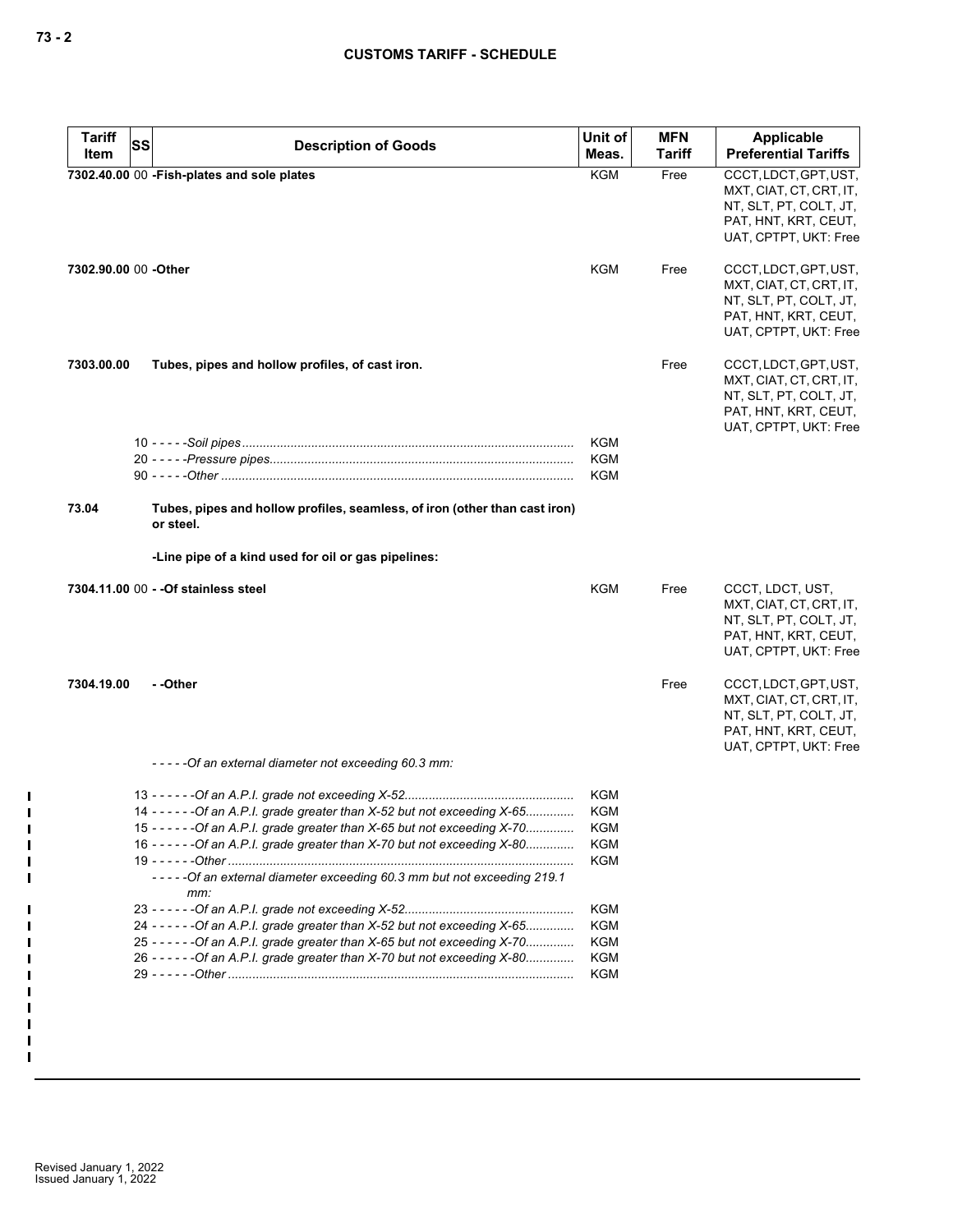$\mathbf{I}$  $\blacksquare$  $\blacksquare$ П П

п п П П  $\blacksquare$  $\blacksquare$  $\blacksquare$ 

П

П П П  $\blacksquare$  $\blacksquare$ 

| <b>Tariff</b><br>Item | <b>SS</b> | <b>Description of Goods</b>                                                     | Unit of<br>Meas. | <b>MFN</b><br><b>Tariff</b> | <b>Applicable</b><br><b>Preferential Tariffs</b> |
|-----------------------|-----------|---------------------------------------------------------------------------------|------------------|-----------------------------|--------------------------------------------------|
|                       |           |                                                                                 |                  |                             |                                                  |
|                       |           |                                                                                 |                  |                             |                                                  |
|                       |           |                                                                                 |                  |                             |                                                  |
|                       |           |                                                                                 |                  |                             |                                                  |
|                       |           |                                                                                 |                  |                             |                                                  |
|                       |           | ----- Of an external diameter exceeding 219.1 mm but not exceeding 355.6<br>mm: |                  |                             |                                                  |
|                       |           |                                                                                 | KGM              |                             |                                                  |
|                       |           | 62 - - - - - - Of an A.P.I. grade greater than X-52 but not exceeding X-65      | KGM              |                             |                                                  |
|                       |           | 63 - - - - - - - Of an A.P.I. grade greater than X-65 but not exceeding X-70    | KGM              |                             |                                                  |
|                       |           | 64 - - - - - - Of an A.P.I. grade greater than X-70 but not exceeding X-80      | KGM              |                             |                                                  |
|                       |           |                                                                                 | KGM              |                             |                                                  |
|                       |           | -----Of an external diameter exceeding 355.6 mm but not exceeding 610<br>mm:    |                  |                             |                                                  |
|                       |           |                                                                                 | KGM              |                             |                                                  |
|                       |           | 72 - - - - - - Of an A.P.I. grade greater than X-52 but not exceeding X-65      | KGM              |                             |                                                  |
|                       |           | 73 - - - - - - Of an A.P.I. grade greater than X-65 but not exceeding X-70      | KGM              |                             |                                                  |
|                       |           | 74 - - - - - - Of an A.P.I. grade greater than X-70 but not exceeding X-80      | KGM              |                             |                                                  |
|                       |           |                                                                                 | KGM              |                             |                                                  |
|                       |           | -----Of an external diameter exceeding 610 mm:                                  |                  |                             |                                                  |
|                       |           |                                                                                 | KGM              |                             |                                                  |
|                       |           | 82 - - - - - - Of an A.P.I. grade greater than X-52 but not exceeding X-65      | KGM              |                             |                                                  |
|                       |           | 83 - - - - - - - Of an A.P.I. grade greater than X-65 but not exceeding X-70    | KGM              |                             |                                                  |
|                       |           | 84 - - - - - - Of an A.P.I. grade greater than X-70 but not exceeding X-80      | KGM<br>KGM       |                             |                                                  |
|                       |           | -Casing, tubing and drill pipe, of a kind used in drilling for oil or gas:      |                  |                             |                                                  |
|                       |           | 7304.22.00 00 - - Drill pipe of stainless steel                                 | KGM              | Free                        | CCCT, LDCT, GPT, UST,<br>MXT, CIAT, CT, CRT, IT, |
|                       |           |                                                                                 |                  |                             | NT, SLT, PT, COLT, JT,                           |
|                       |           |                                                                                 |                  |                             | PAT, HNT, KRT, CEUT,                             |
|                       |           |                                                                                 |                  |                             | UAT, CPTPT, UKT: Free                            |
| 7304.23.00            |           | - - Other drill pipe                                                            |                  | Free                        | CCCT, LDCT, GPT, UST,<br>MXT, CIAT, CT, CRT, IT, |
|                       |           |                                                                                 |                  |                             | NT, SLT, PT, COLT, JT,                           |
|                       |           |                                                                                 |                  |                             | PAT, HNT, KRT, CEUT,                             |
|                       |           |                                                                                 |                  |                             | UAT, CPTPT, UKT: Free                            |
|                       |           |                                                                                 | KGM              |                             |                                                  |
|                       |           |                                                                                 | KGM              |                             |                                                  |
|                       |           | 7304.24.00 00 - - Other, of stainless steel                                     | KGM              | Free                        | CCCT, LDCT, UST,                                 |
|                       |           |                                                                                 |                  |                             | MXT, CIAT, CT, CRT, IT,                          |
|                       |           |                                                                                 |                  |                             | NT, SLT, PT, COLT, JT,                           |
|                       |           |                                                                                 |                  |                             | PAT, HNT, KRT, CEUT,                             |
|                       |           |                                                                                 |                  |                             | UAT, CPTPT, UKT: Free                            |
|                       |           |                                                                                 |                  |                             |                                                  |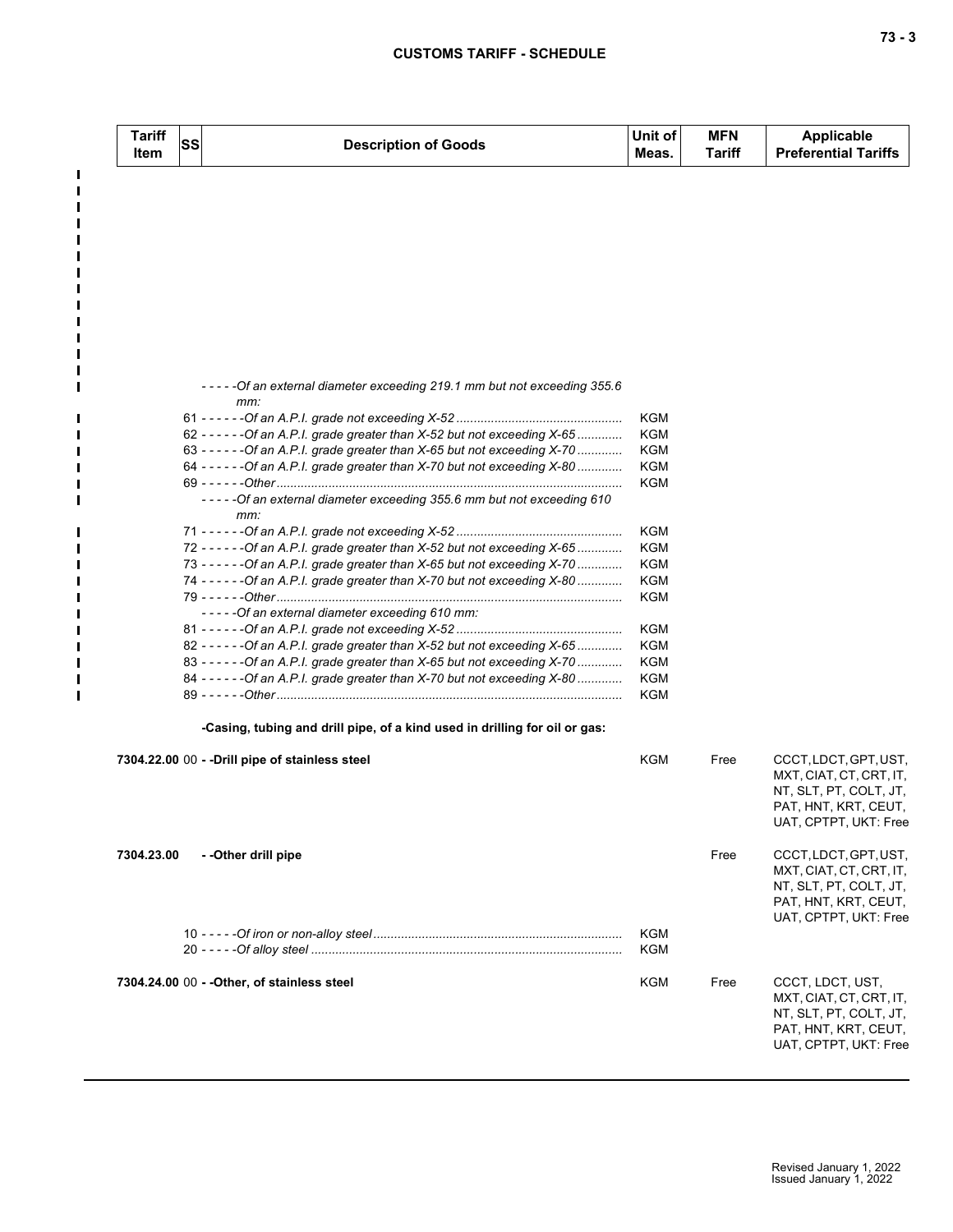|                              | Tariff<br>Item | <b>SS</b> | <b>Description of Goods</b>                                                                                                                                                                                                 | Unit of<br>Meas.         | <b>MFN</b><br><b>Tariff</b> | <b>Applicable</b><br><b>Preferential Tariffs</b>                                                                       |
|------------------------------|----------------|-----------|-----------------------------------------------------------------------------------------------------------------------------------------------------------------------------------------------------------------------------|--------------------------|-----------------------------|------------------------------------------------------------------------------------------------------------------------|
| $\mathbf I$                  | 7304.29.00     |           | - -Other                                                                                                                                                                                                                    |                          | Free                        | CCCT, LDCT, UST,<br>MXT, CIAT, CT, CRT, IT,<br>NT, SLT, PT, COLT, JT,<br>PAT, HNT, KRT, CEUT,<br>UAT, CPTPT, UKT: Free |
|                              |                |           | -----Casing, of an external diameter exceeding 114.3 mm but not exceeding<br>177.8 mm:                                                                                                                                      |                          |                             |                                                                                                                        |
| $\mathbf I$                  |                |           | 12 - - - - - - Plain end, of an A.P.I. grade H-40, J-55, K-55 or equivalent proprietary                                                                                                                                     | KGM                      |                             |                                                                                                                        |
| $\mathbf I$                  |                |           | 13 - - - - - - Threaded and coupled to A.P.I. specifications, of an A.P.I. grade H-40,<br>J-55, K-55 or equivalent proprietary specification                                                                                | <b>KGM</b>               |                             |                                                                                                                        |
| $\mathbf I$                  |                |           | 14 - - - - - - Premium or semi-premium threaded and coupled, of an A.P.I. grade<br>H-40, J-55, K-55 or equivalent proprietary specification                                                                                 | <b>KGM</b>               |                             |                                                                                                                        |
|                              |                |           | 15 - - - - - - Plain end, of an A.P.I. grade N80, L80, P110 or equivalent proprietary                                                                                                                                       | KGM                      |                             |                                                                                                                        |
|                              |                |           | 16 - - - - - Threaded and coupled to A.P.I. specifications, of an A.P.I. grade N80,<br>L80, P110 or equivalent proprietary specification<br>17 - - - - - - Premium or semi-premium threaded and coupled, of an A.P.I. grade | KGM                      |                             |                                                                                                                        |
|                              |                |           | N80, L80, P110 or equivalent proprietary specification                                                                                                                                                                      | <b>KGM</b><br><b>KGM</b> |                             |                                                                                                                        |
|                              |                |           | -----Casing, of an external diameter exceeding 177.8 mm but not exceeding<br>298.5 mm:                                                                                                                                      |                          |                             |                                                                                                                        |
| $\mathbf{I}$<br>$\mathbf{I}$ |                |           | 22 - - - - - - Plain end, of an A.P.I. grade H-40, J-55, K-55 or equivalent proprietary                                                                                                                                     | <b>KGM</b>               |                             |                                                                                                                        |
| $\mathbf{I}$                 |                |           | 23 - - - - - - Threaded and coupled to A.P.I. specifications, of an A.P.I. grade H-40,<br>J-55, K-55 or equivalent proprietary specification                                                                                | <b>KGM</b>               |                             |                                                                                                                        |
| $\mathbf I$                  |                |           | 24 ----- - Premium or semi-premium threaded and coupled, of an A.P.I. grade<br>H-40, J-55, K-55 or equivalent proprietary specification                                                                                     | KGM                      |                             |                                                                                                                        |
|                              |                |           | 25 - - - - - - Plain end, of an A.P.I. grade N80, L80, P110 or equivalent proprietary                                                                                                                                       | <b>KGM</b>               |                             |                                                                                                                        |
| $\mathbf I$                  |                |           | 26 - - - - - - Threaded and coupled to A.P.I. specifications, of an A.P.I. grade N80,<br>L80, P110 or equivalent proprietary specification                                                                                  | <b>KGM</b>               |                             |                                                                                                                        |
| $\mathbf I$                  |                |           | 27 - - - - - - Premium or semi-premium threaded and coupled, of an A.P.I. grade<br>N80, L80, P110 or equivalent proprietary specification                                                                                   | <b>KGM</b>               |                             |                                                                                                                        |
| $\mathbf I$                  |                |           | -----Casing, of an external diameter exceeding 298.5 mm:                                                                                                                                                                    | KGM                      |                             |                                                                                                                        |
|                              |                |           | 32 - - - - - - Plain end, of an A.P.I. grade H-40, J-55, K-55 or equivalent proprietary                                                                                                                                     | KGM                      |                             |                                                                                                                        |
|                              |                |           | 33 - - - - - - Threaded and coupled to A.P.I. specifications, of an A.P.I. grade H-40,<br>J-55, K-55 or equivalent proprietary specification                                                                                | <b>KGM</b>               |                             |                                                                                                                        |
|                              |                |           | 34 - - - - - - Premium or semi-premium threaded and coupled, of an A.P.I. grade<br>H-40, J-55, K-55 or equivalent proprietary specification                                                                                 | <b>KGM</b>               |                             |                                                                                                                        |
| П                            |                |           | 35 - - - - - - Plain end, of an A.P.I. grade N80, L80, P110 or equivalent proprietary                                                                                                                                       | <b>KGM</b>               |                             |                                                                                                                        |
|                              |                |           | 36 - - - - - - Threaded and coupled to A.P.I. specifications, of an A.P.I. grade N80,<br>L80, P110 or equivalent proprietary specification                                                                                  | KGM                      |                             |                                                                                                                        |
|                              |                |           | 37 - - - - - - Premium or semi-premium threaded and coupled, of an A.P.I. grade<br>N80, L80, P110 or equivalent proprietary specification                                                                                   | <b>KGM</b><br>KGM        |                             |                                                                                                                        |
|                              |                |           | -----Tubing, of an external diameter not exceeding 60.2 mm:                                                                                                                                                                 |                          |                             |                                                                                                                        |
|                              |                |           | 42 - - - - - - Plain end, of an A.P.I. grade H-40, J-55, K-55 or equivalent proprietary                                                                                                                                     | KGM                      |                             |                                                                                                                        |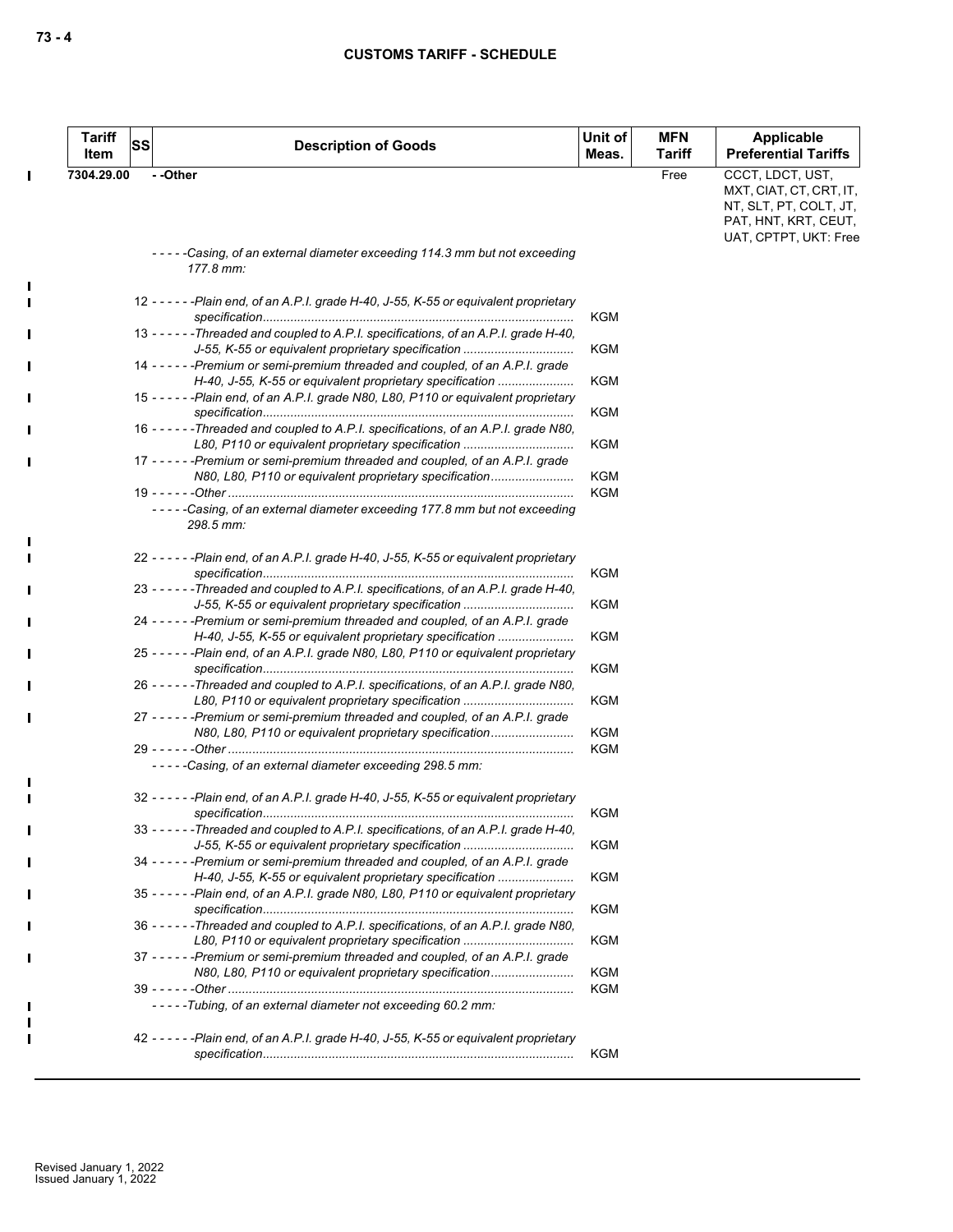$\mathbf{I}$ 

 $\blacksquare$ 

П

П

 $\blacksquare$ 

П

П

П

 $\blacksquare$ 

п п

П

| <b>Tariff</b><br>Item | SS | <b>Description of Goods</b>                                                                                                                  | Unit of<br>Meas. | <b>MFN</b><br>Tariff | <b>Applicable</b><br><b>Preferential Tariffs</b> |
|-----------------------|----|----------------------------------------------------------------------------------------------------------------------------------------------|------------------|----------------------|--------------------------------------------------|
|                       |    | 43 - - - - - - Threaded and coupled to A.P.I. specifications, of an A.P.I. grade H-40,                                                       |                  |                      |                                                  |
|                       |    | J-55, K-55 or equivalent proprietary specification<br>44 - - - - - - Premium or semi-premium threaded and coupled, of an A.P.I. grade        | <b>KGM</b>       |                      |                                                  |
|                       |    | H-40, J-55, K-55 or equivalent proprietary specification                                                                                     | KGM              |                      |                                                  |
|                       |    | 45 - - - - - - Plain end, of an A.P.I. grade N80, L80, P110 or equivalent proprietary                                                        |                  |                      |                                                  |
|                       |    |                                                                                                                                              | KGM              |                      |                                                  |
|                       |    | 46 - - - - - - Threaded and coupled to A.P.I. specifications, of an A.P.I. grade N80,<br>L80, P110 or equivalent proprietary specification   | KGM              |                      |                                                  |
|                       |    | 47 - - - - - - Premium or semi-premium threaded and coupled, of an A.P.I. grade                                                              |                  |                      |                                                  |
|                       |    | N80, L80, P110 or equivalent proprietary specification                                                                                       | KGM<br>KGM       |                      |                                                  |
|                       |    | -----Tubing, of an external diameter of 60.3 mm:                                                                                             |                  |                      |                                                  |
|                       |    | 52 - - - - - - Plain end, of an A.P.I. grade H-40, J-55, K-55 or equivalent proprietary                                                      |                  |                      |                                                  |
|                       |    |                                                                                                                                              | KGM              |                      |                                                  |
|                       |    | 53 - - - - - - Threaded and coupled to A.P.I. specifications, of an A.P.I. grade H-40,<br>J-55, K-55 or equivalent proprietary specification | KGM              |                      |                                                  |
|                       |    | 54 - - - - - - Premium or semi-premium threaded and coupled, of an A.P.I. grade                                                              |                  |                      |                                                  |
|                       |    | H-40, J-55, K-55 or equivalent proprietary specification                                                                                     | KGM              |                      |                                                  |
|                       |    | 55 - - - - - - Plain end, of an A.P.I. grade N80, L80, P110 or equivalent proprietary                                                        |                  |                      |                                                  |
|                       |    |                                                                                                                                              | KGM              |                      |                                                  |
|                       |    | 56 - - - - - - Threaded and coupled to A.P.I. specifications, of an A.P.I. grade N80,                                                        |                  |                      |                                                  |
|                       |    | L80, P110 or equivalent proprietary specification                                                                                            | KGM              |                      |                                                  |
|                       |    | 57 - - - - - - Premium or semi-premium threaded and coupled, of an A.P.I. grade<br>N80, L80, P110 or equivalent proprietary specification    | KGM              |                      |                                                  |
|                       |    |                                                                                                                                              | KGM              |                      |                                                  |
|                       |    | -----Tubing, of an external diameter exceeding 60.3 mm but not exceeding<br>73 mm:                                                           |                  |                      |                                                  |
|                       |    | 62 - - - - - - Plain end, of an A.P.I. grade H-40, J-55, K-55 or equivalent proprietary                                                      |                  |                      |                                                  |
|                       |    |                                                                                                                                              | KGM              |                      |                                                  |
|                       |    | 63 - - - - - - Threaded and coupled to A.P.I. specifications, of an A.P.I. grade H-40,<br>J-55, K-55 or equivalent proprietary specification | KGM              |                      |                                                  |
|                       |    | 64 - - - - - - Premium or semi-premium threaded and coupled, of an A.P.I. grade                                                              |                  |                      |                                                  |
|                       |    | H-40, J-55, K-55 or equivalent proprietary specification                                                                                     | KGM              |                      |                                                  |
|                       |    | 65 - - - - - - Plain end, of an A.P.I. grade N80, L80, P110 or equivalent proprietary                                                        |                  |                      |                                                  |
|                       |    |                                                                                                                                              | KGM              |                      |                                                  |
|                       |    | 66 - - - - - - Threaded and coupled to A.P.I. specifications, of an A.P.I. grade N80,                                                        |                  |                      |                                                  |
|                       |    | L80, P110 or equivalent proprietary specification<br>67 - - - - - - Premium or semi-premium threaded and coupled, of an A.P.I. grade         | KGM              |                      |                                                  |
|                       |    | N80, L80, P110 or equivalent proprietary specification                                                                                       | KGM              |                      |                                                  |
|                       |    |                                                                                                                                              | KGM              |                      |                                                  |
|                       |    | -----Tubing, of an external diameter exceeding 73 mm:                                                                                        |                  |                      |                                                  |
|                       |    | 72 - - - - - - Plain end, of an A.P.I. grade H-40, J-55, K-55 or equivalent proprietary                                                      |                  |                      |                                                  |
|                       |    |                                                                                                                                              | KGM              |                      |                                                  |
|                       |    | 73 - - - - - - Threaded and coupled to A.P.I. specifications, of an A.P.I. grade H-40,                                                       |                  |                      |                                                  |
|                       |    | J-55, K-55 or equivalent proprietary specification<br>74 - - - - - - Premium or semi-premium threaded and coupled, of an A.P.I. grade        | KGM              |                      |                                                  |
|                       |    | H-40, J-55, K-55 or equivalent proprietary specification                                                                                     | KGM              |                      |                                                  |
|                       |    | 75 - - - - - - Plain end, of an A.P.I. grade N80, L80, P110 or equivalent proprietary                                                        |                  |                      |                                                  |
|                       |    |                                                                                                                                              | KGM              |                      |                                                  |
|                       |    | 76 - - - - - - Threaded and coupled to A.P.I. specifications, of an A.P.I. grade N80,                                                        |                  |                      |                                                  |
|                       |    | L80, P110 or equivalent proprietary specification                                                                                            | KGM              |                      |                                                  |
|                       |    | 77 - - - - - - Premium or semi-premium threaded and coupled, of an A.P.I. grade                                                              |                  |                      |                                                  |
|                       |    | N80, L80, P110 or equivalent proprietary specification                                                                                       | KGM              |                      |                                                  |
|                       |    |                                                                                                                                              |                  |                      |                                                  |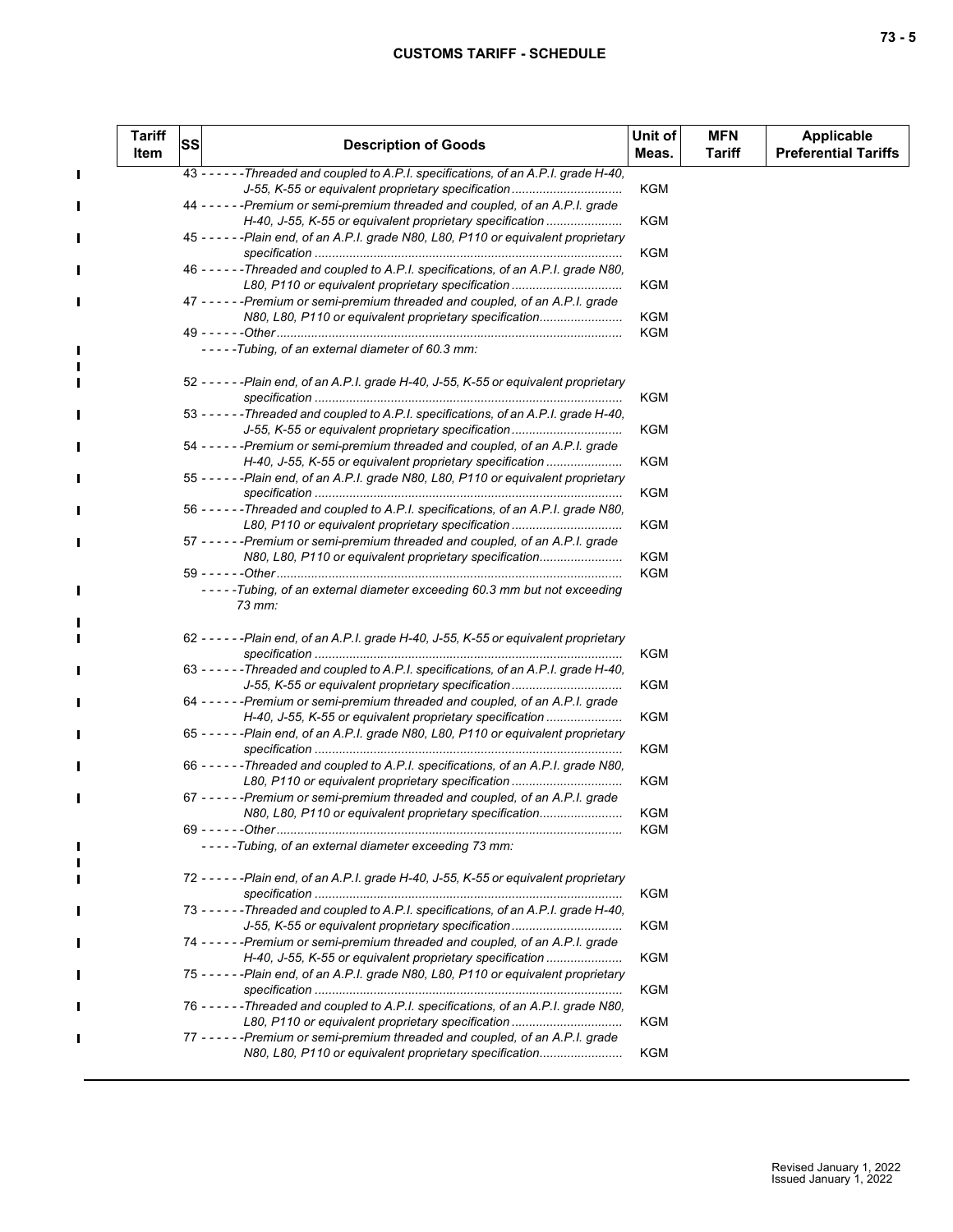| <b>Tariff</b><br>Item | <b>SS</b> | <b>Description of Goods</b>                                                                    | Unit of<br>Meas. | <b>MFN</b><br>Tariff | Applicable<br><b>Preferential Tariffs</b>                                                                                                |
|-----------------------|-----------|------------------------------------------------------------------------------------------------|------------------|----------------------|------------------------------------------------------------------------------------------------------------------------------------------|
|                       |           |                                                                                                | <b>KGM</b>       |                      |                                                                                                                                          |
|                       |           | -Other, of circular cross-section, of iron or non-alloy steel:                                 |                  |                      |                                                                                                                                          |
| 7304.31.00            |           | --Cold-drawn or cold-rolled (cold-reduced)                                                     |                  | Free                 | CCCT, LDCT, GPT, UST,<br>MXT, CIAT, CT, CRT, IT,<br>NT, SLT, PT, COLT, JT,<br>PAT, HNT, KRT, CEUT,<br>UAT, CPTPT, UKT: Free              |
|                       |           |                                                                                                | KGM<br>KGM       |                      |                                                                                                                                          |
| 7304.39.00            |           | --Other                                                                                        |                  | Free                 | CCCT, LDCT, GPT, UST,<br>MXT, CIAT, CT, CRT, IT,<br>NT, SLT, PT, COLT, JT,<br>PAT, HNT, KRT, CEUT,<br>UAT, CPTPT, UKT: Free              |
|                       |           | -----Standard pipes, of an external diameter not exceeding 60.3 mm:                            |                  |                      |                                                                                                                                          |
|                       |           |                                                                                                | KGM              |                      |                                                                                                                                          |
|                       |           |                                                                                                | <b>KGM</b>       |                      |                                                                                                                                          |
|                       |           | -----Standard pipes, of an external diameter exceeding 60.3 mm but not<br>exceeding 219.1 mm:  | KGM              |                      |                                                                                                                                          |
|                       |           |                                                                                                | <b>KGM</b>       |                      |                                                                                                                                          |
|                       |           |                                                                                                | <b>KGM</b>       |                      |                                                                                                                                          |
|                       |           |                                                                                                | <b>KGM</b>       |                      |                                                                                                                                          |
|                       |           | -----Standard pipes, of an external diameter exceeding 219.1 mm but not<br>exceeding 355.6 mm: |                  |                      |                                                                                                                                          |
|                       |           |                                                                                                | KGM              |                      |                                                                                                                                          |
|                       |           |                                                                                                | KGM              |                      |                                                                                                                                          |
|                       |           | -----Standard pipes, of an external diameter exceeding 355.6 mm but not<br>exceeding 610 mm:   | <b>KGM</b>       |                      |                                                                                                                                          |
|                       |           |                                                                                                | KGM              |                      |                                                                                                                                          |
|                       |           |                                                                                                | KGM              |                      |                                                                                                                                          |
|                       |           |                                                                                                | KGM              |                      |                                                                                                                                          |
|                       |           | -----Standard pipes, of an external diameter exceeding 610 mm:                                 |                  |                      |                                                                                                                                          |
|                       |           |                                                                                                | KGM              |                      |                                                                                                                                          |
|                       |           |                                                                                                | KGM              |                      |                                                                                                                                          |
|                       |           |                                                                                                | KGM              |                      |                                                                                                                                          |
|                       |           |                                                                                                | KGM              |                      |                                                                                                                                          |
|                       |           |                                                                                                | KGM              |                      |                                                                                                                                          |
|                       |           |                                                                                                | KGM              |                      |                                                                                                                                          |
|                       |           | -Other, of circular cross-section, of stainless steel:                                         |                  |                      |                                                                                                                                          |
| 7304.41.00            |           | --Cold-drawn or cold-rolled (cold-reduced)                                                     |                  | Free                 | AUT, NZT, CCCT, LDCT,<br>GPT, UST, MXT, CIAT,<br>CT, CRT, IT, NT, SLT, PT,<br>COLT, JT, PAT, HNT,<br>KRT, CEUT, UAT,<br>CPTPT, UKT: Free |
|                       |           |                                                                                                | <b>KGM</b>       |                      |                                                                                                                                          |
|                       |           |                                                                                                | KGM              |                      |                                                                                                                                          |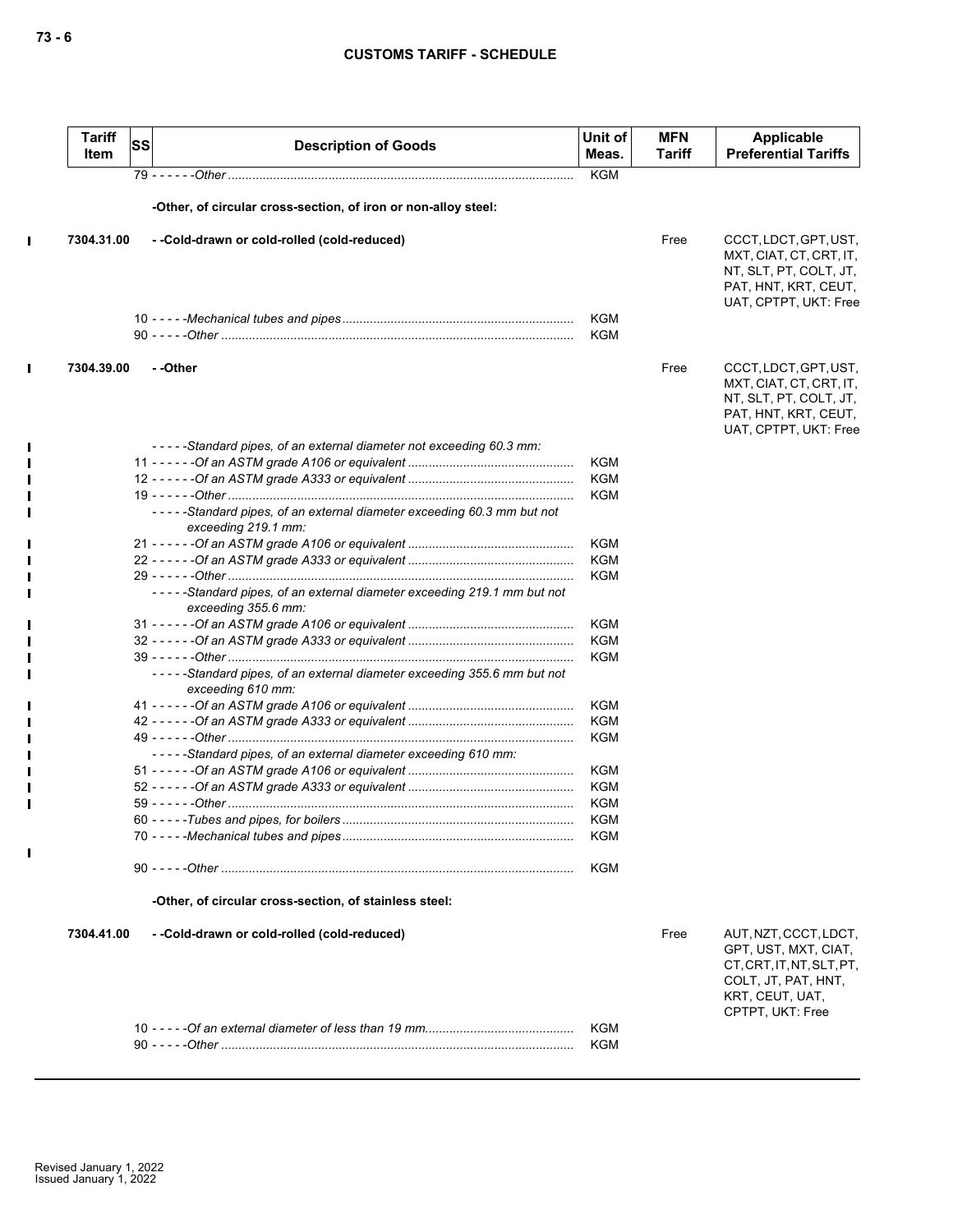| <b>Tariff</b> | <b>SS</b> | <b>Description of Goods</b>                                                                    | Unit of    | <b>MFN</b>    | <b>Applicable</b>                                                                                                                        |
|---------------|-----------|------------------------------------------------------------------------------------------------|------------|---------------|------------------------------------------------------------------------------------------------------------------------------------------|
| Item          |           |                                                                                                | Meas.      | <b>Tariff</b> | <b>Preferential Tariffs</b>                                                                                                              |
| 7304.49.00    |           | --Other                                                                                        |            | Free          | CCCT, LDCT, GPT, UST,<br>MXT, CIAT, CT, CRT, IT,<br>NT, SLT, PT, COLT, JT,<br>PAT, HNT, KRT, CEUT,<br>UAT, CPTPT, UKT: Free              |
|               |           |                                                                                                | KGM<br>KGM |               |                                                                                                                                          |
|               |           | -Other, of circular cross-section, of other alloy steel:                                       |            |               |                                                                                                                                          |
|               |           | 7304.51.00 00 - - Cold-drawn or cold-rolled (cold-reduced)                                     | <b>KGM</b> | Free          | AUT, NZT, CCCT, LDCT,<br>GPT, UST, MXT, CIAT,<br>CT, CRT, IT, NT, SLT, PT,<br>COLT, JT, PAT, HNT,<br>KRT, CEUT, UAT,<br>CPTPT, UKT: Free |
| 7304.59.00    |           | - -Other                                                                                       |            | Free          | CCCT, LDCT, GPT, UST,<br>MXT, CIAT, CT, CRT, IT,<br>NT, SLT, PT, COLT, JT,<br>PAT, HNT, KRT, CEUT,<br>UAT, CPTPT, UKT: Free              |
|               |           | -----Standard pipes, of an external diameter not exceeding 60.3 mm:                            |            |               |                                                                                                                                          |
|               |           |                                                                                                | KGM        |               |                                                                                                                                          |
|               |           |                                                                                                | KGM        |               |                                                                                                                                          |
|               |           |                                                                                                | <b>KGM</b> |               |                                                                                                                                          |
|               |           |                                                                                                | KGM        |               |                                                                                                                                          |
|               |           |                                                                                                | KGM        |               |                                                                                                                                          |
|               |           |                                                                                                | KGM        |               |                                                                                                                                          |
|               |           | -----Standard pipes, of an external diameter exceeding 60.3 mm but not                         | <b>KGM</b> |               |                                                                                                                                          |
|               |           | exceeding 219.1 mm:                                                                            |            |               |                                                                                                                                          |
|               |           |                                                                                                | KGM        |               |                                                                                                                                          |
|               |           |                                                                                                | <b>KGM</b> |               |                                                                                                                                          |
|               |           |                                                                                                | KGM        |               |                                                                                                                                          |
|               |           |                                                                                                | KGM        |               |                                                                                                                                          |
|               |           |                                                                                                | <b>KGM</b> |               |                                                                                                                                          |
|               |           |                                                                                                | <b>KGM</b> |               |                                                                                                                                          |
|               |           | -----Standard pipes, of an external diameter exceeding 219.1 mm but not<br>exceeding 355.6 mm: | KGM        |               |                                                                                                                                          |
|               |           |                                                                                                | <b>KGM</b> |               |                                                                                                                                          |
|               |           |                                                                                                | KGM        |               |                                                                                                                                          |
|               |           |                                                                                                | <b>KGM</b> |               |                                                                                                                                          |
|               |           |                                                                                                | <b>KGM</b> |               |                                                                                                                                          |
|               |           |                                                                                                | <b>KGM</b> |               |                                                                                                                                          |
|               |           |                                                                                                | KGM        |               |                                                                                                                                          |
|               |           |                                                                                                | <b>KGM</b> |               |                                                                                                                                          |
|               |           | -----Standard pipes, of an external diameter exceeding 355.6 mm but not<br>exceeding 610 mm:   |            |               |                                                                                                                                          |
|               |           |                                                                                                | KGM        |               |                                                                                                                                          |
|               |           |                                                                                                | KGM        |               |                                                                                                                                          |
|               |           |                                                                                                | KGM        |               |                                                                                                                                          |
|               |           |                                                                                                | KGM        |               |                                                                                                                                          |
|               |           |                                                                                                | KGM        |               |                                                                                                                                          |
|               |           |                                                                                                | KGM        |               |                                                                                                                                          |

 $\mathbf{I}$ 

П

П

П  $\blacksquare$  $\blacksquare$  $\blacksquare$  $\blacksquare$  $\blacksquare$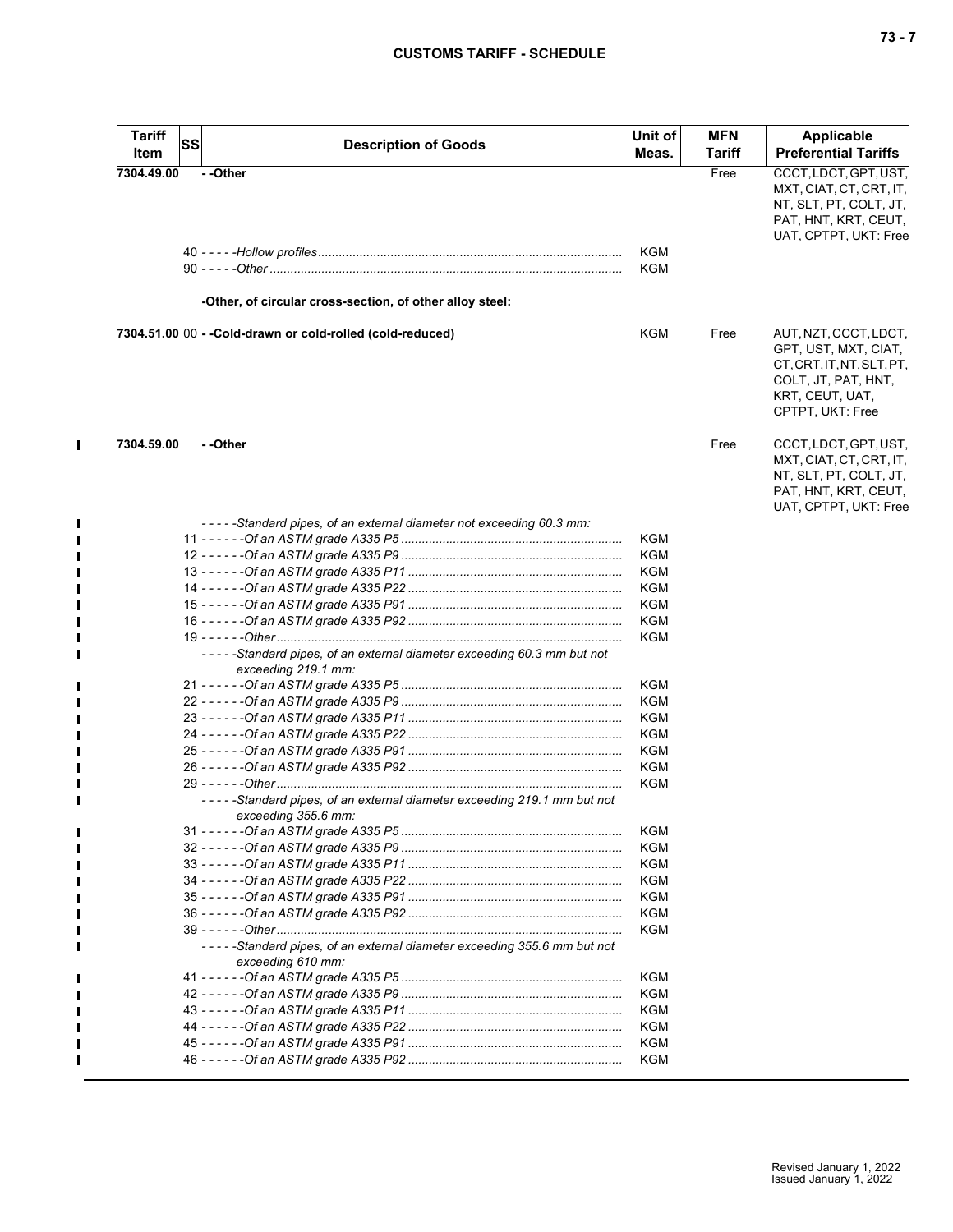| <b>Tariff</b><br>Item | <b>SS</b> | <b>Description of Goods</b>                                                | Unit of<br>Meas. | <b>MFN</b><br><b>Tariff</b> | Applicable<br><b>Preferential Tariffs</b> |
|-----------------------|-----------|----------------------------------------------------------------------------|------------------|-----------------------------|-------------------------------------------|
|                       |           |                                                                            | <b>KGM</b>       |                             |                                           |
|                       |           | -----Standard pipes, of an external diameter exceeding 610 mm:             |                  |                             |                                           |
|                       |           |                                                                            | <b>KGM</b>       |                             |                                           |
|                       |           |                                                                            | <b>KGM</b>       |                             |                                           |
|                       |           |                                                                            | <b>KGM</b>       |                             |                                           |
|                       |           |                                                                            | <b>KGM</b>       |                             |                                           |
|                       |           |                                                                            | <b>KGM</b>       |                             |                                           |
|                       |           |                                                                            | <b>KGM</b>       |                             |                                           |
|                       |           |                                                                            | <b>KGM</b>       |                             |                                           |
|                       |           |                                                                            | <b>KGM</b>       |                             |                                           |
|                       |           |                                                                            | <b>KGM</b>       |                             |                                           |
|                       |           |                                                                            |                  |                             |                                           |
| 7304.90.00            |           | -Other                                                                     |                  | Free                        | AUT, NZT, CCCT, LDCT,                     |
|                       |           |                                                                            |                  |                             | GPT, UST, MXT, CIAT,                      |
|                       |           |                                                                            |                  |                             | CT, CRT, IT, NT, SLT, PT,                 |
|                       |           |                                                                            |                  |                             | COLT, JT, PAT, HNT,                       |
|                       |           |                                                                            |                  |                             | KRT, CEUT, UAT,                           |
|                       |           |                                                                            | <b>KGM</b>       |                             | CPTPT, UKT: Free                          |
|                       |           |                                                                            | <b>KGM</b>       |                             |                                           |
|                       |           |                                                                            |                  |                             |                                           |
| 73.05                 |           | Other tubes and pipes (for example, welded, riveted or similarly closed),  |                  |                             |                                           |
|                       |           | having circular cross-sections, the external diameter of which exceeds     |                  |                             |                                           |
|                       |           | 406.4 mm, of iron or steel.                                                |                  |                             |                                           |
|                       |           |                                                                            |                  |                             |                                           |
|                       |           | -Line pipe of a kind used for oil or gas pipelines:                        |                  |                             |                                           |
| 7305.11.00            |           | --Longitudinally submerged arc welded                                      |                  | Free                        | CCCT, LDCT, UST,                          |
|                       |           |                                                                            |                  |                             | MXT, CIAT, CT, CRT, IT,                   |
|                       |           |                                                                            |                  |                             | NT, SLT, PT, COLT, JT,                    |
|                       |           |                                                                            |                  |                             | PAT, HNT, KRT, CEUT,                      |
|                       |           |                                                                            |                  |                             | UAT, CPTPT, UKT: Free                     |
|                       |           | -----Of an external diameter not exceeding 610 mm:                         |                  |                             |                                           |
|                       |           |                                                                            | <b>KGM</b>       |                             |                                           |
|                       |           | 32 - - - - - - Of an A.P.I. grade greater than X-52 but not exceeding X-65 | <b>KGM</b>       |                             |                                           |
|                       |           | 33 - - - - - - Of an A.P.I. grade greater than X-65 but not exceeding X-70 | <b>KGM</b>       |                             |                                           |
|                       |           | 34 - - - - - - Of an A.P.I. grade greater than X-70 but not exceeding X-80 | <b>KGM</b>       |                             |                                           |
|                       |           |                                                                            | KGM              |                             |                                           |
|                       |           | -----Of an external diameter exceeding 610 mm:                             |                  |                             |                                           |
|                       |           |                                                                            | <b>KGM</b>       |                             |                                           |
|                       |           | 42 - - - - - - Of an A.P.I. grade greater than X-52 but not exceeding X-65 | <b>KGM</b>       |                             |                                           |
|                       |           | 43 - - - - - - Of an A.P.I. grade greater than X-65 but not exceeding X-70 | <b>KGM</b>       |                             |                                           |
|                       |           | 44 - - - - - - Of an A.P.I. grade greater than X-70 but not exceeding X-80 | <b>KGM</b>       |                             |                                           |
|                       |           |                                                                            | KGM              |                             |                                           |
|                       |           |                                                                            |                  |                             |                                           |
| 7305.12.00            |           | -- Other, longitudinally welded                                            |                  | Free                        | CCCT, LDCT, UST,                          |
|                       |           |                                                                            |                  |                             | MXT, CIAT, CT, CRT, IT,                   |
|                       |           |                                                                            |                  |                             | NT, SLT, PT, COLT, JT,                    |
|                       |           |                                                                            |                  |                             | PAT, HNT, KRT, CEUT,                      |
|                       |           |                                                                            |                  |                             | UAT, CPTPT, UKT: Free                     |
|                       |           | -----Of an external diameter not exceeding 509 mm:                         | KGM              |                             |                                           |
|                       |           |                                                                            |                  |                             |                                           |
|                       |           | 32 - - - - - - Of an A.P.I. grade greater than X-52 but not exceeding X-65 | KGM              |                             |                                           |
|                       |           | 33 - - - - - - Of an A.P.I. grade greater than X-65 but not exceeding X-70 | KGM              |                             |                                           |
|                       |           | 34 - - - - - - Of an A.P.I. grade greater than X-70 but not exceeding X-80 | KGM              |                             |                                           |

 $\mathbf I$  $\blacksquare$  $\mathbf{I}$  $\mathbf{I}$  $\mathbf I$  $\blacksquare$  $\mathbf I$  $\mathbf{I}$  $\blacksquare$  $\blacksquare$  $\blacksquare$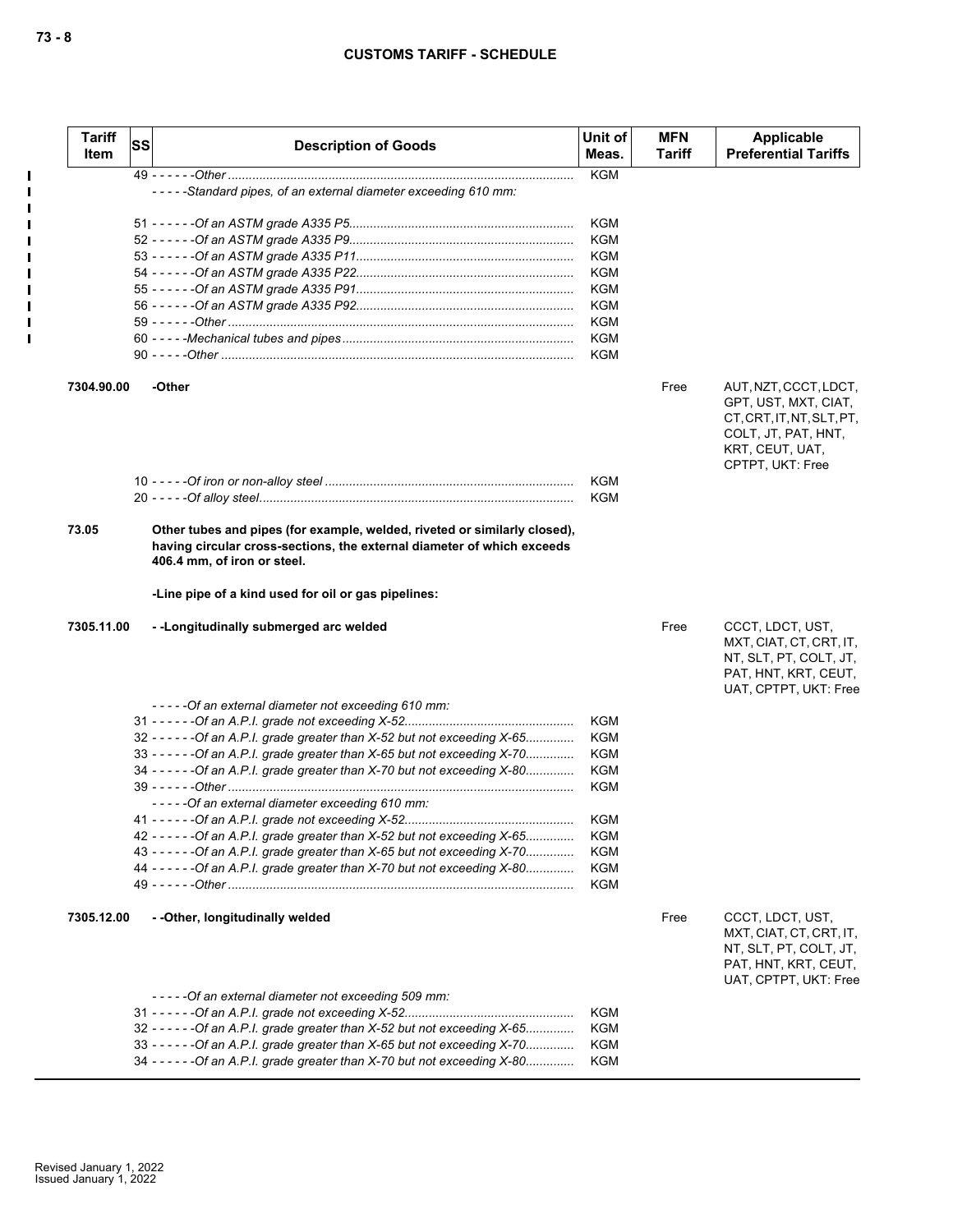| Item       | SS | <b>Description of Goods</b>                                                                                                                                                                                                                                                                                                                                                                                                                                                                                     | Unit of<br>Meas.                                     | <b>MFN</b><br><b>Tariff</b> | Applicable<br><b>Preferential Tariffs</b>                                                                                   |
|------------|----|-----------------------------------------------------------------------------------------------------------------------------------------------------------------------------------------------------------------------------------------------------------------------------------------------------------------------------------------------------------------------------------------------------------------------------------------------------------------------------------------------------------------|------------------------------------------------------|-----------------------------|-----------------------------------------------------------------------------------------------------------------------------|
|            |    |                                                                                                                                                                                                                                                                                                                                                                                                                                                                                                                 | <b>KGM</b>                                           |                             |                                                                                                                             |
|            |    | -----Of an external diameter exceeding 509 mm:                                                                                                                                                                                                                                                                                                                                                                                                                                                                  |                                                      |                             |                                                                                                                             |
|            |    |                                                                                                                                                                                                                                                                                                                                                                                                                                                                                                                 | KGM                                                  |                             |                                                                                                                             |
|            |    | 42 - - - - - - Of an A.P.I. grade greater than X-52 but not exceeding X-65                                                                                                                                                                                                                                                                                                                                                                                                                                      | KGM                                                  |                             |                                                                                                                             |
|            |    | 43 - - - - - - Of an A.P.I. grade greater than X-65 but not exceeding X-70                                                                                                                                                                                                                                                                                                                                                                                                                                      | KGM                                                  |                             |                                                                                                                             |
|            |    | 44 - - - - - - Of an A.P.I. grade greater than X-70 but not exceeding X-80                                                                                                                                                                                                                                                                                                                                                                                                                                      | KGM                                                  |                             |                                                                                                                             |
|            |    |                                                                                                                                                                                                                                                                                                                                                                                                                                                                                                                 | KGM                                                  |                             |                                                                                                                             |
| 7305.19.00 |    | - -Other                                                                                                                                                                                                                                                                                                                                                                                                                                                                                                        |                                                      | Free                        | CCCT, LDCT, UST,<br>MXT, CIAT, CT, CRT, IT,<br>NT, SLT, PT, COLT, JT,<br>PAT, HNT, KRT, CEUT,<br>UAT, CPTPT, UKT: Free      |
|            |    | - - - - - Of an external diameter not exceeding 610 mm:<br>32 - - - - - - Of an A.P.I. grade greater than X-52 but not exceeding X-65<br>33 - - - - - - Of an A.P.I. grade greater than X-65 but not exceeding X-70<br>34 - - - - - - Of an A.P.I. grade greater than X-70 but not exceeding X-80<br>-----Of an external diameter exceeding 610 mm:<br>42 - - - - - - Of an A.P.I. grade greater than X-52 but not exceeding X-65<br>43 - - - - - - Of an A.P.I. grade greater than X-65 but not exceeding X-70 | KGM<br>KGM<br>KGM<br>KGM<br>KGM<br>KGM<br>KGM<br>KGM |                             |                                                                                                                             |
|            |    | 44 - - - - - - Of an A.P.I. grade greater than X-70 but not exceeding X-80                                                                                                                                                                                                                                                                                                                                                                                                                                      | KGM                                                  |                             |                                                                                                                             |
|            |    |                                                                                                                                                                                                                                                                                                                                                                                                                                                                                                                 | KGM                                                  |                             |                                                                                                                             |
|            |    | 7305.20.00 00 - Casing of a kind used in drilling for oil or gas                                                                                                                                                                                                                                                                                                                                                                                                                                                | KGM                                                  | Free                        | CCCT, LDCT, GPT, UST,<br>MXT, CIAT, CT, CRT, IT,<br>NT, SLT, PT, COLT, JT,<br>PAT, HNT, KRT, CEUT,<br>UAT, CPTPT, UKT: Free |
|            |    | -Other, welded:                                                                                                                                                                                                                                                                                                                                                                                                                                                                                                 |                                                      |                             |                                                                                                                             |
| 7305.31.00 |    | --Longitudinally welded                                                                                                                                                                                                                                                                                                                                                                                                                                                                                         |                                                      | Free                        | CCCT, LDCT, GPT, UST,<br>MXT, CIAT, CT, CRT, IT,<br>NT, SLT, PT, COLT, JT,<br>PAT, HNT, KRT, CEUT,<br>UAT, CPTPT, UKT: Free |
|            |    | - - - - - Of iron or non-alloy steel:                                                                                                                                                                                                                                                                                                                                                                                                                                                                           |                                                      |                             |                                                                                                                             |
|            |    |                                                                                                                                                                                                                                                                                                                                                                                                                                                                                                                 |                                                      |                             |                                                                                                                             |
|            |    |                                                                                                                                                                                                                                                                                                                                                                                                                                                                                                                 | KGM                                                  |                             |                                                                                                                             |
|            |    |                                                                                                                                                                                                                                                                                                                                                                                                                                                                                                                 | KGM                                                  |                             |                                                                                                                             |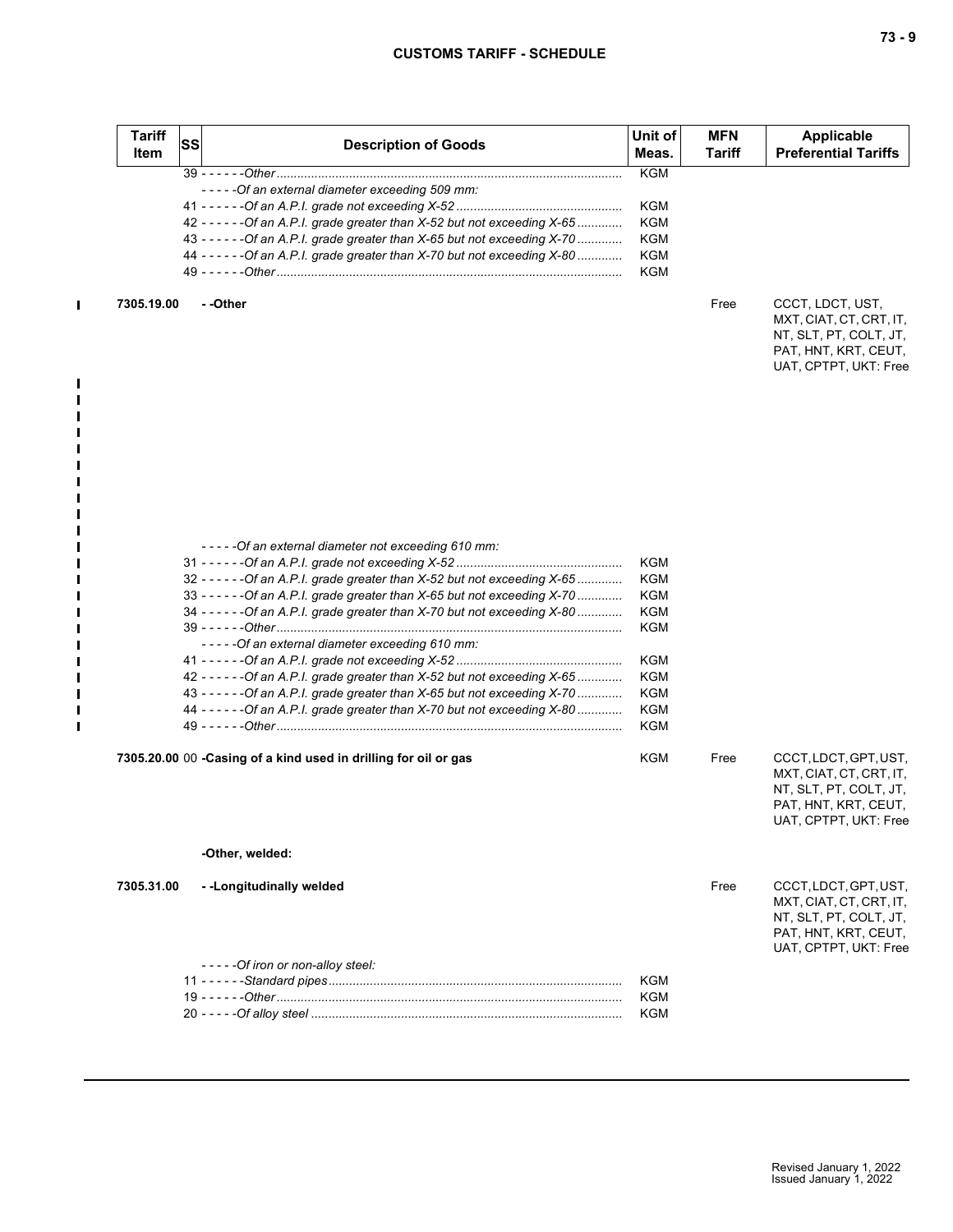| <b>Tariff</b><br>Item | SS<br><b>Description of Goods</b>                                                                                                            | Unit of<br>Meas.  | <b>MFN</b><br>Tariff | Applicable<br><b>Preferential Tariffs</b>                                                                                   |
|-----------------------|----------------------------------------------------------------------------------------------------------------------------------------------|-------------------|----------------------|-----------------------------------------------------------------------------------------------------------------------------|
| 7305.39.00            | - -Other                                                                                                                                     |                   | Free                 | CCCT, LDCT, GPT, UST,<br>MXT, CIAT, CT, CRT, IT,<br>NT, SLT, PT, COLT, JT,<br>PAT, HNT, KRT, CEUT,<br>UAT, CPTPT, UKT: Free |
|                       |                                                                                                                                              | KGM<br><b>KGM</b> |                      |                                                                                                                             |
| 7305.90.00            | -Other                                                                                                                                       |                   | Free                 | CCCT, LDCT, UST,<br>MXT, CIAT, CT, CRT, IT,<br>NT, SLT, PT, COLT, JT,<br>PAT, HNT, KRT, CEUT,<br>UAT, CPTPT, UKT: Free      |
|                       |                                                                                                                                              | KGM<br><b>KGM</b> |                      |                                                                                                                             |
| 73.06                 | Other tubes, pipes and hollow profiles (for example, open seam or<br>welded, riveted or similarly closed), of iron or steel.                 |                   |                      |                                                                                                                             |
|                       | -Line pipe of a kind used for oil or gas pipelines:                                                                                          |                   |                      |                                                                                                                             |
|                       | 7306.11.00 00 - - Welded, of stainless steel                                                                                                 | KGM               | Free                 | CCCT, LDCT, UST,<br>MXT, CIAT, CT, CRT, IT,<br>NT, SLT, PT, COLT, JT,<br>PAT, HNT, KRT, CEUT,<br>UAT, CPTPT, UKT: Free      |
| 7306.19.00            | - -Other                                                                                                                                     |                   | Free                 | CCCT, LDCT, UST,<br>MXT, CIAT, CT, CRT, IT,<br>NT, SLT, PT, COLT, JT,<br>PAT, HNT, KRT, CEUT,<br>UAT, CPTPT, UKT: Free      |
|                       |                                                                                                                                              | KGM<br><b>KGM</b> |                      |                                                                                                                             |
|                       | -Casing and tubing of a kind used in drilling for oil or gas:                                                                                |                   |                      |                                                                                                                             |
|                       | 7306.21.00 00 - -Welded, of stainless steel                                                                                                  | KGM               | Free                 | CCCT, LDCT, GPT, UST,<br>MXT, CIAT, CT, CRT, IT,<br>NT, SLT, PT, COLT, JT,<br>PAT, HNT, KRT, CEUT,<br>UAT, CPTPT, UKT: Free |
| 7306.29.00            | - -Other                                                                                                                                     |                   | Free                 | CCCT, LDCT, GPT, UST,<br>MXT, CIAT, CT, CRT, IT,<br>NT, SLT, PT, COLT, JT,<br>PAT, HNT, KRT, CEUT,<br>UAT, CPTPT, UKT: Free |
|                       | -----Casing, of an external diameter exceeding 114.3 mm but not exceeding<br>177.8 mm:                                                       |                   |                      |                                                                                                                             |
|                       | 12 - - - - - - Plain end, of an A.P.I. grade H-40, J-55, K-55 or equivalent proprietary                                                      | <b>KGM</b>        |                      |                                                                                                                             |
|                       | 13 - - - - - - Threaded and coupled to A.P.I. specifications, of an A.P.I. grade H-40,<br>J-55, K-55 or equivalent proprietary specification | <b>KGM</b>        |                      |                                                                                                                             |
|                       | 14 ----- - Premium or semi-premium threaded and coupled, of an A.P.I. grade<br>H-40, J-55, K-55 or equivalent proprietary specification      | <b>KGM</b>        |                      |                                                                                                                             |

 $\blacksquare$ 

 $\mathbf{I}$  $\blacksquare$ 

H  $\mathbf{I}$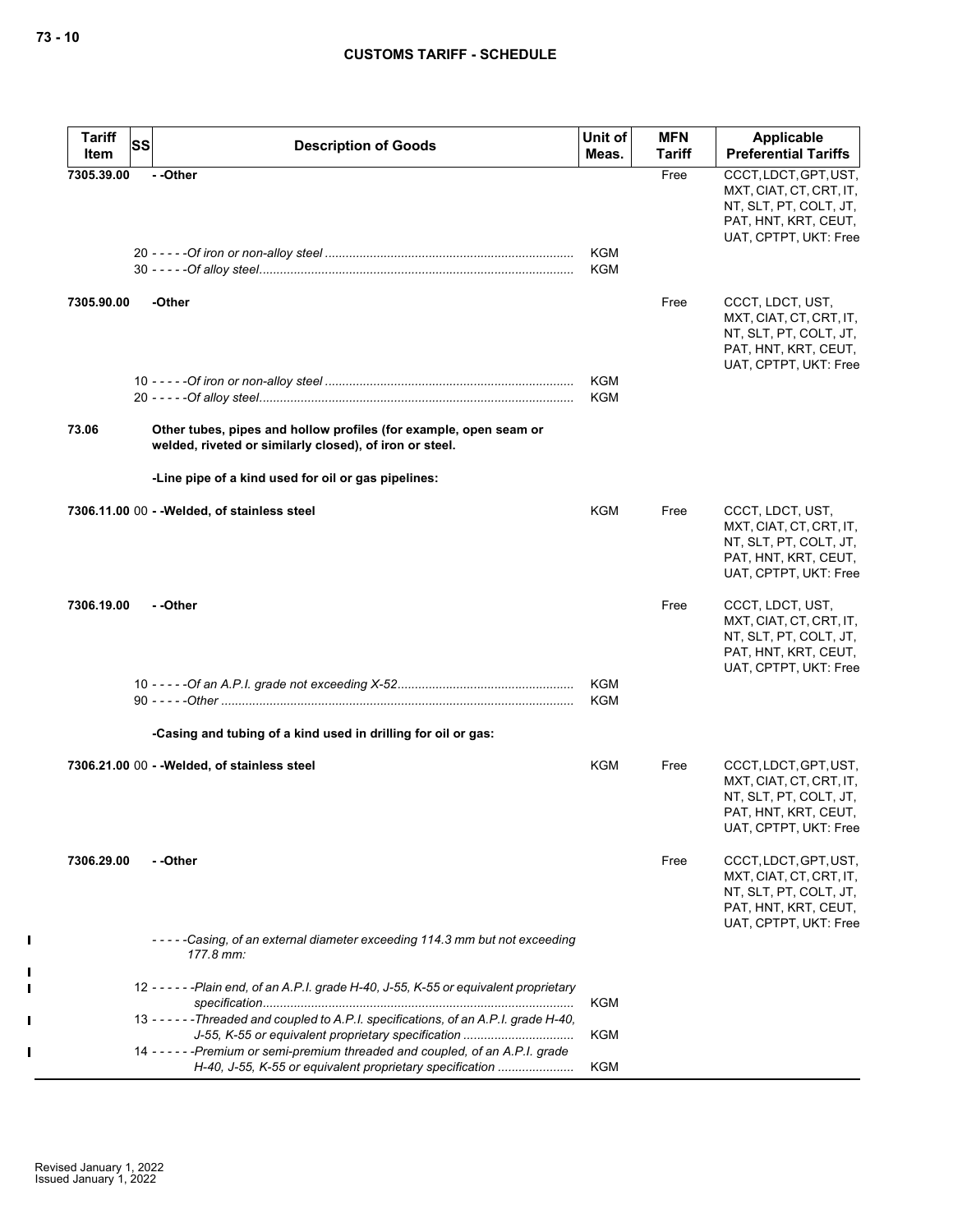$\mathbf{I}$ 

 $\blacksquare$ П

 $\blacksquare$ 

П

П  $\blacksquare$ 

П

П п п

П

П  $\blacksquare$ 

| <b>Tariff</b><br>Item | SS | <b>Description of Goods</b>                                                                                                                       | Unit of<br>Meas.  | <b>MFN</b><br>Tariff | <b>Applicable</b><br><b>Preferential Tariffs</b> |
|-----------------------|----|---------------------------------------------------------------------------------------------------------------------------------------------------|-------------------|----------------------|--------------------------------------------------|
|                       |    | 15 - - - - - - Plain end, of an A.P.I. grade N80, L80, P110 or equivalent proprietary                                                             | KGM               |                      |                                                  |
|                       |    | 16 - - - - - Threaded and coupled to A.P.I. specifications, of an A.P.I. grade N80,<br>L80, P110 or equivalent proprietary specification          | <b>KGM</b>        |                      |                                                  |
|                       |    | 17 - - - - - - Premium or semi-premium threaded and coupled, of an A.P.I. grade<br>N80, L80, P110 or equivalent proprietary specification         | KGM               |                      |                                                  |
|                       |    |                                                                                                                                                   | KGM               |                      |                                                  |
|                       |    | -----Casing, of an external diameter exceeding 177.8 mm but not exceeding<br>298.5 mm:                                                            |                   |                      |                                                  |
|                       |    | 22 - - - - - - Plain end, of an A.P.I. grade H-40, J-55, K-55 or equivalent proprietary                                                           | KGM               |                      |                                                  |
|                       |    | 23 - - - - - Threaded and coupled to A.P.I. specifications, of an A.P.I. grade H-40,<br>J-55, K-55 or equivalent proprietary specification        | <b>KGM</b>        |                      |                                                  |
|                       |    | 24 - - - - - - Premium or semi-premium threaded and coupled, of an A.P.I. grade                                                                   |                   |                      |                                                  |
|                       |    | H-40, J-55, K-55 or equivalent proprietary specification<br>25 - - - - - - Plain end, of an A.P.I. grade N80, L80, P110 or equivalent proprietary | KGM               |                      |                                                  |
|                       |    | 26 - - - - - - Threaded and coupled to A.P.I. specifications, of an A.P.I. grade N80,                                                             | <b>KGM</b>        |                      |                                                  |
|                       |    | L80, P110 or equivalent proprietary specification<br>27 - - - - - - Premium or semi-premium threaded and coupled, of an A.P.I. grade              | KGM               |                      |                                                  |
|                       |    | N80, L80, P110 or equivalent proprietary specification                                                                                            | KGM               |                      |                                                  |
|                       |    |                                                                                                                                                   | KGM               |                      |                                                  |
|                       |    | -----Casing, of an external diameter exceeding 298.5 mm:                                                                                          |                   |                      |                                                  |
|                       |    | 32 - - - - - - Plain end, of an A.P.I. grade H-40, J-55, K-55 or equivalent proprietary                                                           | KGM               |                      |                                                  |
|                       |    | 33 - - - - - - Threaded and coupled to A.P.I. specifications, of an A.P.I. grade H-40,<br>J-55, K-55 or equivalent proprietary specification      | KGM               |                      |                                                  |
|                       |    | 34 - - - - - - Premium or semi-premium threaded and coupled, of an A.P.I. grade<br>H-40, J-55, K-55 or equivalent proprietary specification       | KGM               |                      |                                                  |
|                       |    | 35 - - - - - - Plain end, of an A.P.I. grade N80, L80, P110 or equivalent proprietary                                                             |                   |                      |                                                  |
|                       |    | 36 - - - - - - Threaded and coupled to A.P.I. specifications, of an A.P.I. grade N80,                                                             | KGM               |                      |                                                  |
|                       |    | L80, P110 or equivalent proprietary specification<br>37 - - - - - - Premium or semi-premium threaded and coupled, of an A.P.I. grade              | <b>KGM</b>        |                      |                                                  |
|                       |    | N80, L80, P110 or equivalent proprietary specification                                                                                            | KGM               |                      |                                                  |
|                       |    | -----Tubing, of an external diameter not exceeding 60.2 mm:                                                                                       | <b>KGM</b>        |                      |                                                  |
|                       |    | 42 - - - - - - Plain end, of an A.P.I. grade H-40, J-55, K-55 or equivalent proprietary                                                           | KGM               |                      |                                                  |
|                       |    | 43 - - - - - - Threaded and coupled to A.P.I. specifications, of an A.P.I. grade H-40,<br>J-55, K-55 or equivalent proprietary specification      | <b>KGM</b>        |                      |                                                  |
|                       |    | 44 - - - - - - Premium or semi-premium threaded and coupled, of an A.P.I. grade<br>H-40, J-55, K-55 or equivalent proprietary specification       | <b>KGM</b>        |                      |                                                  |
|                       |    | 45 - - - - - - Plain end, of an A.P.I. grade N80, L80, P110 or equivalent proprietary                                                             | <b>KGM</b>        |                      |                                                  |
|                       |    | 46 - - - - - - Threaded and coupled to A.P.I. specifications, of an A.P.I. grade N80,<br>L80, P110 or equivalent proprietary specification        | <b>KGM</b>        |                      |                                                  |
|                       |    | 47 - - - - - - Premium or semi-premium threaded and coupled, of an A.P.I. grade                                                                   |                   |                      |                                                  |
|                       |    | N80, L80, P110 or equivalent proprietary specification                                                                                            | KGM<br><b>KGM</b> |                      |                                                  |
|                       |    | -----Tubing, of an external diameter of 60.3 mm:                                                                                                  |                   |                      |                                                  |
|                       |    | 52 - - - - - - Plain end, of an A.P.I. grade H-40, J-55, K-55 or equivalent proprietary                                                           | KGM               |                      |                                                  |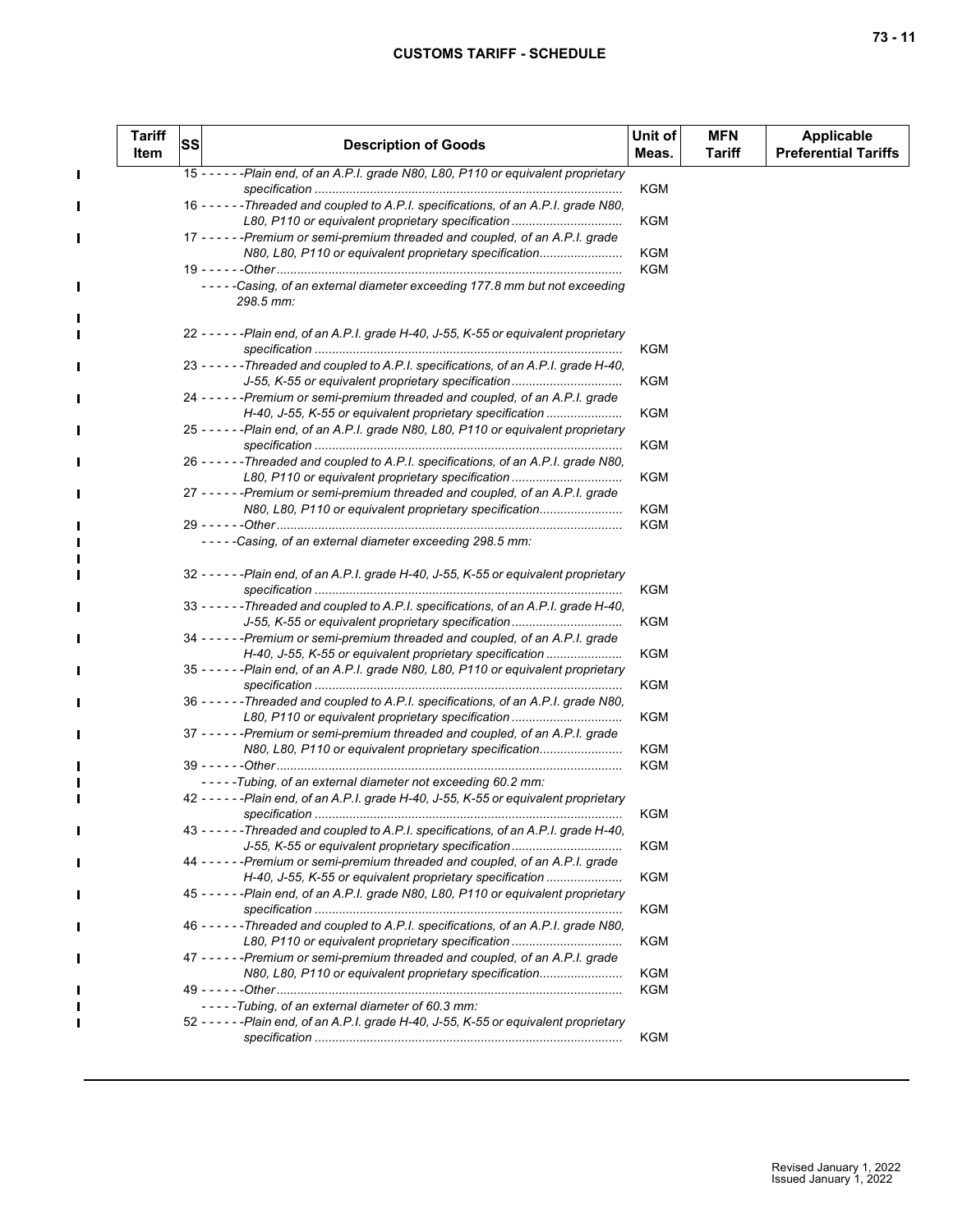| <b>Tariff</b><br>Item | <b>SS</b> | <b>Description of Goods</b>                                                                                                                | Unit of<br>Meas. | <b>MFN</b><br>Tariff | Applicable<br><b>Preferential Tariffs</b>                                                                                   |
|-----------------------|-----------|--------------------------------------------------------------------------------------------------------------------------------------------|------------------|----------------------|-----------------------------------------------------------------------------------------------------------------------------|
|                       |           | 53 - - - - - - Threaded and coupled to A.P.I. specifications, of an A.P.I. grade H-40.                                                     |                  |                      |                                                                                                                             |
|                       |           | J-55, K-55 or equivalent proprietary specification                                                                                         | <b>KGM</b>       |                      |                                                                                                                             |
|                       |           | 54 ----- - Premium or semi-premium threaded and coupled, of an A.P.I. grade<br>H-40, J-55, K-55 or equivalent proprietary specification    | <b>KGM</b>       |                      |                                                                                                                             |
|                       |           | 55 - - - - - - Plain end, of an A.P.I. grade N80, L80, P110 or equivalent proprietary                                                      | <b>KGM</b>       |                      |                                                                                                                             |
|                       |           | 56 - - - - - - Threaded and coupled to A.P.I. specifications, of an A.P.I. grade N80.<br>L80, P110 or equivalent proprietary specification | <b>KGM</b>       |                      |                                                                                                                             |
|                       |           | 57 - - - - - - Premium or semi-premium threaded and coupled, of an A.P.I. grade<br>N80, L80, P110 or equivalent proprietary specification  | <b>KGM</b>       |                      |                                                                                                                             |
|                       |           |                                                                                                                                            | <b>KGM</b>       |                      |                                                                                                                             |
|                       |           | -----Tubing, of an external diameter exceeding 60.3 mm but not exceeding<br>$73$ mm:                                                       |                  |                      |                                                                                                                             |
|                       |           | 62 - - - - - - Plain end, of an A.P.I. grade H-40, J-55, K-55 or equivalent proprietary                                                    |                  |                      |                                                                                                                             |
|                       |           | 63 - - - - - - Threaded and coupled to A.P.I. specifications, of an A.P.I. grade H-40.                                                     | <b>KGM</b>       |                      |                                                                                                                             |
|                       |           | J-55, K-55 or equivalent proprietary specification                                                                                         | <b>KGM</b>       |                      |                                                                                                                             |
|                       |           | 64 ----- - - Premium or semi-premium threaded and coupled, of an A.P.I. grade<br>H-40, J-55, K-55 or equivalent proprietary specification  | <b>KGM</b>       |                      |                                                                                                                             |
|                       |           | 65 - - - - - - Plain end, of an A.P.I. grade N80, L80, P110 or equivalent proprietary                                                      |                  |                      |                                                                                                                             |
|                       |           | 66 - - - - - - Threaded and coupled to A.P.I. specifications, of an A.P.I. grade N80.                                                      | <b>KGM</b>       |                      |                                                                                                                             |
|                       |           | L80, P110 or equivalent proprietary specification                                                                                          | <b>KGM</b>       |                      |                                                                                                                             |
|                       |           | 67 - - - - - - Premium or semi-premium threaded and coupled, of an A.P.I. grade                                                            |                  |                      |                                                                                                                             |
|                       |           | N80, L80, P110 or equivalent proprietary specification                                                                                     | <b>KGM</b>       |                      |                                                                                                                             |
|                       |           |                                                                                                                                            | <b>KGM</b>       |                      |                                                                                                                             |
|                       |           | -----Tubing, of an external diameter exceeding 73 mm:                                                                                      |                  |                      |                                                                                                                             |
|                       |           | 72 - - - - - - Plain end, of an A.P.I. grade H-40, J-55, K-55 or equivalent proprietary                                                    |                  |                      |                                                                                                                             |
|                       |           |                                                                                                                                            | <b>KGM</b>       |                      |                                                                                                                             |
|                       |           | 73 - - - - - Threaded and coupled to A.P.I. specifications, of an A.P.I. grade H-40,<br>J-55, K-55 or equivalent proprietary specification | <b>KGM</b>       |                      |                                                                                                                             |
|                       |           | 74 ----- - Premium or semi-premium threaded and coupled, of an A.P.I. grade                                                                |                  |                      |                                                                                                                             |
|                       |           | H-40, J-55, K-55 or equivalent proprietary specification                                                                                   | <b>KGM</b>       |                      |                                                                                                                             |
|                       |           | 75 - - - - - - Plain end, of an A.P.I. grade N80, L80, P110 or equivalent proprietary                                                      | <b>KGM</b>       |                      |                                                                                                                             |
|                       |           | 76 - - - - - - Threaded and coupled to A.P.I. specifications, of an A.P.I. grade N80.<br>L80, P110 or equivalent proprietary specification | <b>KGM</b>       |                      |                                                                                                                             |
|                       |           | 77 ----- - Premium or semi-premium threaded and coupled, of an A.P.I. grade                                                                |                  |                      |                                                                                                                             |
|                       |           | N80, L80, P110 or equivalent proprietary specification                                                                                     | <b>KGM</b>       |                      |                                                                                                                             |
|                       |           |                                                                                                                                            | <b>KGM</b>       |                      |                                                                                                                             |
| 7306.30.00            |           | -Other, welded, of circular cross-section, of iron or non-alloy steel                                                                      |                  | Free                 | CCCT, LDCT, GPT, UST,<br>MXT, CIAT, CT, CRT, IT,<br>NT, SLT, PT, COLT, JT,<br>PAT, HNT, KRT, CEUT,<br>UAT, CPTPT, UKT: Free |

| -----Of an external diameter not exceeding 60.325 mm:                            |     |
|----------------------------------------------------------------------------------|-----|
| 41 - - - - - - Structural tubing, of ASTM A500, ASTM A513, ASTM A1085, CSA       |     |
|                                                                                  | KGM |
| 42 - - - - - - Piling pipe, of ASTM A252 or equivalent specification             | KGM |
| 43 - - - - - - Electrical metallic tubing, of UL 797 or equivalent specification | KGM |
|                                                                                  |     |

 $\blacksquare$ 

 $\mathbf{I}$  $\mathbf{I}$  $\blacksquare$ 

> П ٠

> $\blacksquare$ п

> $\blacksquare$

П

 $\mathbf{I}$ 

 $\blacksquare$  $\overline{\phantom{a}}$  $\blacksquare$ 

> $\blacksquare$ Ī

Ţ

П

П

 $\blacksquare$ 

- II П

> ٠ П

 $\mathbf{I}$  $\mathbf{I}$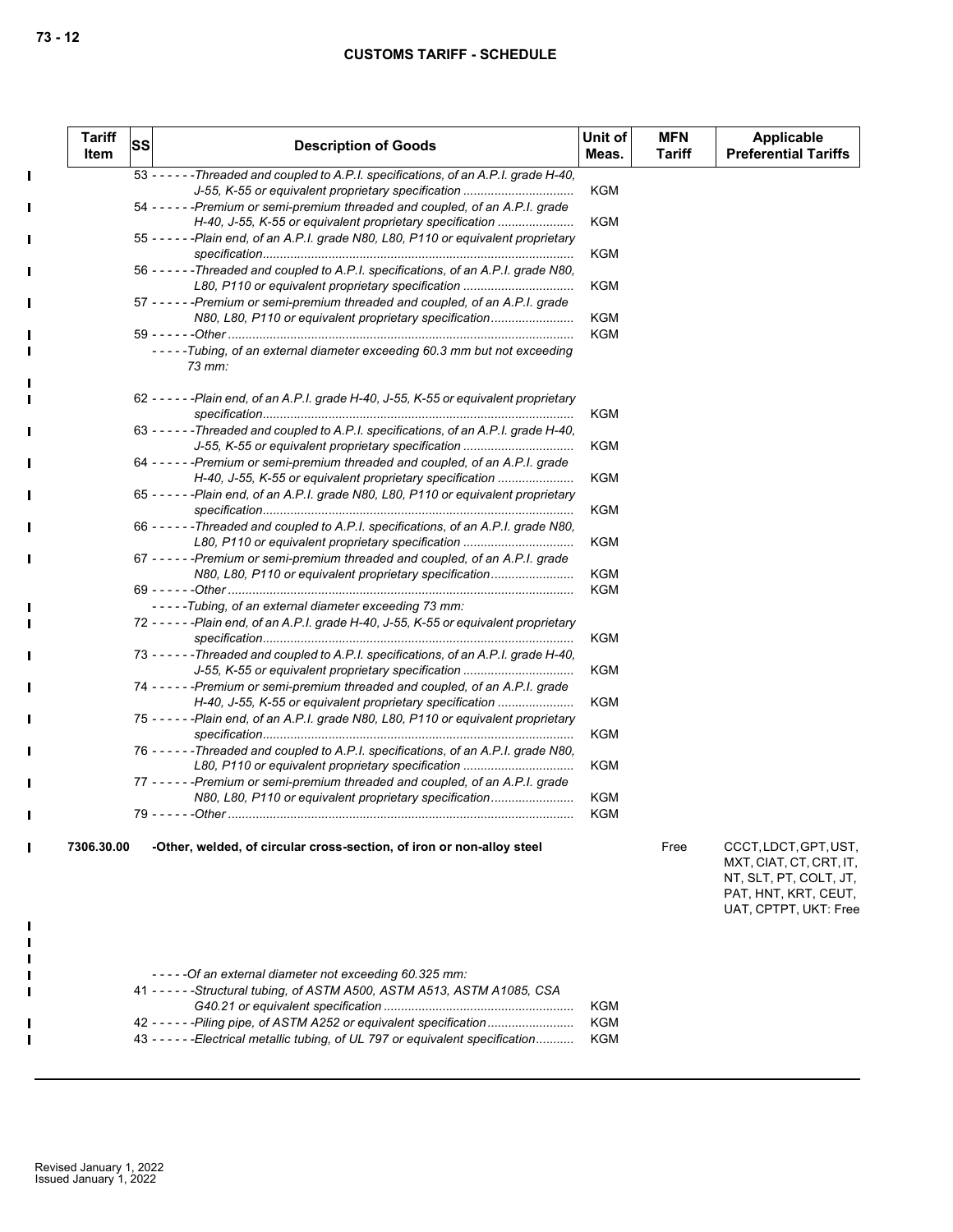$\mathbf{I}$ 

 $\blacksquare$  $\blacksquare$ 

П

П

ш

П

П

Г

| <b>Tariff</b><br>Item | <b>SS</b> | <b>Description of Goods</b>                                                            | Unit of<br>Meas. | <b>MFN</b><br>Tariff | <b>Applicable</b><br><b>Preferential Tariffs</b> |
|-----------------------|-----------|----------------------------------------------------------------------------------------|------------------|----------------------|--------------------------------------------------|
|                       |           | 44 - - - - - - Galvanized, of ASTM A53 A and B, ASTM A135, ASTM A795, ASTM             |                  |                      |                                                  |
|                       |           | A589, AWWA C200-97 or equivalent specification                                         | KGM              |                      |                                                  |
|                       |           |                                                                                        | <b>KGM</b>       |                      |                                                  |
|                       |           | 46 - - - - - - Bare or lacquered, of ASTM A53 A and B, ASTM A135, ASTM A795,           |                  |                      |                                                  |
|                       |           | ASTM A589, AWWA C200-97 or equivalent specification                                    | KGM              |                      |                                                  |
|                       |           | 47 - - - - - - Other, of ASTM A53 A and B, ASTM A135, ASTM A795, ASTM A589,            |                  |                      |                                                  |
|                       |           |                                                                                        | KGM              |                      |                                                  |
|                       |           | 49 - - - - - -Other…………………………………………………………………………………                                     | KGM              |                      |                                                  |
|                       |           | -----Of an external diameter of greater than 60.325 mm but not exceeding               |                  |                      |                                                  |
|                       |           | 168.28 mm:                                                                             |                  |                      |                                                  |
|                       |           | 51 - - - - - - Structural tubing, of ASTM A500, ASTM A513, ASTM A1085, CSA             |                  |                      |                                                  |
|                       |           |                                                                                        | KGM              |                      |                                                  |
|                       |           | 52 - - - - - - Piling pipe, of ASTM A252 or equivalent specification                   | <b>KGM</b>       |                      |                                                  |
|                       |           | 53 - - - - - - Electrical metallic tubing, of UL 797 or equivalent specification       | KGM              |                      |                                                  |
|                       |           | 54 ----- - Galvanized, of ASTM A53 A and B, ASTM A135, ASTM A795, ASTM                 |                  |                      |                                                  |
|                       |           | A589, AWWA C200-97 or equivalent specification                                         | KGM              |                      |                                                  |
|                       |           |                                                                                        | <b>KGM</b>       |                      |                                                  |
|                       |           | 56 - - - - - - Bare or lacquered, of ASTM A53 A and B, ASTM A135, ASTM A795,           |                  |                      |                                                  |
|                       |           | ASTM A589, AWWA C200-97 or equivalent specification                                    | <b>KGM</b>       |                      |                                                  |
|                       |           | 57 - - - - - - Other, of ASTM A53 A and B, ASTM A135, ASTM A795, ASTM A589,            |                  |                      |                                                  |
|                       |           |                                                                                        |                  |                      |                                                  |
|                       |           |                                                                                        | KGM              |                      |                                                  |
|                       |           |                                                                                        | KGM              |                      |                                                  |
|                       |           | -----Of an external diameter of greater than 168.28 mm but not exceeding<br>273.05 mm: |                  |                      |                                                  |
|                       |           | 61 ----- - Structural tubing, of ASTM A500, ASTM A513, ASTM A1085, CSA                 |                  |                      |                                                  |
|                       |           |                                                                                        | KGM              |                      |                                                  |
|                       |           | 62 - - - - - - Piling pipe, of ASTM A252 or equivalent specification                   | KGM              |                      |                                                  |
|                       |           | 63 - - - - - - Electrical metallic tubing, of UL 797 or equivalent specification       | KGM              |                      |                                                  |
|                       |           | 64 ----- - Galvanized, of ASTM A53 A and B, ASTM A135, ASTM A795, ASTM                 |                  |                      |                                                  |
|                       |           | A589, AWWA C200-97 or equivalent specification                                         | KGM              |                      |                                                  |
|                       |           |                                                                                        | <b>KGM</b>       |                      |                                                  |
|                       |           | 66 - - - - - - Bare or lacquered, of ASTM A53 A and B, ASTM A135, ASTM A795,           |                  |                      |                                                  |
|                       |           | ASTM A589, AWWA C200-97 or equivalent specification                                    | <b>KGM</b>       |                      |                                                  |
|                       |           | 67 - - - - - - Other, of ASTM A53 A and B, ASTM A135, ASTM A795, ASTM A589,            |                  |                      |                                                  |
|                       |           |                                                                                        | <b>KGM</b>       |                      |                                                  |
|                       |           |                                                                                        | KGM              |                      |                                                  |
|                       |           | -----Of an external diameter of greater than 273.05 mm but not exceeding<br>406.4 mm:  |                  |                      |                                                  |
|                       |           | 71 - - - - - - Structural tubing, of ASTM A500, ASTM A513, ASTM A1085, CSA             |                  |                      |                                                  |
|                       |           |                                                                                        | KGM              |                      |                                                  |
|                       |           | 72 - - - - - - Piling pipe, of ASTM A252 or equivalent specification                   | KGM              |                      |                                                  |
|                       |           | 73 - - - - - - Electrical metallic tubing, of UL 797 or equivalent specification       | <b>KGM</b>       |                      |                                                  |
|                       |           | 74 - - - - - - Galvanized, of ASTM A53 A and B, ASTM A135, ASTM A795, ASTM             |                  |                      |                                                  |
|                       |           | A589, AWWA C200-97 or equivalent specification                                         | <b>KGM</b>       |                      |                                                  |
|                       |           |                                                                                        | <b>KGM</b>       |                      |                                                  |
|                       |           | 76 - - - - - - Bare or lacquered, of ASTM A53 A and B, ASTM A135, ASTM A795,           |                  |                      |                                                  |
|                       |           | ASTM A589, AWWA C200-97 or equivalent specification                                    | <b>KGM</b>       |                      |                                                  |
|                       |           | 77 - - - - - - Other, of ASTM A53 A and B, ASTM A135, ASTM A795, ASTM A589,            |                  |                      |                                                  |
|                       |           |                                                                                        | KGM              |                      |                                                  |
|                       |           |                                                                                        | KGM              |                      |                                                  |
|                       |           | - - - - - Of an external diameter greater than 406.4 mm:                               |                  |                      |                                                  |
|                       |           |                                                                                        |                  |                      |                                                  |
|                       |           | 81 - - - - - - Structural tubing, of ASTM A500, ASTM A513, ASTM A1085, CSA             |                  |                      |                                                  |
|                       |           |                                                                                        | KGM              |                      |                                                  |
|                       |           | 82 - - - - - - Piling pipe, of ASTM A252 or equivalent specification                   | KGM              |                      |                                                  |
|                       |           | 83 - - - - - - Electrical metallic tubing, of UL 797 or equivalent specification       | KGM              |                      |                                                  |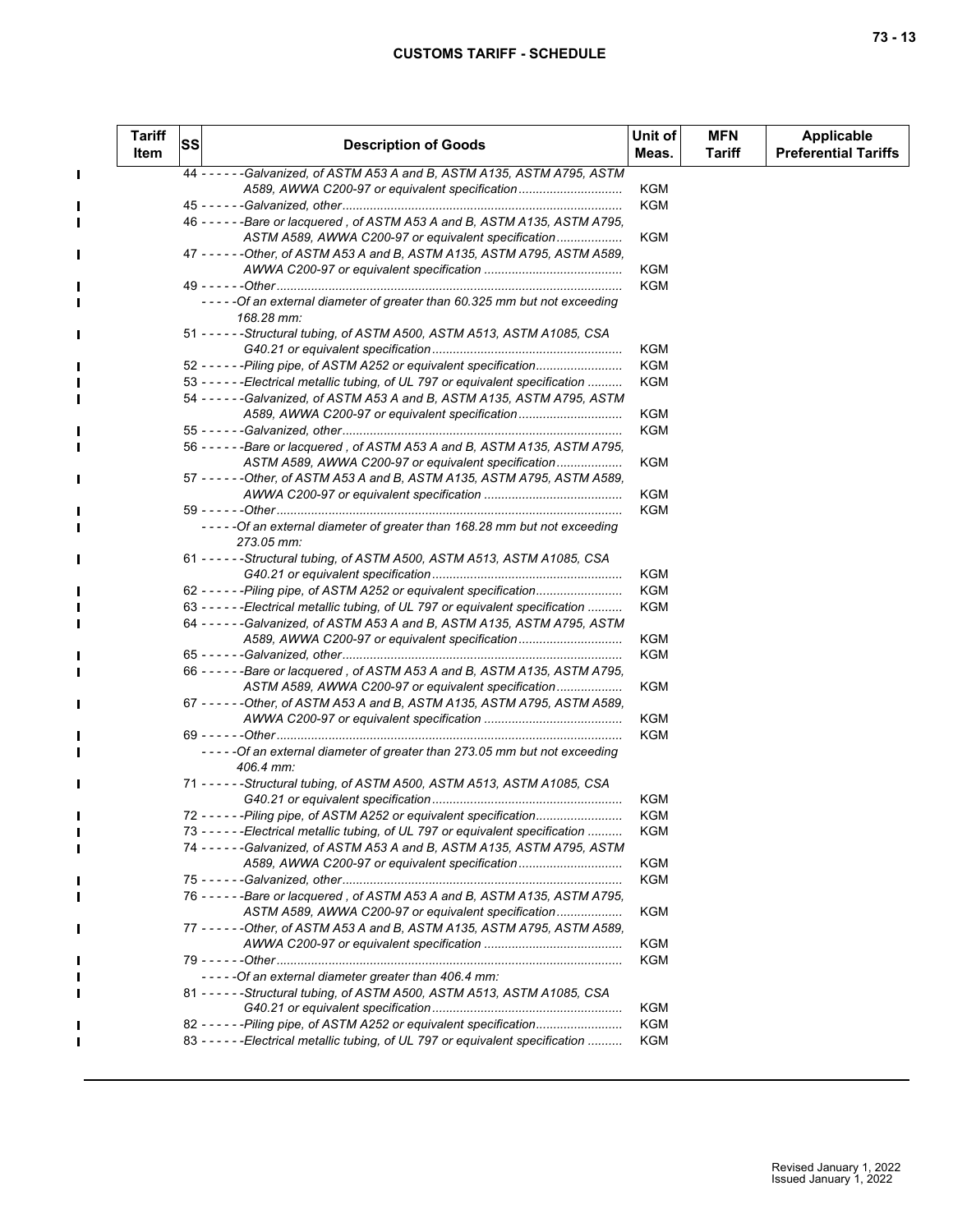|             | <b>Tariff</b><br><b>Item</b> | <b>SS</b> | <b>Description of Goods</b>                                                                                                                                                                                                                                                                                                                        | Unit of<br>Meas.                                     | <b>MFN</b><br>Tariff | Applicable<br><b>Preferential Tariffs</b>                                                                                   |
|-------------|------------------------------|-----------|----------------------------------------------------------------------------------------------------------------------------------------------------------------------------------------------------------------------------------------------------------------------------------------------------------------------------------------------------|------------------------------------------------------|----------------------|-----------------------------------------------------------------------------------------------------------------------------|
| $\mathbf I$ |                              |           | 84 - - - - - - Galvanized, of ASTM A53 A and B, ASTM A135, ASTM A795, ASTM<br>A589, AWWA C200-97 or equivalent specification<br>86 - - - - - - Bare or lacquered, of ASTM A53 A and B, ASTM A135, ASTM A795,<br>ASTM A589, AWWA C200-97 or equivalent specification<br>87 - - - - - - Other, of ASTM A53 A and B, ASTM A135, ASTM A795, ASTM A589, | KGM<br><b>KGM</b><br><b>KGM</b><br>KGM<br><b>KGM</b> |                      |                                                                                                                             |
|             | 7306.40.00                   |           | -Other, welded, of circular cross-section, of stainless steel                                                                                                                                                                                                                                                                                      |                                                      | Free                 | CCCT, LDCT, GPT, UST,<br>MXT, CIAT, CT, CRT, IT,<br>NT, SLT, PT, COLT, JT,<br>PAT, HNT, KRT, CEUT,<br>UAT, CPTPT, UKT: Free |
|             |                              |           | 20 - - - - - Of an external diameter exceeding 25.3 mm but not exceeding 114.9                                                                                                                                                                                                                                                                     | <b>KGM</b><br><b>KGM</b><br>KGM                      |                      |                                                                                                                             |
|             |                              |           | 7306.50.00 00 -Other, welded, of circular cross-section, of other alloy steel                                                                                                                                                                                                                                                                      | <b>KGM</b>                                           | Free                 | CCCT, LDCT, UST,<br>MXT, CIAT, CT, CRT, IT,<br>NT, SLT, PT, COLT, JT,<br>PAT, HNT, KRT, CEUT,<br>UAT, CPTPT, UKT: Free      |
|             |                              |           | -Other, welded, of non-circular cross-section:                                                                                                                                                                                                                                                                                                     |                                                      |                      |                                                                                                                             |
| $\mathbf I$ | 7306.61.00                   |           | - - Of square or rectangular cross-section                                                                                                                                                                                                                                                                                                         |                                                      | Free                 | CCCT, LDCT, GPT, UST,<br>MXT, CIAT, CT, CRT, IT,<br>NT, SLT, PT, COLT, JT,<br>PAT, HNT, KRT, CEUT,<br>UAT, CPTPT, UKT: Free |
| Ш           | 7306.69.00                   |           | -----Of an external periphery not exceeding 812.8 mm<br>-----Of an external periphery exceeding 812.8 mm<br>- - Of other non-circular cross-section                                                                                                                                                                                                | <b>KGM</b><br>KGM<br>KGM<br>KGM                      | Free                 | CCCT, LDCT, GPT, UST,<br>MXT, CIAT, CT, CRT, IT,<br>NT, SLT, PT, COLT, JT,                                                  |
|             |                              |           | -----Of an external periphery not exceeding 812.8 mm<br>----- Of an external periphery of exceeding 812.8 mm                                                                                                                                                                                                                                       | <b>KGM</b><br><b>KGM</b><br>KGM<br>KGM               |                      | PAT, HNT, KRT, CEUT,<br>UAT, CPTPT, UKT: Free                                                                               |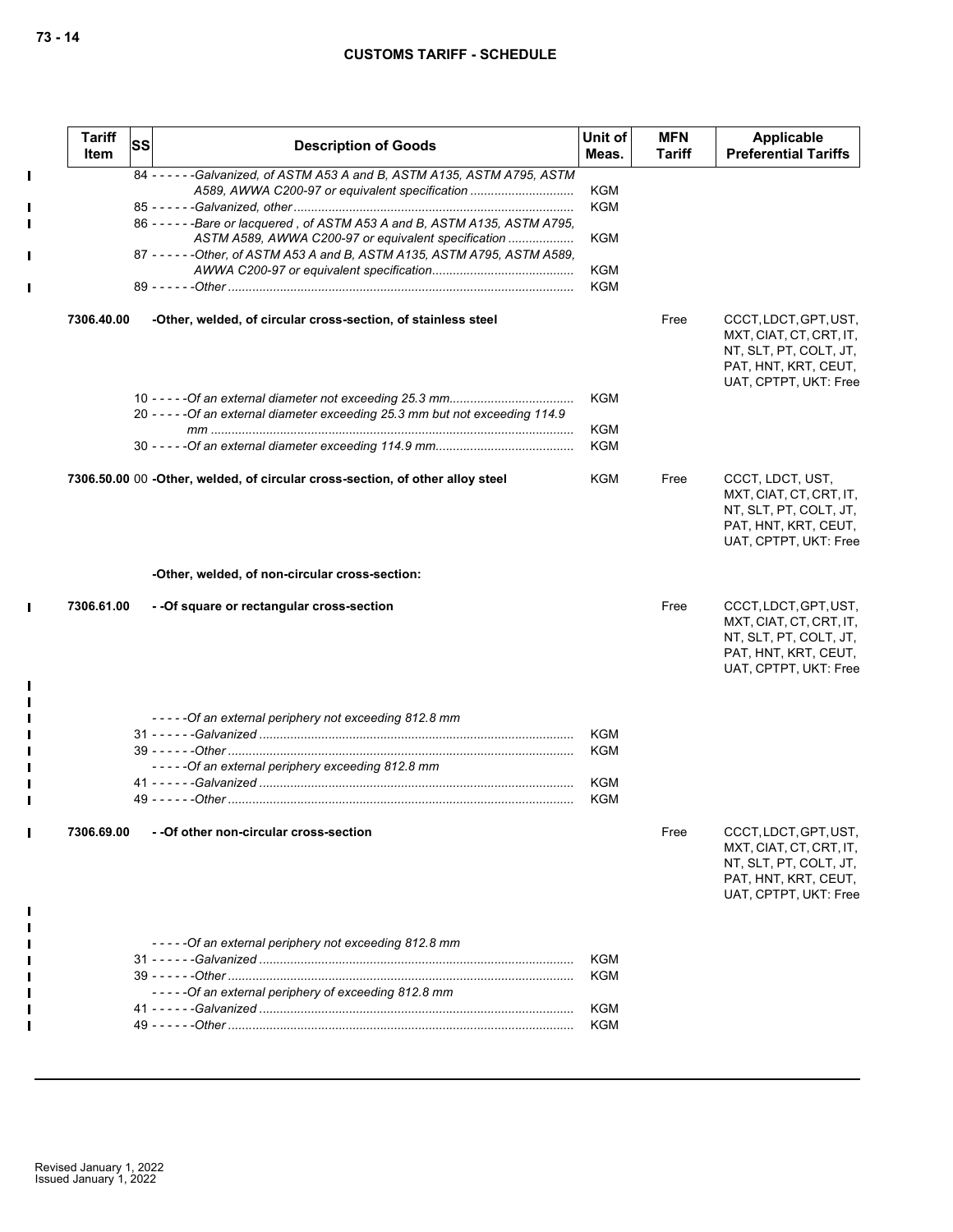| <b>Tariff</b><br>Item | <b>SS</b><br><b>Description of Goods</b>                                              | Unit of<br>Meas.  | <b>MFN</b><br><b>Tariff</b> | <b>Applicable</b><br><b>Preferential Tariffs</b>                                                                                         |
|-----------------------|---------------------------------------------------------------------------------------|-------------------|-----------------------------|------------------------------------------------------------------------------------------------------------------------------------------|
| 7306.90.00            | -Other                                                                                |                   | Free                        | CCCT, LDCT, GPT, UST,<br>MXT, CIAT, CT, CRT, IT,<br>NT, SLT, PT, COLT, JT,<br>PAT, HNT, KRT, CEUT,<br>UAT, CPTPT, UKT: Free              |
|                       |                                                                                       | KGM<br>KGM        |                             |                                                                                                                                          |
| 73.07                 | Tube or pipe fittings (for example, couplings, elbows, sleeves), of iron or<br>steel. |                   |                             |                                                                                                                                          |
|                       | -Cast fittings:                                                                       |                   |                             |                                                                                                                                          |
|                       | 7307.11.00 00 - - Of non-malleable cast iron                                          | KGM               | Free                        | AUT, NZT, CCCT, LDCT,<br>UST, MXT, CIAT, CT,<br>CRT, IT, NT, SLT, PT,<br>COLT, JT, PAT, HNT,<br>KRT, CEUT, UAT,<br>CPTPT, UKT: Free      |
| 7307.19.00            | - -Other                                                                              |                   | Free                        | AUT, NZT, CCCT, LDCT,<br>GPT, UST, MXT, CIAT,<br>CT, CRT, IT, NT, SLT, PT,<br>COLT, JT, PAT, HNT,<br>KRT, CEUT, UAT,<br>CPTPT, UKT: Free |
|                       |                                                                                       | <b>KGM</b><br>KGM |                             |                                                                                                                                          |
|                       | -Other, of stainless steel:                                                           |                   |                             |                                                                                                                                          |
|                       | 7307.21.00 00 - - Flanges                                                             | <b>KGM</b>        | Free                        | AUT, NZT, CCCT, LDCT,<br>GPT, UST, MXT, CIAT,<br>CT, CRT, IT, NT, SLT, PT,<br>COLT, JT, PAT, HNT,<br>KRT, CEUT, UAT,<br>CPTPT, UKT: Free |
| 7307.22.00            | --Threaded elbows, bends and sleeves                                                  |                   | Free                        | CCCT, LDCT, UST,<br>MXT, CIAT, CT, CRT, IT,<br>NT, SLT, PT, COLT, JT,<br>PAT, HNT, KRT, CEUT,<br>UAT, CPTPT, UKT: Free                   |
|                       |                                                                                       | KGM<br>KGM        |                             |                                                                                                                                          |
|                       | 7307.23.00 00 - - Butt welding fittings                                               | KGM               | Free                        | CCCT, LDCT, GPT, UST,<br>MXT, CIAT, CT, CRT, IT,<br>NT, SLT, PT, COLT, JT,<br>PAT, HNT, KRT, CEUT,<br>UAT, CPTPT, UKT: Free              |
| 7307.29               | - -Other                                                                              |                   |                             |                                                                                                                                          |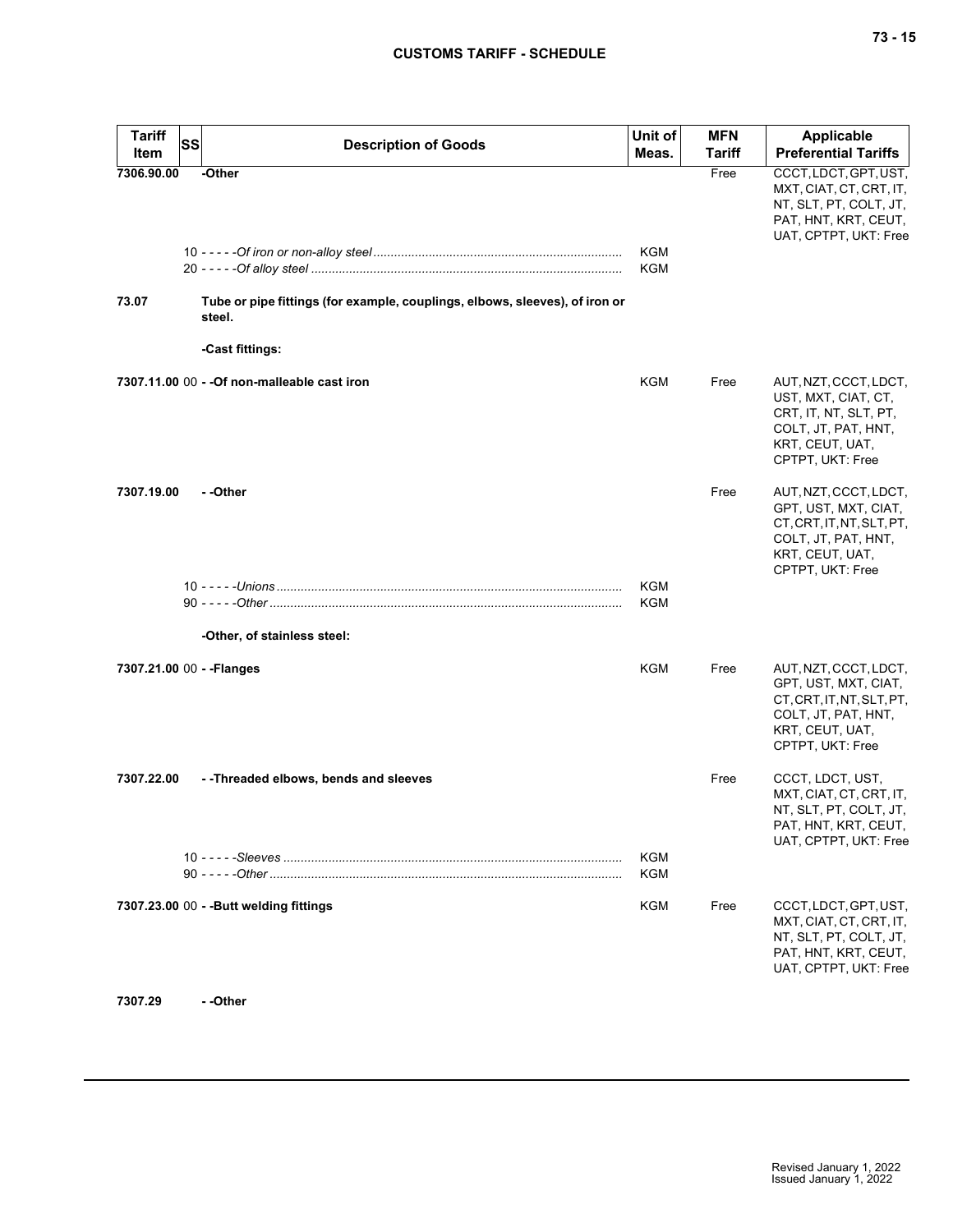| <b>Tariff</b> | SS | <b>Description of Goods</b>                                                                                                                                     | Unit of                  | <b>MFN</b> | Applicable                                                                                                                               |
|---------------|----|-----------------------------------------------------------------------------------------------------------------------------------------------------------------|--------------------------|------------|------------------------------------------------------------------------------------------------------------------------------------------|
| Item          |    |                                                                                                                                                                 | Meas.                    | Tariff     | <b>Preferential Tariffs</b>                                                                                                              |
|               |    | 7307.29.10 00 - - - To be employed in pneumatically breaking down the working face of a<br>mine in mining, quarrying or developing mineral deposits             | <b>KGM</b>               | Free       | CCCT, LDCT, GPT, UST,<br>MXT, CIAT, CT, CRT, IT,<br>NT, SLT, PT, COLT, JT,<br>PAT, HNT, KRT, CEUT,<br>UAT, CPTPT, UKT: Free              |
|               |    | 7307.29.20 00 - - - For installation between the wellhead assembly or surface oil pumping unit KGM<br>and the field marketing valve at oil or natural gas wells |                          | 4.5%       | CCCT, LDCT, UST,<br>MXT, CIAT, CT, CRT, IT,<br>NT, SLT, PT, COLT, JT,<br>PAT, HNT, KRT, CEUT,<br>UAT, CPTPT, UKT: Free<br>GPT: 4.5%      |
|               |    | $--$ Other:                                                                                                                                                     |                          |            |                                                                                                                                          |
|               |    | 7307.29.91 00 - - - - Not further worked than forged or bent to shape                                                                                           | KGM                      | Free       | AUT, NZT, CCCT, LDCT,<br>UST, MXT, CIAT, CT,<br>CRT, IT, NT, SLT, PT,<br>COLT, JT, PAT, HNT,<br>KRT, CEUT, UAT,<br>CPTPT, UKT: Free      |
|               |    | 7307.29.99 00 - - - - Other                                                                                                                                     | <b>KGM</b>               | Free       | CCCT, LDCT, UST,<br>MXT, CIAT, CT, CRT, IT,<br>NT, SLT, PT, COLT, JT,<br>PAT, HNT, KRT, CEUT,<br>UAT, CPTPT, UKT: Free                   |
|               |    | -Other:                                                                                                                                                         |                          |            |                                                                                                                                          |
| 7307.91.00    |    | --Flanges                                                                                                                                                       |                          | Free       | AUT, NZT, CCCT, LDCT,<br>GPT, UST, MXT, CIAT,<br>CT, CRT, IT, NT, SLT, PT,<br>COLT, JT, PAT, HNT,<br>KRT, CEUT, UAT,<br>CPTPT, UKT: Free |
|               |    |                                                                                                                                                                 | KGM<br><b>KGM</b>        |            |                                                                                                                                          |
|               |    |                                                                                                                                                                 |                          |            |                                                                                                                                          |
| 7307.92.00    |    | --Threaded elbows, bends and sleeves                                                                                                                            |                          | Free       | CCCT, LDCT, UST,<br>MXT, CIAT, CT, CRT, IT,<br>NI, SLI, PI, COLI, JI,<br>PAT, HNT, KRT, CEUT,<br>UAT, CPTPT, UKT: Free                   |
|               |    |                                                                                                                                                                 | <b>KGM</b><br><b>KGM</b> |            |                                                                                                                                          |
| 7307.93.00    |    | --Butt welding fittings                                                                                                                                         |                          | Free       | CCCT, LDCT, GPT, UST,<br>MXT, CIAT, CT, CRT, IT,<br>NT, SLT, PT, COLT, JT,<br>PAT, HNT, KRT, CEUT,<br>UAT, CPTPT, UKT: Free              |
|               |    |                                                                                                                                                                 | <b>KGM</b><br><b>KGM</b> |            |                                                                                                                                          |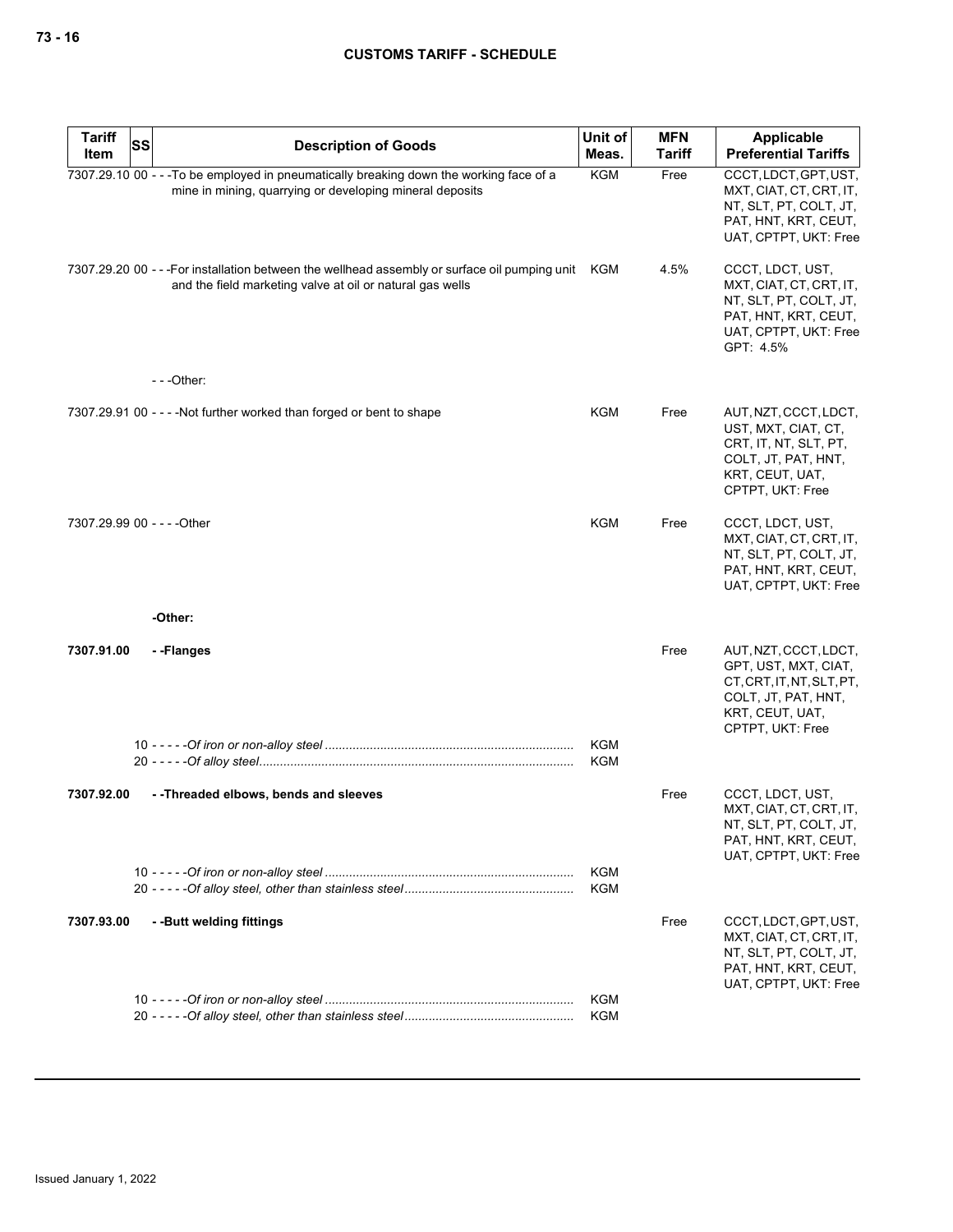| <b>Tariff</b><br>Item | <b>SS</b><br><b>Description of Goods</b>                                                                                                                                                                                                                                                                                                                                                                                                                       | Unit of<br>Meas.         | <b>MFN</b><br><b>Tariff</b> | <b>Applicable</b><br><b>Preferential Tariffs</b>                                                                                         |
|-----------------------|----------------------------------------------------------------------------------------------------------------------------------------------------------------------------------------------------------------------------------------------------------------------------------------------------------------------------------------------------------------------------------------------------------------------------------------------------------------|--------------------------|-----------------------------|------------------------------------------------------------------------------------------------------------------------------------------|
| 7307.99.00            | - -Other<br>- - - - - Of iron or non-alloy steel:                                                                                                                                                                                                                                                                                                                                                                                                              |                          | Free                        | AUT, NZT, CCCT, LDCT,<br>GPT, UST, MXT, CIAT,<br>CT, CRT, IT, NT, SLT, PT,<br>COLT, JT, PAT, HNT,<br>KRT, CEUT, UAT,<br>CPTPT, UKT: Free |
|                       | -----Of alloy steel, other than stainless steel:                                                                                                                                                                                                                                                                                                                                                                                                               | KGM<br><b>KGM</b>        |                             |                                                                                                                                          |
|                       |                                                                                                                                                                                                                                                                                                                                                                                                                                                                | KGM<br>KGM               |                             |                                                                                                                                          |
| 73.08                 | Structures (excluding prefabricated buildings of heading 94.06) and<br>parts of structures (for example, bridges and bridge-sections, lock-<br>gates, towers, lattice masts, roofs, roofing frame-works, doors and<br>windows and their frames and thresholds for doors, shutters,<br>balustrades, pillars and columns), of iron or steel; plates, rods, angles,<br>shapes, sections, tubes and the like, prepared for use in structures, of<br>iron or steel. |                          |                             |                                                                                                                                          |
|                       | 7308.10.00 00 -Bridges and bridge-sections                                                                                                                                                                                                                                                                                                                                                                                                                     | KGM                      | Free                        | CCCT, LDCT, GPT, UST,<br>MXT, CIAT, CT, CRT, IT,<br>NT, SLT, PT, COLT, JT,<br>PAT, HNT, KRT, CEUT,<br>UAT, CPTPT, UKT: Free              |
|                       | 7308.20.00 00 - Towers and lattice masts                                                                                                                                                                                                                                                                                                                                                                                                                       | KGM                      | Free                        | CCCT, LDCT, GPT, UST,<br>MXT, CIAT, CT, CRT, IT,<br>NT, SLT, PT, COLT, JT,<br>PAT, HNT, KRT, CEUT,<br>UAT, CPTPT, UKT: Free              |
| 7308.30.00            | -Doors, windows and their frames and thresholds for doors                                                                                                                                                                                                                                                                                                                                                                                                      |                          | Free                        | CCCT, LDCT, GPT, UST,<br>MXT, CIAT, CT, CRT, IT,<br>NT, SLT, PT, COLT, JT,<br>PAT, HNT, KRT, CEUT,<br>UAT, CPTPT, UKT: Free              |
|                       | 10 - - - - - Sash, casement or frame sections, not punched, drilled or further<br>manufactured, whether or not coated, and similar material formed from<br>hot- or cold-rolled strip, whether or not coated, for use in the<br>manufacture of window sash, casements or frames<br>-----Doors and their frames:                                                                                                                                                 | <b>KGM</b>               |                             |                                                                                                                                          |
|                       |                                                                                                                                                                                                                                                                                                                                                                                                                                                                | <b>NMB</b><br><b>NMB</b> |                             |                                                                                                                                          |
|                       |                                                                                                                                                                                                                                                                                                                                                                                                                                                                | <b>NMB</b>               |                             |                                                                                                                                          |
|                       |                                                                                                                                                                                                                                                                                                                                                                                                                                                                | <b>NMB</b><br><b>NMB</b> |                             |                                                                                                                                          |
|                       |                                                                                                                                                                                                                                                                                                                                                                                                                                                                | <b>NMB</b>               |                             |                                                                                                                                          |
|                       | 7308.40.00 00 - Equipment for scaffolding, shuttering, propping or pit-propping                                                                                                                                                                                                                                                                                                                                                                                | KGM                      | Free                        | CCCT, LDCT, GPT, UST,<br>MXT, CIAT, CT, CRT, IT,<br>NT, SLT, PT, COLT, JT,<br>PAT, HNT, KRT, CEUT,<br>UAT, CPTPT, UKT: Free              |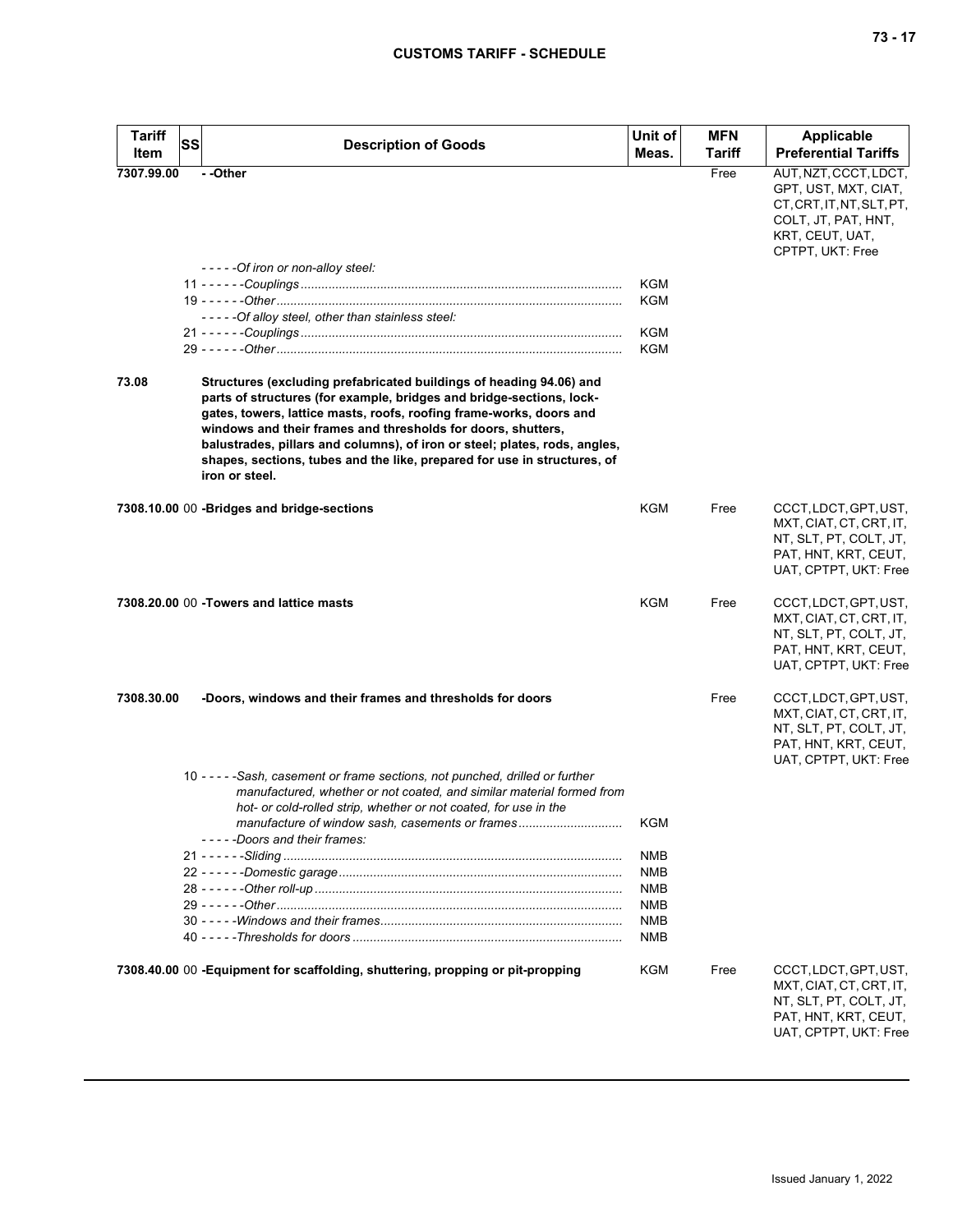| <b>Tariff</b><br>Item | <b>SS</b> | <b>Description of Goods</b>                                                                                                                                                                                                                                                         | Unit of<br>Meas.      | <b>MFN</b><br>Tariff | Applicable<br><b>Preferential Tariffs</b>                                                                                                |
|-----------------------|-----------|-------------------------------------------------------------------------------------------------------------------------------------------------------------------------------------------------------------------------------------------------------------------------------------|-----------------------|----------------------|------------------------------------------------------------------------------------------------------------------------------------------|
| 7308.90.00            |           | -Other                                                                                                                                                                                                                                                                              |                       | Free                 | CCCT, LDCT, GPT, UST,<br>MXT, CIAT, CT, CRT, IT,<br>NT, SLT, PT, COLT, JT,<br>PAT, HNT, KRT, CEUT,<br>UAT, CPTPT, UKT: Free              |
|                       |           |                                                                                                                                                                                                                                                                                     | KGM<br>$\blacksquare$ |                      |                                                                                                                                          |
|                       |           | 40 - - - - - Assembled fences, including barriers or crossing gates                                                                                                                                                                                                                 | $\blacksquare$<br>KGM |                      |                                                                                                                                          |
|                       |           | 60 - - - - - Columns, pillars, posts, beams, girders and similar structural units<br>$---Other:$                                                                                                                                                                                    | <b>KGM</b>            |                      |                                                                                                                                          |
|                       |           |                                                                                                                                                                                                                                                                                     | KGM<br>KGM<br>KGM     |                      |                                                                                                                                          |
| 7309.00.00            |           | Reservoirs, tanks, vats and similar containers for any material (other<br>than compressed or liquefied gas), of iron or steel, of a capacity<br>exceeding 300 litres, whether or not lined or heat-insulated, but not<br>fitted with mechanical or thermal equipment.               |                       | Free                 | CCCT, LDCT, GPT, UST,<br>MXT, CIAT, CT, CRT, IT,<br>NT, SLT, PT, COLT, JT,<br>PAT, HNT, KRT, CEUT,<br>UAT, CPTPT, UKT: Free              |
|                       |           |                                                                                                                                                                                                                                                                                     | NMB<br><b>NMB</b>     |                      |                                                                                                                                          |
| 73.10                 |           | Tanks, casks, drums, cans, boxes and similar containers, for any<br>material (other than compressed or liquefied gas), of iron or steel, of a<br>capacity not exceeding 300 litres, whether or not lined or heat-insulated,<br>but not fitted with mechanical or thermal equipment. |                       |                      |                                                                                                                                          |
| 7310.10.00            |           | -Of a capacity of 50 litres or more                                                                                                                                                                                                                                                 |                       | Free                 | AUT, NZT, CCCT, LDCT,<br>GPT, UST, MXT, CIAT,<br>CT, CRT, IT, NT, SLT, PT,<br>COLT, JT, PAT, HNT,<br>KRT, CEUT, UAT,<br>CPTPT, UKT: Free |
|                       |           |                                                                                                                                                                                                                                                                                     |                       |                      |                                                                                                                                          |
|                       |           |                                                                                                                                                                                                                                                                                     |                       |                      |                                                                                                                                          |
|                       |           | -Of a capacity of less than 50 litres:                                                                                                                                                                                                                                              |                       |                      |                                                                                                                                          |
| 7310.21.00            |           | - - Cans which are to be closed by soldering or crimping                                                                                                                                                                                                                            |                       | Free                 | CCCT, LDCT, GPT, UST,<br>MXT, CIAT, CT, CRT, IT,<br>NT, SLT, PT, COLT, JT,<br>PAT, HNT, KRT, CEUT,<br>UAT, CPTPT, UKT: Free              |
|                       |           |                                                                                                                                                                                                                                                                                     | <b>NMB</b><br>NMB     |                      |                                                                                                                                          |
| 7310.29.00            |           | - -Other                                                                                                                                                                                                                                                                            |                       | Free                 | CCCT, LDCT, GPT, UST,<br>MXT, CIAT, CT, CRT, IT,<br>NT, SLT, PT, COLT, JT,<br>PAT, HNT, KRT, CEUT,<br>UAT, CPTPT, UKT: Free              |
|                       |           |                                                                                                                                                                                                                                                                                     | NMB                   |                      |                                                                                                                                          |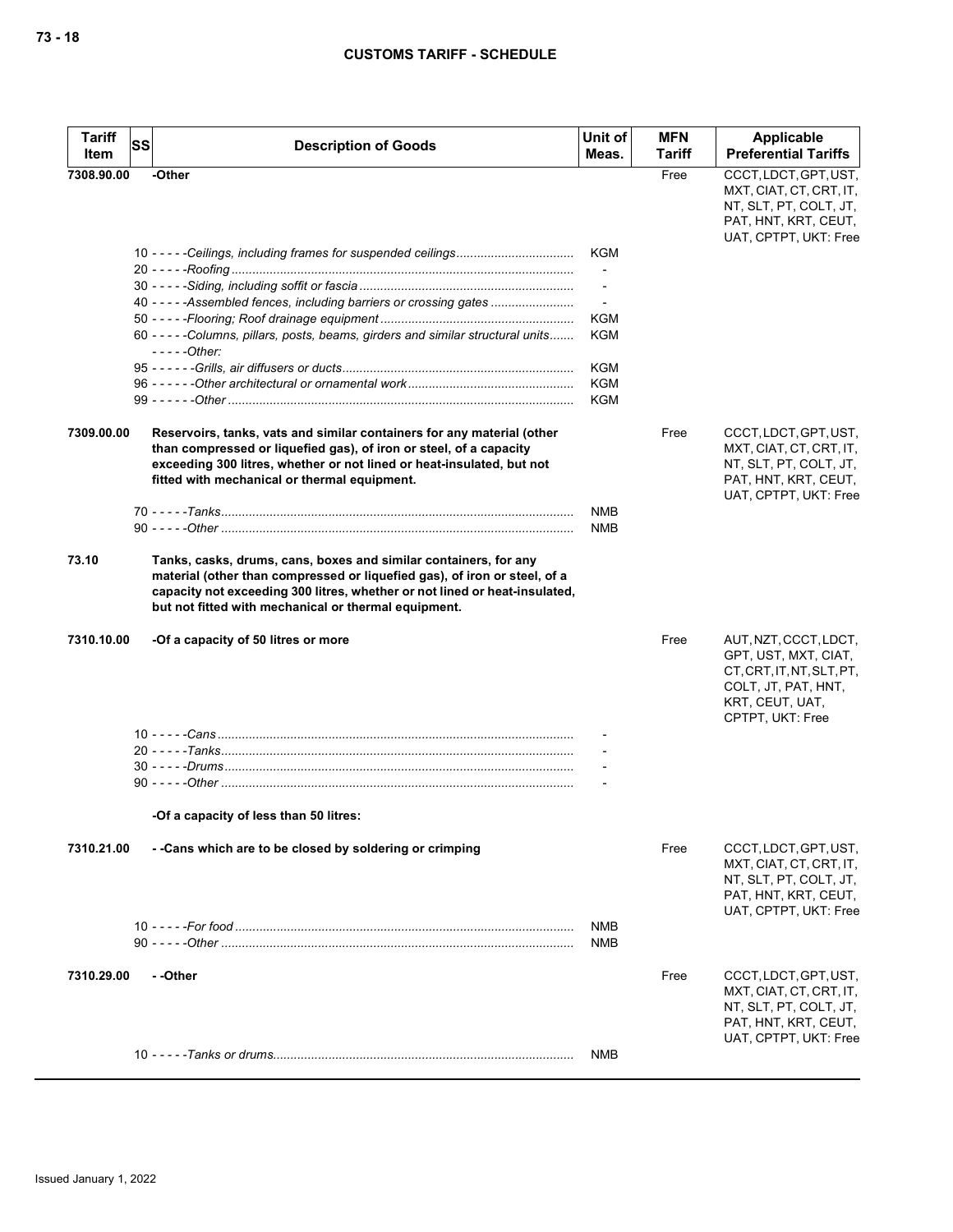| <b>Tariff</b><br>Item | <b>SS</b> | <b>Description of Goods</b>                                                                                                                                                       | Unit of<br>Meas.  | <b>MFN</b><br><b>Tariff</b> | <b>Applicable</b><br><b>Preferential Tariffs</b>                                                                                    |
|-----------------------|-----------|-----------------------------------------------------------------------------------------------------------------------------------------------------------------------------------|-------------------|-----------------------------|-------------------------------------------------------------------------------------------------------------------------------------|
|                       |           |                                                                                                                                                                                   | <b>NMB</b>        |                             |                                                                                                                                     |
|                       |           |                                                                                                                                                                                   | <b>NMB</b>        |                             |                                                                                                                                     |
|                       |           | 7311.00.00 00 Containers for compressed or liquefied gas, of iron or steel.                                                                                                       | <b>NMB</b>        | Free                        | CCCT, LDCT, GPT, UST,<br>MXT, CIAT, CT, CRT, IT,<br>NT, SLT, PT, COLT, JT,<br>PAT, HNT, KRT, CEUT,<br>UAT, CPTPT, UKT: Free         |
| 73.12                 |           | Stranded wire, ropes, cables, plaited bands, slings and the like, of iron<br>or steel, not electrically insulated.                                                                |                   |                             |                                                                                                                                     |
| 7312.10.00            |           | -Stranded wire, ropes and cables                                                                                                                                                  |                   | Free                        | CCCT, LDCT, GPT, UST,<br>MXT, CIAT, CT, CRT, IT,<br>NT, SLT, PT, COLT, JT,<br>PAT, HNT, KRT, CEUT,<br>UAT, CPTPT, UKT: Free         |
|                       |           | -----Stranded wire, alloyed steel:                                                                                                                                                |                   |                             |                                                                                                                                     |
|                       |           | -----Stranded wire, non-alloyed steel:                                                                                                                                            | KGM<br><b>KGM</b> |                             |                                                                                                                                     |
|                       |           |                                                                                                                                                                                   | KGM               |                             |                                                                                                                                     |
|                       |           | -----Ropes and cables, containing not more than eight strands, new:                                                                                                               | <b>KGM</b>        |                             |                                                                                                                                     |
|                       |           |                                                                                                                                                                                   | KGM               |                             |                                                                                                                                     |
|                       |           | 32 - - - - - - Of a diameter exceeding 25 mm but not exceeding 50 mm                                                                                                              | KGM               |                             |                                                                                                                                     |
|                       |           | -----Ropes and cables, containing more than eight strands, new:                                                                                                                   | <b>KGM</b>        |                             |                                                                                                                                     |
|                       |           |                                                                                                                                                                                   | KGM               |                             |                                                                                                                                     |
|                       |           | 42 - - - - - - Of a diameter exceeding 25 mm but not exceeding 50 mm                                                                                                              | KGM               |                             |                                                                                                                                     |
|                       |           |                                                                                                                                                                                   | <b>KGM</b>        |                             |                                                                                                                                     |
|                       |           |                                                                                                                                                                                   | <b>KGM</b>        |                             |                                                                                                                                     |
| 7312.90.00 00 -Other  |           |                                                                                                                                                                                   | <b>KGM</b>        | Free                        | CCCT, LDCT, GPT, UST,<br>MXT, CIAT, CT, CRT, IT,<br>NT, SLT, PT, COLT, JT,<br>PAT, HNT, KRT, CEUT,<br>UAT, CPTPT, UKT: Free         |
|                       |           | 7313.00.00 00 Barbed wire of iron or steel; twisted hoop or single flat wire, barbed or<br>not, and loosely twisted double wire, of a kind used for fencing, of iron<br>or steel. | KGM               | Free                        | AUT, NZT, CCCT, LDCT,<br>UST, MXT, CIAT, CT,<br>CRT, IT, NT, SLT, PT,<br>COLT, JT, PAT, HNT,<br>KRT, CEUT, UAT,<br>CPTPT, UKT: Free |
| 73.14                 |           | Cloth (including endless bands), grill, netting and fencing, of iron or<br>steel wire; expanded metal of iron or steel.                                                           |                   |                             |                                                                                                                                     |
|                       |           |                                                                                                                                                                                   |                   |                             |                                                                                                                                     |

**-Woven cloth:**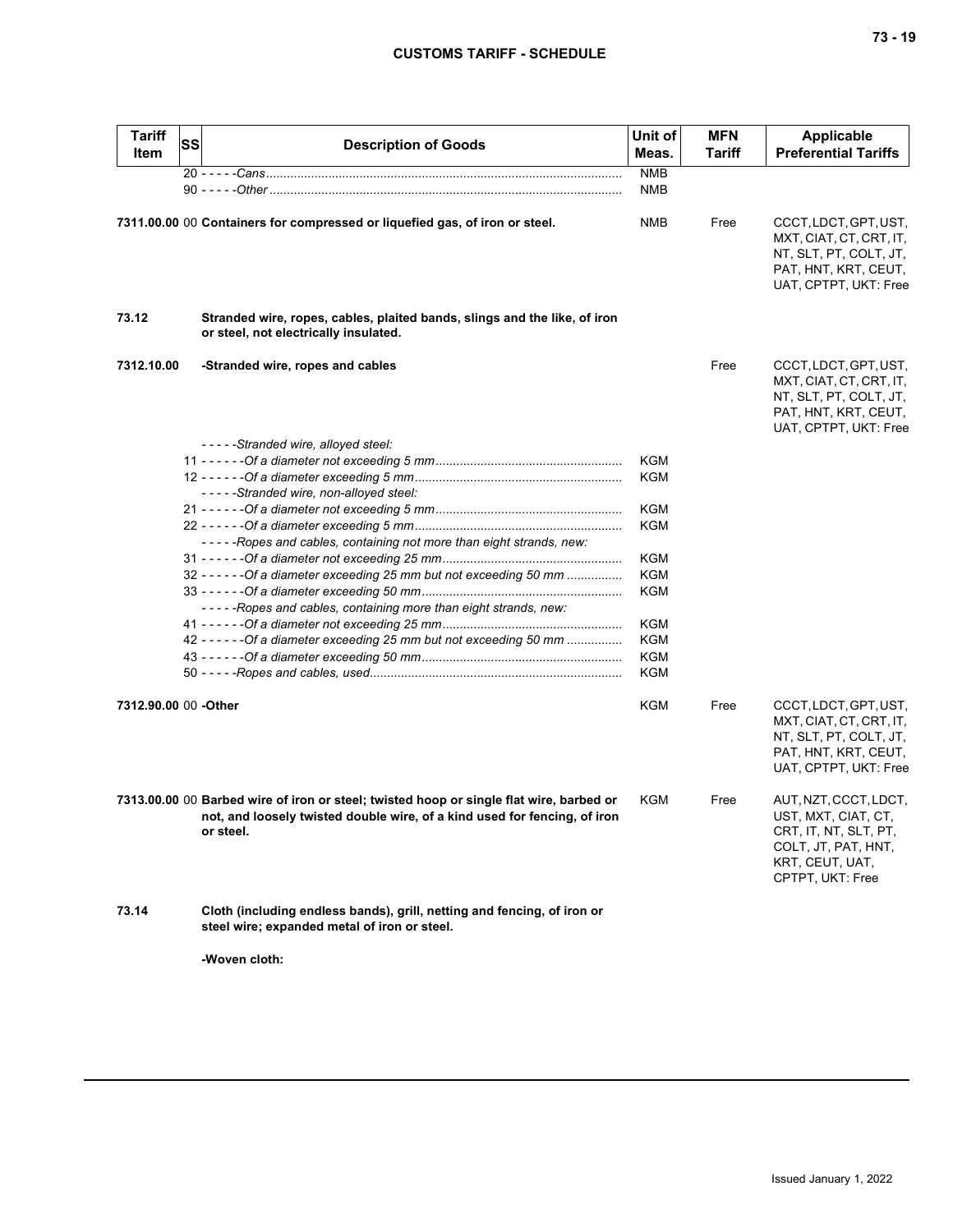| <b>Tariff</b>           | <b>SS</b><br><b>Description of Goods</b>                                                                                                                                                            | Unit of    | <b>MFN</b>    | Applicable                                                                                                                               |
|-------------------------|-----------------------------------------------------------------------------------------------------------------------------------------------------------------------------------------------------|------------|---------------|------------------------------------------------------------------------------------------------------------------------------------------|
| Item                    |                                                                                                                                                                                                     | Meas.      | <b>Tariff</b> | <b>Preferential Tariffs</b>                                                                                                              |
|                         | 7314.12.00 00 - - Endless bands for machinery, of stainless steel                                                                                                                                   | <b>KGM</b> | Free          | AUT, NZT, CCCT, LDCT,<br>UST, MXT, CIAT, CT,<br>CRT, IT, NT, SLT, PT,<br>COLT, JT, PAT, HNT,<br>KRT, CEUT, UAT,<br>CPTPT, UKT: Free      |
|                         | 7314.14.00 00 - - Other woven cloth, of stainless steel                                                                                                                                             | <b>KGM</b> | Free          | AUT, NZT, CCCT, LDCT,<br>UST, MXT, CIAT, CT,<br>CRT, IT, NT, SLT, PT,<br>COLT, JT, PAT, HNT,<br>KRT, CEUT, UAT,<br>CPTPT, UKT: Free      |
| 7314.19.00 00 - - Other |                                                                                                                                                                                                     | KGM        | Free          | AUT, NZT, CCCT, LDCT,<br>GPT, UST, MXT, CIAT,<br>CT, CRT, IT, NT, SLT, PT,<br>COLT, JT, PAT, HNT,<br>KRT, CEUT, UAT,<br>CPTPT, UKT: Free |
|                         | 7314.20.00 00 -Grill, netting and fencing, welded at the intersection, of wire with a<br>maximum cross-sectional dimension of 3 mm or more and having a<br>mesh size of 100 cm <sup>2</sup> or more | KGM        | Free          | CCCT, LDCT, UST,<br>MXT, CIAT, CT, CRT, IT,<br>NT, SLT, PT, COLT, JT,<br>PAT, HNT, KRT, CEUT,<br>UAT, CPTPT, UKT: Free                   |
|                         | -Other grill, netting and fencing, welded at the intersection:                                                                                                                                      |            |               |                                                                                                                                          |
|                         | 7314.31.00 00 - - Plated or coated with zinc                                                                                                                                                        | <b>KGM</b> | Free          | AUT, NZT, CCCT, LDCT,<br>UST, MXT, CIAT, CT,<br>CRT, IT, NT, SLT, PT,<br>COLT, JT, PAT, HNT,<br>KRT, CEUT, UAT,<br>CPTPT, UKT: Free      |
| 7314.39.00 00 - - Other |                                                                                                                                                                                                     | <b>KGM</b> | Free          | AUT, NZT, CCCT, LDCT,<br>UST, MXT, CIAT, CT,<br>CRT, IT, NT, SLT, PT,<br>COLT, JT, PAT, HNT,<br>KRT, CEUT, UAT,<br>CPTPT, UKT: Free      |
|                         | -Other cloth, grill, netting and fencing:                                                                                                                                                           |            |               |                                                                                                                                          |
|                         | 7314.41.00 00 - - Plated or coated with zinc                                                                                                                                                        | KGM        | Free          | AUT, NZT, CCCT, LDCT,<br>UST, MXT, CIAT, CT,<br>CRT, IT, NT, SLT, PT,<br>COLT, JT, PAT, HNT,<br>KRT, CEUT, UAT,<br>CPTPT, UKT: Free      |

 $\mathbf I$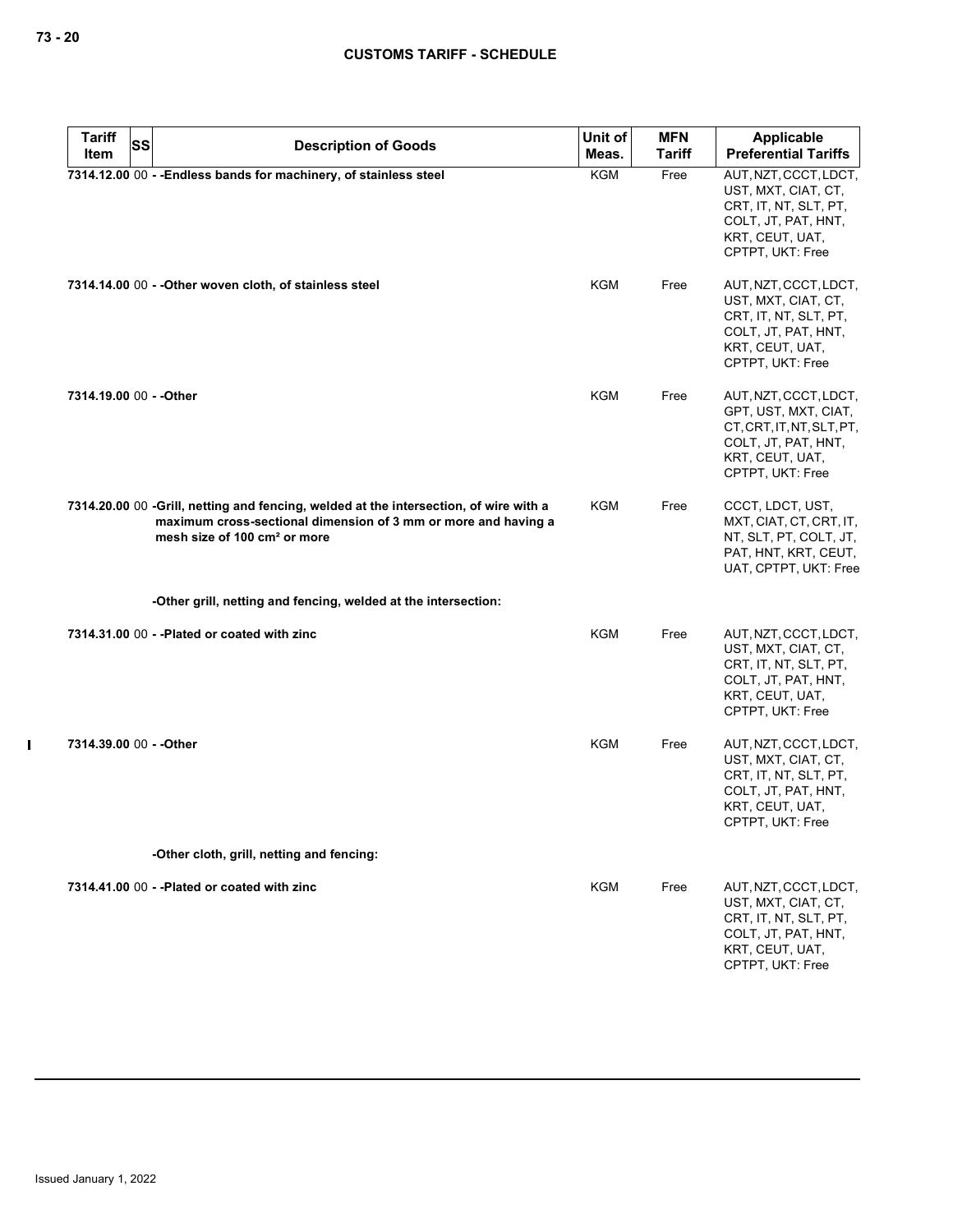| <b>Tariff</b>           | <b>SS</b><br><b>Description of Goods</b>   | Unit of    | <b>MFN</b>    | <b>Applicable</b>                                                                                                                   |
|-------------------------|--------------------------------------------|------------|---------------|-------------------------------------------------------------------------------------------------------------------------------------|
| Item                    |                                            | Meas.      | <b>Tariff</b> | <b>Preferential Tariffs</b>                                                                                                         |
|                         | 7314.42.00 00 - - Coated with plastics     | KGM        | Free          | AUT, NZT, CCCT, LDCT,<br>UST, MXT, CIAT, CT,<br>CRT, IT, NT, SLT, PT,<br>COLT, JT, PAT, HNT,<br>KRT, CEUT, UAT,<br>CPTPT, UKT: Free |
| 7314.49.00 00 - - Other |                                            | KGM        | Free          | AUT, NZT, CCCT, LDCT,<br>UST, MXT, CIAT, CT,<br>CRT, IT, NT, SLT, PT,<br>COLT, JT, PAT, HNT,<br>KRT, CEUT, UAT,<br>CPTPT, UKT: Free |
|                         | 7314.50.00 00 - Expanded metal             | <b>KGM</b> | Free          | CCCT, LDCT, GPT, UST,<br>MXT, CIAT, CT, CRT, IT,<br>NT, SLT, PT, COLT, JT,<br>PAT, HNT, KRT, CEUT,<br>UAT, CPTPT, UKT: Free         |
| 73.15                   | Chain and parts thereof, of iron or steel. |            |               |                                                                                                                                     |
|                         | -Articulated link chain and parts thereof: |            |               |                                                                                                                                     |
|                         | 7315.11.00 00 - - Roller chain             | KGM        | Free          | CCCT, LDCT, GPT, UST,<br>MXT, CIAT, CT, CRT, IT,<br>NT, SLT, PT, COLT, JT,<br>PAT, HNT, KRT, CEUT,<br>UAT, CPTPT, UKT: Free         |
|                         | 7315.12.00 00 - - Other chain              | <b>KGM</b> | Free          | CCCT, LDCT, GPT, UST,<br>MXT, CIAT, CT, CRT, IT,<br>NT, SLT, PT, COLT, JT,<br>PAT, HNT, KRT, CEUT,<br>UAT, CPTPT, UKT: Free         |
| 7315.19.00 00 - - Parts |                                            | <b>KGM</b> | Free          | CCCT, LDCT, GPT, UST,<br>MXT, CIAT, CT, CRT, IT,<br>NT, SLT, PT, COLT, JT,<br>PAT, HNT, KRT, CEUT,<br>UAT, CPTPT, UKT: Free         |
|                         | 7315,20.00 00 - Skid chain                 | <b>KGM</b> | 6%            | CCCT, LDCT, UST,<br>MXT, CIAT, CT, CRT, IT,<br>NT, SLT, PT, COLT, JT,<br>PAT, HNT, KRT, CEUT,<br>UAT, CPTPT, UKT: Free<br>GPT: 3%   |
|                         | -Other chain:                              |            |               |                                                                                                                                     |
|                         | 7315.81.00 00 - - Stud-link                | <b>KGM</b> | Free          | CCCT, LDCT, GPT, UST,<br>MXT, CIAT, CT, CRT, IT,<br>NT, SLT, PT, COLT, JT,<br>PAT, HNT, KRT, CEUT,<br>UAT, CPTPT, UKT: Free         |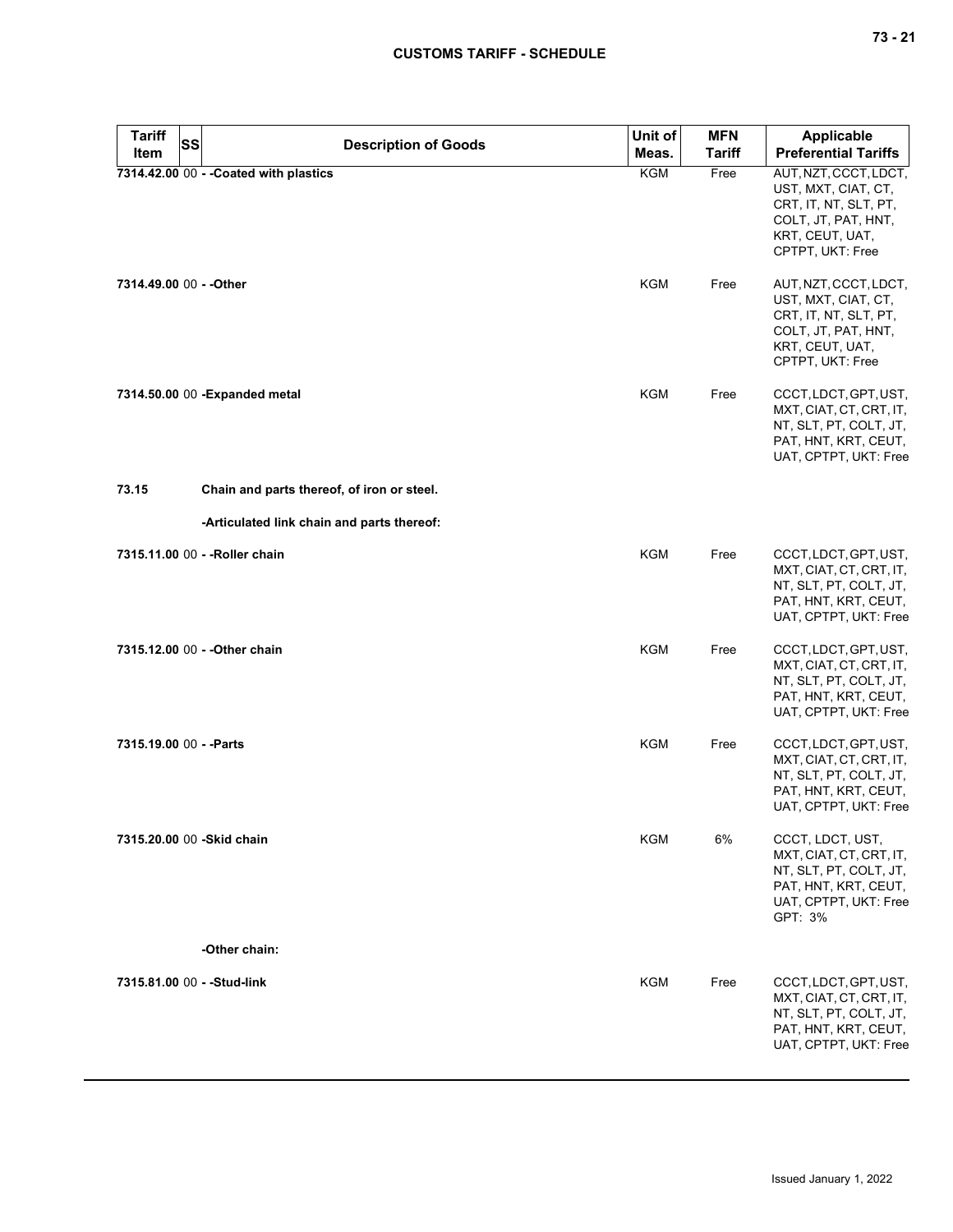| <b>Tariff</b>           | SS | <b>Description of Goods</b>                                                                                                                                                                                                                             | Unit of                  | <b>MFN</b>    | <b>Applicable</b>                                                                                                                        |
|-------------------------|----|---------------------------------------------------------------------------------------------------------------------------------------------------------------------------------------------------------------------------------------------------------|--------------------------|---------------|------------------------------------------------------------------------------------------------------------------------------------------|
| Item                    |    |                                                                                                                                                                                                                                                         | Meas.                    | <b>Tariff</b> | <b>Preferential Tariffs</b>                                                                                                              |
| 7315.82.00              |    | - - Other, welded link                                                                                                                                                                                                                                  |                          | Free          | CCCT, LDCT, GPT, UST,<br>MXT, CIAT, CT, CRT, IT,<br>NT, SLT, PT, COLT, JT,<br>PAT, HNT, KRT, CEUT,<br>UAT, CPTPT, UKT: Free              |
|                         |    |                                                                                                                                                                                                                                                         | <b>KGM</b><br><b>KGM</b> |               |                                                                                                                                          |
| 7315.89.00 00 - - Other |    |                                                                                                                                                                                                                                                         | KGM                      | Free          | AUT, NZT, CCCT, LDCT,<br>GPT, UST, MXT, CIAT,<br>CT, CRT, IT, NT, SLT, PT,<br>COLT, JT, PAT, HNT,<br>KRT, CEUT, UAT,<br>CPTPT, UKT: Free |
|                         |    | 7315.90.00 00 - Other parts                                                                                                                                                                                                                             | KGM                      | Free          | CCCT, LDCT, GPT, UST,<br>MXT, CIAT, CT, CRT, IT,<br>NT, SLT, PT, COLT, JT,<br>PAT, HNT, KRT, CEUT,<br>UAT, CPTPT, UKT: Free              |
| 7316.00                 |    | Anchors, grapnels and parts thereof, of iron or steel.                                                                                                                                                                                                  |                          |               |                                                                                                                                          |
|                         |    | 7316.00.10 00 - - - Of a weight of 18 kg or more                                                                                                                                                                                                        | <b>NMB</b>               | Free          | CCCT, LDCT, GPT, UST,<br>MXT, CIAT, CT, CRT, IT,<br>NT, SLT, PT, COLT, JT,<br>PAT, HNT, KRT, CEUT,<br>UAT, CPTPT, UKT: Free              |
|                         |    | 7316.00.20 00 - - - Of a weight of less than 18 kg                                                                                                                                                                                                      | <b>NMB</b>               | 6%            | CCCT, LDCT, GPT, UST,<br>MXT, CIAT, CT, CRT, IT,<br>NT, SLT, PT, COLT, JT,<br>PAT, HNT, KRT, CEUT,<br>UAT, CPTPT, UKT: Free              |
|                         |    | 7317.00.00 00 Nails, tacks, drawing pins, corrugated nails, staples (other than those of<br>heading 83.05) and similar articles, of iron or steel, whether or not with<br>heads of other material, but excluding such articles with heads of<br>copper. | KGM                      | Free          | CCCT, LDCT, GPT, UST,<br>MXT, CIAT, CT, CRT, IT,<br>NT, SLT, PT, COLT, JT,<br>PAT, HNT, KRT, CEUT,<br>UAT, CPTPT, UKT: Free              |
| 73.18                   |    | Screws, bolts, nuts, coach screws, screw hooks, rivets, cotters, cotter-<br>pins, washers (including spring washers) and similar articles, of iron or<br>steel.                                                                                         |                          |               |                                                                                                                                          |
|                         |    | -Threaded articles:                                                                                                                                                                                                                                     |                          |               |                                                                                                                                          |
|                         |    | 7318.11.00 00 - - Coach screws                                                                                                                                                                                                                          | KGM                      | Free          | CCCT, LDCT, GPT, UST,<br>MXT, CIAT, CT, CRT, IT,<br>NT, SLT, PT, COLT, JT,<br>PAT, HNT, KRT, CEUT,<br>UAT, CPTPT, UKT: Free              |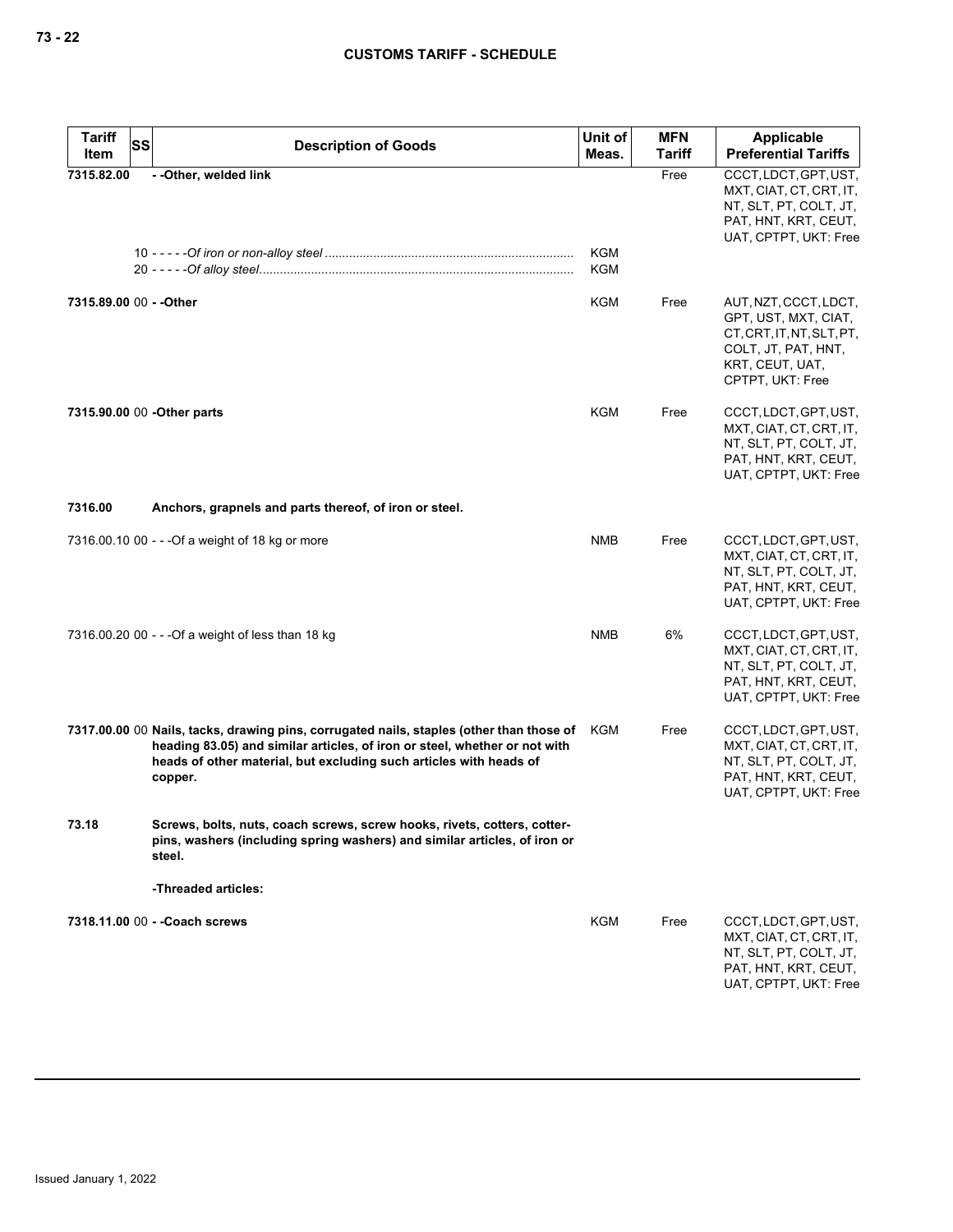| <b>Tariff</b>           | SS | <b>Description of Goods</b>                                           | Unit of           | <b>MFN</b> | <b>Applicable</b>                                                                                                                        |
|-------------------------|----|-----------------------------------------------------------------------|-------------------|------------|------------------------------------------------------------------------------------------------------------------------------------------|
| Item                    |    |                                                                       | Meas.             | Tariff     | <b>Preferential Tariffs</b>                                                                                                              |
|                         |    | 7318.12.00 00 - - Other wood screws                                   | <b>KGM</b>        | Free       | CCCT, LDCT, GPT, UST,<br>MXT, CIAT, CT, CRT, IT,<br>NT, SLT, PT, COLT, JT,<br>PAT, HNT, KRT, CEUT,<br>UAT, CPTPT, UKT: Free              |
|                         |    | 7318.13.00 00 - - Screw hooks and screw rings                         | KGM               | Free       | CCCT, LDCT, GPT, UST,<br>MXT, CIAT, CT, CRT, IT,<br>NT, SLT, PT, COLT, JT,<br>PAT, HNT, KRT, CEUT,<br>UAT, CPTPT, UKT: Free              |
|                         |    | 7318.14.00 00 - - Self-tapping screws                                 | <b>KGM</b>        | Free       | CCCT, LDCT, GPT, UST,<br>MXT, CIAT, CT, CRT, IT,<br>NT, SLT, PT, COLT, JT,<br>PAT, HNT, KRT, CEUT,<br>UAT, CPTPT, UKT: Free              |
| 7318.15.00              |    | - - Other screws and bolts, whether or not with their nuts or washers |                   | Free       | AUT, NZT, CCCT, LDCT,<br>GPT, UST, MXT, CIAT,<br>CT.CRT.IT.NT.SLT.PT.<br>COLT, JT, PAT, HNT,<br>KRT, CEUT, UAT,<br>CPTPT, UKT: Free      |
|                         |    |                                                                       | <b>KGM</b>        |            |                                                                                                                                          |
|                         |    | - - - - -Bolts:                                                       |                   |            |                                                                                                                                          |
|                         |    |                                                                       | KGM               |            |                                                                                                                                          |
|                         |    |                                                                       | KGM               |            |                                                                                                                                          |
|                         |    |                                                                       | KGM               |            |                                                                                                                                          |
| 7318.16.00              |    | - -Nuts                                                               |                   | Free       | AUT, NZT, CCCT, LDCT,<br>GPT, UST, MXT, CIAT,<br>CT, CRT, IT, NT, SLT, PT,<br>COLT, JT, PAT, HNT,<br>KRT, CEUT, UAT,<br>CPTPT, UKT: Free |
|                         |    |                                                                       | <b>KGM</b><br>KGM |            |                                                                                                                                          |
|                         |    |                                                                       |                   |            |                                                                                                                                          |
| 7318.19.00 00 - - Other |    |                                                                       | KGM               | Free       | CCCT, LDCT, GPT, UST,<br>MXT, CIAT, CT, CRT, IT,<br>NT, SLT, PT, COLT, JT,<br>PAT, HNT, KRT, CEUT,<br>UAT, CPTPT, UKT: Free              |
|                         |    | -Non-threaded articles:                                               |                   |            |                                                                                                                                          |
|                         |    | 7318.21.00 00 - - Spring washers and other lock washers               | KGM               | Free       | AUT, NZT, CCCT, LDCT,<br>GPT, UST, MXT, CIAT,<br>CT, CRT, IT, NT, SLT, PT,<br>COLT, JT, PAT, HNT,<br>KRT, CEUT, UAT,<br>CPTPT, UKT: Free |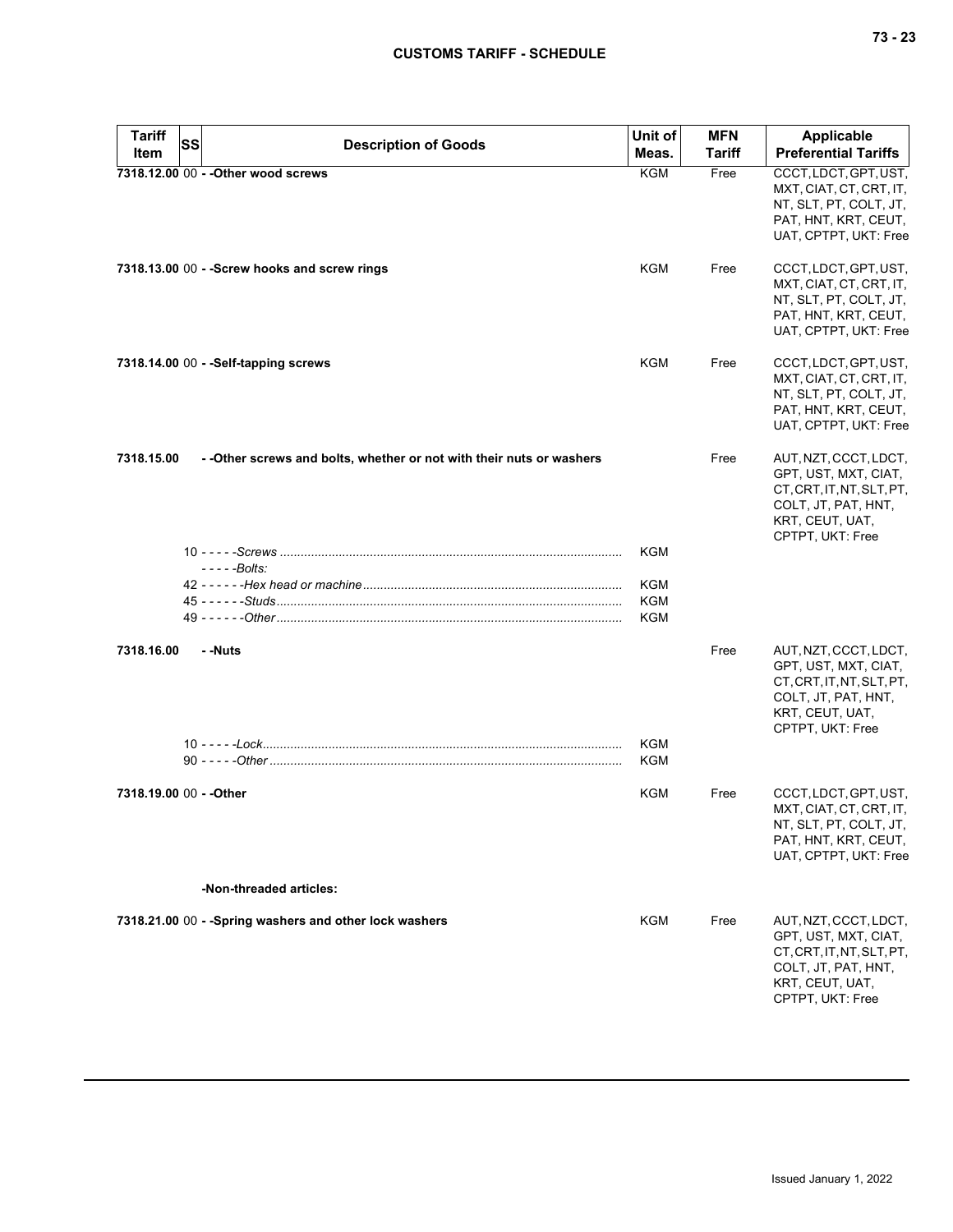| <b>Tariff</b><br>SS       | <b>Description of Goods</b>                                                                                                                                                                                                         | Unit of    | <b>MFN</b>    | Applicable                                                                                                                               |
|---------------------------|-------------------------------------------------------------------------------------------------------------------------------------------------------------------------------------------------------------------------------------|------------|---------------|------------------------------------------------------------------------------------------------------------------------------------------|
| Item                      |                                                                                                                                                                                                                                     | Meas.      | <b>Tariff</b> | <b>Preferential Tariffs</b>                                                                                                              |
|                           | 7318.22.00 00 - - Other washers                                                                                                                                                                                                     | <b>KGM</b> | Free          | AUT, NZT, CCCT, LDCT,<br>GPT, UST, MXT, CIAT,<br>CT, CRT, IT, NT, SLT, PT,<br>COLT, JT, PAT, HNT,<br>KRT, CEUT, UAT,<br>CPTPT, UKT: Free |
| 7318.23.00 00 - - Rivets  |                                                                                                                                                                                                                                     | KGM        | Free          | CCCT, LDCT, GPT, UST,<br>MXT, CIAT, CT, CRT, IT,<br>NT, SLT, PT, COLT, JT,<br>PAT, HNT, KRT, CEUT,<br>UAT, CPTPT, UKT: Free              |
|                           | 7318.24.00 00 - - Cotters and cotter-pins                                                                                                                                                                                           | KGM        | Free          | CCCT, LDCT, GPT, UST,<br>MXT, CIAT, CT, CRT, IT,<br>NT, SLT, PT, COLT, JT,<br>PAT, HNT, KRT, CEUT,<br>UAT, CPTPT, UKT: Free              |
| 7318.29.00 00 - - Other   |                                                                                                                                                                                                                                     | <b>KGM</b> | Free          | CCCT, LDCT, GPT, UST,<br>MXT, CIAT, CT, CRT, IT,<br>NT, SLT, PT, COLT, JT,<br>PAT, HNT, KRT, CEUT,<br>UAT, CPTPT, UKT: Free              |
| 73.19                     | Sewing needles, knitting needles, bodkins, crochet hooks, embroidery<br>stilettos and similar articles, for use in the hand, of iron or steel; safety<br>pins and other pins of iron or steel, not elsewhere specified or included. |            |               |                                                                                                                                          |
| 7319.40                   | -Safety pins and other pins                                                                                                                                                                                                         |            |               |                                                                                                                                          |
|                           | 7319.40.10 00 - - - Specially designed for marking systems                                                                                                                                                                          |            | Free          | CCCT, LDCT, GPT, UST,<br>MXT, CIAT, CT, CRT, IT,<br>NT, SLT, PT, COLT, JT,<br>PAT, HNT, KRT, CEUT,<br>UAT, CPTPT, UKT: Free              |
| 7319.40.90 00 - - - Other |                                                                                                                                                                                                                                     |            | 7%            | CCCT, LDCT, UST,<br>MXT, CIAT, CT, CRT, IT,<br>NT, SLT, PT, COLT, JT,<br>PAT, HNT, KRT, CEUT,<br>UAT, CPTPT, UKT: Free<br>GPT: 3%        |
| 7319.90                   | -Other                                                                                                                                                                                                                              |            |               |                                                                                                                                          |
|                           | 7319.90.10 00 - - - Sewing, darning or embroidery needles                                                                                                                                                                           |            | 7%            | CCCT, LDCT, UST,<br>MXT, CIAT, CT, CRT, IT,<br>NT, SLT, PT, COLT, JT,<br>PAT, HNT, KRT, CEUT,<br>UAT, CPTPT, UKT: Free<br>GPT: 3%        |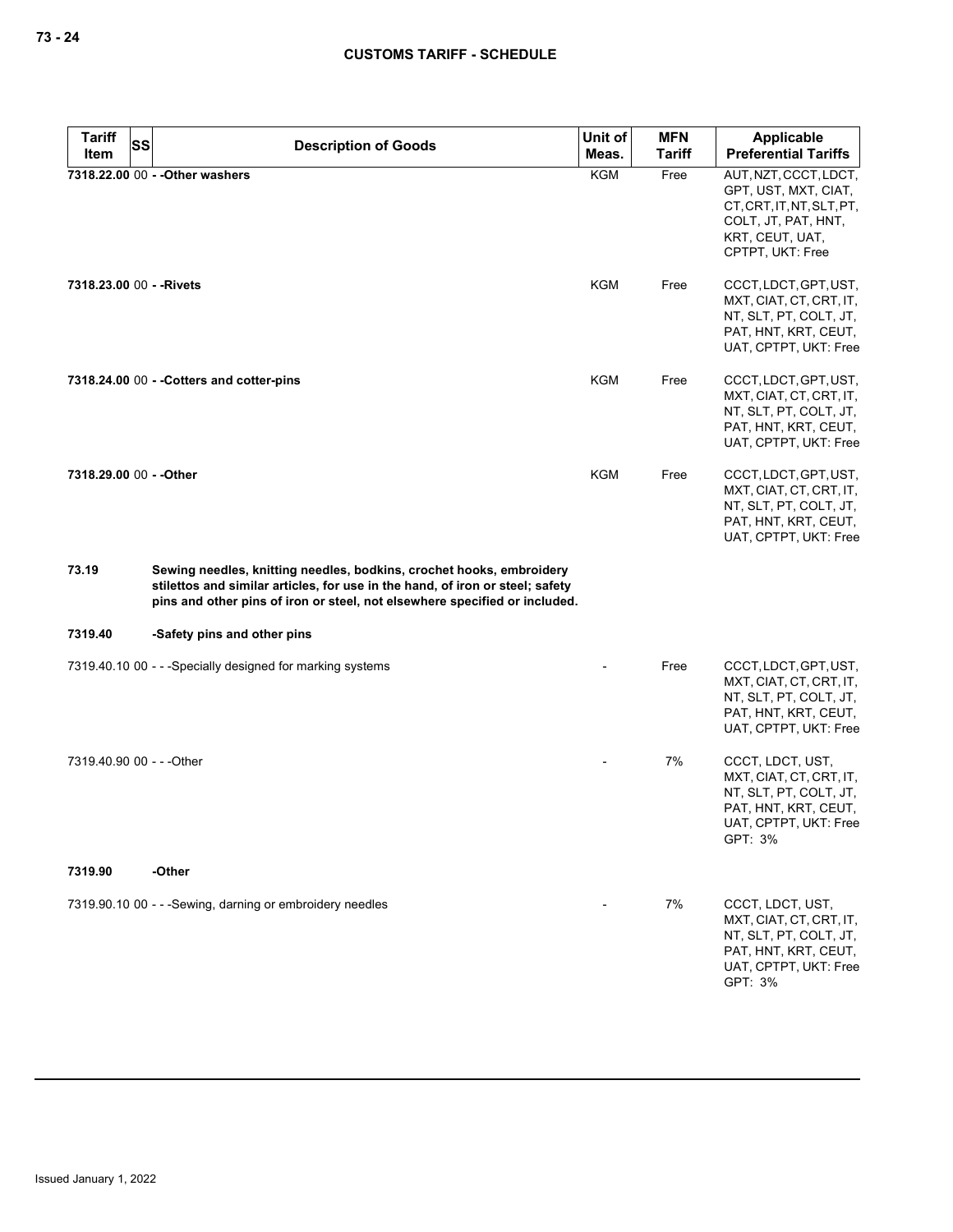| <b>Tariff</b>                     | SS | <b>Description of Goods</b>                                                                                                                                                                                                              | Unit of           | <b>MFN</b>   | <b>Applicable</b>                                                                                                                        |
|-----------------------------------|----|------------------------------------------------------------------------------------------------------------------------------------------------------------------------------------------------------------------------------------------|-------------------|--------------|------------------------------------------------------------------------------------------------------------------------------------------|
| Item<br>7319.90.90 00 - - - Other |    |                                                                                                                                                                                                                                          | Meas.             | Tariff<br>7% | <b>Preferential Tariffs</b><br>CCCT, LDCT, GPT, UST,                                                                                     |
|                                   |    |                                                                                                                                                                                                                                          |                   |              | MXT, CIAT, CT, CRT, IT,<br>NT, SLT, PT, COLT, JT,<br>PAT, HNT, KRT, CEUT,<br>UAT, CPTPT, UKT: Free                                       |
| 73.20                             |    | Springs and leaves for springs, of iron or steel.                                                                                                                                                                                        |                   |              |                                                                                                                                          |
|                                   |    | 7320.10.00 00 -Leaf-springs and leaves therefor                                                                                                                                                                                          | KGM               | Free         | AUT, NZT, CCCT, LDCT,<br>GPT, UST, MXT, CIAT,<br>CT.CRT.IT.NT.SLT.PT.<br>COLT, JT, PAT, HNT,<br>KRT, CEUT, UAT,<br>CPTPT, UKT: Free      |
| 7320.20.00                        |    | -Helical springs                                                                                                                                                                                                                         |                   | Free         | AUT, NZT, CCCT, LDCT,<br>GPT, UST, MXT, CIAT,<br>CT, CRT, IT, NT, SLT, PT,<br>COLT, JT, PAT, HNT,<br>KRT, CEUT, UAT,<br>CPTPT, UKT: Free |
|                                   |    |                                                                                                                                                                                                                                          | KGM<br>KGM<br>KGM |              |                                                                                                                                          |
| 7320.90.00                        |    | -Other                                                                                                                                                                                                                                   |                   | Free         | CCCT, LDCT, GPT, UST,<br>MXT, CIAT, CT, CRT, IT,<br>NT, SLT, PT, COLT, JT,<br>PAT, HNT, KRT, CEUT,<br>UAT, CPTPT, UKT: Free              |
|                                   |    |                                                                                                                                                                                                                                          | KGM<br>KGM        |              |                                                                                                                                          |
| 73.21                             |    | Stoves, ranges, grates, cookers (including those with subsidiary boilers<br>for central heating), barbecues, braziers, gas-rings, plate warmers and<br>similar non-electric domestic appliances, and parts thereof, of iron or<br>steel. |                   |              |                                                                                                                                          |
|                                   |    | -Cooking appliances and plate warmers:                                                                                                                                                                                                   |                   |              |                                                                                                                                          |
| 7321.11                           |    | --For gas fuel or for both gas and other fuels                                                                                                                                                                                           |                   |              |                                                                                                                                          |
|                                   |    | 7321.11.10 00 - - - Non-portable stoves or ranges (including those specially designed for use<br>on boats)                                                                                                                               | NMB               | 8%           | CCCT, LDCT, UST,<br>MXT, CIAT, CT, CRT, IT,<br>NT, SLT, PT, COLT, JT,<br>PAT, HNT, KRT, CEUT,<br>UAT, CPTPT, UKT: Free<br>GPT: 5%        |
| 7321.11.90                        |    | ---Other                                                                                                                                                                                                                                 |                   | 8%           | CCCT, LDCT, UST,<br>MXT, CIAT, CT, CRT, IT,<br>NT, SLT, PT, COLT, JT,<br>PAT, HNT, KRT, CEUT,<br>UAT, CPTPT, UKT: Free<br>GPT: 5%        |
|                                   |    |                                                                                                                                                                                                                                          | NMB               |              |                                                                                                                                          |
|                                   |    |                                                                                                                                                                                                                                          | <b>NMB</b>        |              |                                                                                                                                          |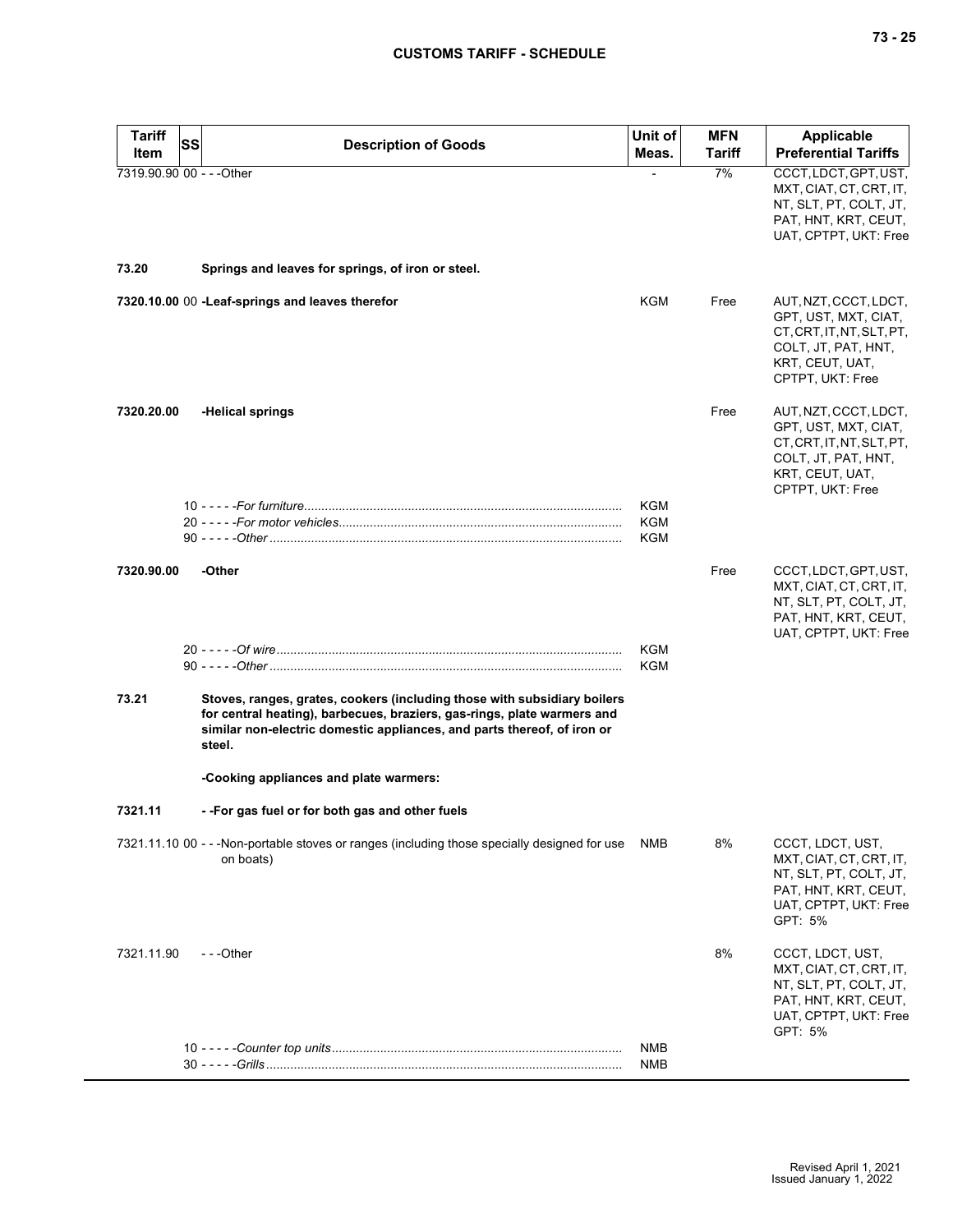| <b>Tariff</b><br>Item     | <b>SS</b> | <b>Description of Goods</b>                                                                                | Unit of<br>Meas.         | <b>MFN</b><br><b>Tariff</b> | Applicable<br><b>Preferential Tariffs</b>                                                                                         |
|---------------------------|-----------|------------------------------------------------------------------------------------------------------------|--------------------------|-----------------------------|-----------------------------------------------------------------------------------------------------------------------------------|
|                           |           |                                                                                                            | <b>NMB</b><br><b>NMB</b> |                             |                                                                                                                                   |
|                           |           | 7321.12.00 00 - - For liquid fuel                                                                          | <b>NMB</b>               | 8%                          | CCCT, LDCT, UST,<br>MXT, CIAT, CT, CRT, IT,<br>NT, SLT, PT, COLT, JT,<br>PAT, HNT, KRT, CEUT,<br>UAT, CPTPT, UKT: Free<br>GPT: 5% |
| 7321.19                   |           | - - Other, including appliances for solid fuel                                                             |                          |                             |                                                                                                                                   |
|                           |           | 7321.19.10 00 - - - Non-portable stoves or ranges (including those specially designed for use<br>on boats) | NMB                      | 8%                          | CCCT, LDCT, UST,<br>MXT, CIAT, CT, CRT, IT,<br>NT, SLT, PT, COLT, JT,<br>PAT, HNT, KRT, CEUT,<br>UAT, CPTPT, UKT: Free<br>GPT: 5% |
| 7321.19.90 00 - - - Other |           |                                                                                                            | <b>NMB</b>               | 8%                          | CCCT, LDCT, UST,<br>MXT, CIAT, CT, CRT, IT,<br>NT, SLT, PT, COLT, JT,<br>PAT, HNT, KRT, CEUT,<br>UAT, CPTPT, UKT: Free<br>GPT: 5% |
|                           |           | -Other appliances:                                                                                         |                          |                             |                                                                                                                                   |
|                           |           | 7321.81.00 00 - - For gas fuel or for both gas and other fuels                                             | NMB                      | 7%                          | CCCT, LDCT, UST,<br>MXT, CIAT, CT, CRT, IT,<br>NT, SLT, PT, COLT, JT,<br>PAT, HNT, KRT, CEUT,<br>UAT, CPTPT, UKT: Free<br>GPT: 5% |
|                           |           | 7321.82.00 00 - - For liquid fuel                                                                          | <b>NMB</b>               | 7%                          | CCCT, LDCT, UST,<br>MXT, CIAT, CT, CRT, IT,<br>NT, SLT, PT, COLT, JT,<br>PAT, HNT, KRT, CEUT,<br>UAT, CPTPT, UKT: Free<br>GPT: 5% |
|                           |           | 7321.89.00 00 - - Other, including appliances for solid fuel                                               | <b>NMB</b>               | 7%                          | CCCT, LDCT, UST,<br>MXT, CIAT, CT, CRT, IT,<br>NT, SLT, PT, COLT, JT,<br>PAT, HNT, KRT, CEUT,<br>UAT, CPTPT, UKT: Free<br>GPT: 5% |

**7321.90 -Parts**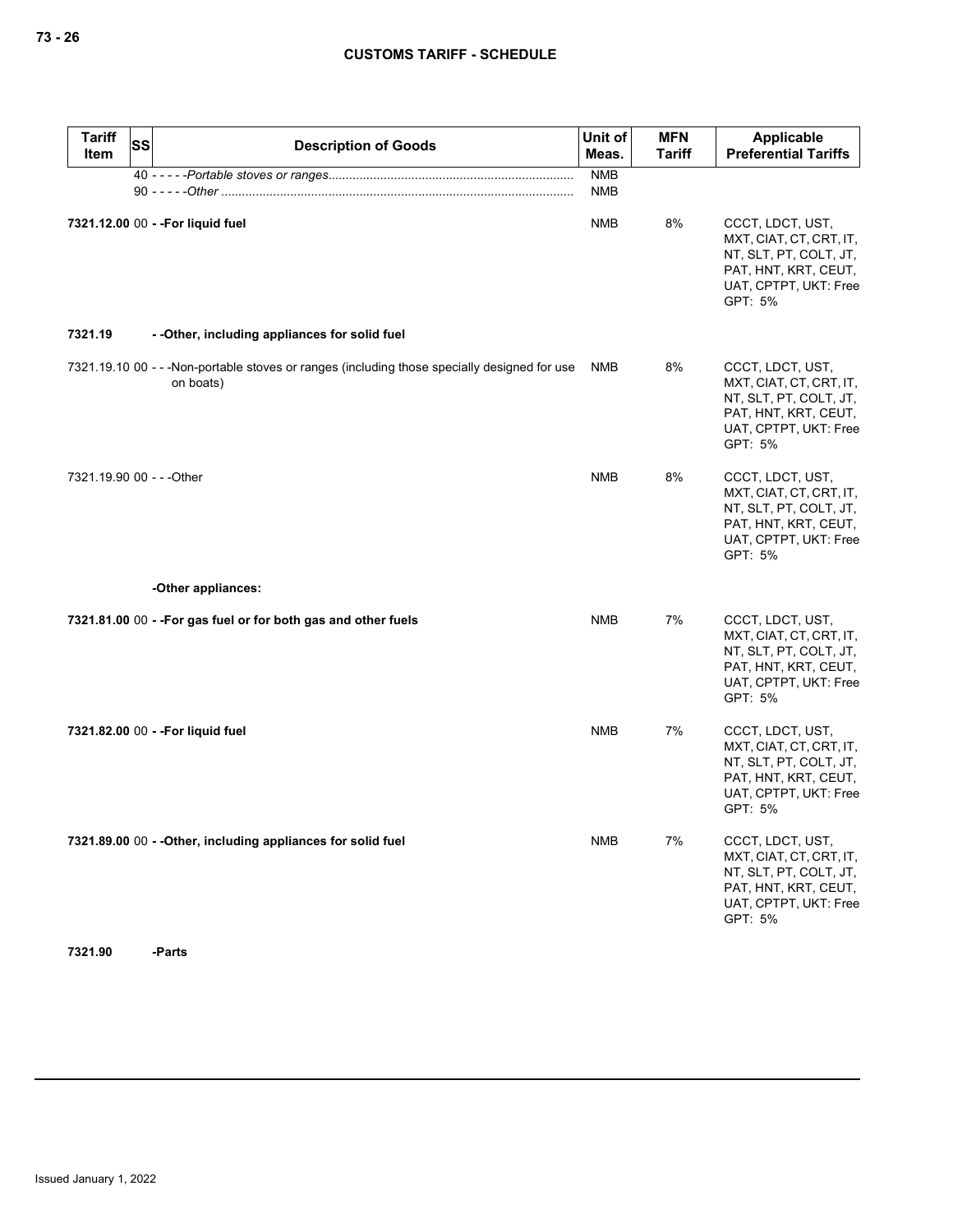| <b>Tariff</b><br><b>Item</b> | <b>SS</b> | <b>Description of Goods</b>                                                                                                                                                                                                                                                                                                                                                                                                                                                                                                                                                                                                                                                                       | Unit of<br>Meas. | <b>MFN</b><br><b>Tariff</b> | <b>Applicable</b><br><b>Preferential Tariffs</b>                                                                                  |
|------------------------------|-----------|---------------------------------------------------------------------------------------------------------------------------------------------------------------------------------------------------------------------------------------------------------------------------------------------------------------------------------------------------------------------------------------------------------------------------------------------------------------------------------------------------------------------------------------------------------------------------------------------------------------------------------------------------------------------------------------------------|------------------|-----------------------------|-----------------------------------------------------------------------------------------------------------------------------------|
| 7321.90.10                   |           | ---Cast iron grilles, of a weight not exceeding 3 kg, not further worked than as<br>cast, cut and ground, for use in the manufacture of finished grilles for non-<br>industrial non-portable stoves or ranges, for gas fuel or for both gas or<br>other fuels;<br>For appliances, excluding cooking appliances and plate warmers;<br>For cooking appliances and plate warmers for gas fuel or for both gas and<br>other fuels, excluding non-portable stoves or ranges (including those<br>specially designed for use on boats)<br>10 - - - - - For appliances, excluding cooking appliances and plate warmers<br>- - - For non-portable stoves or ranges (including those specially designed for |                  | Free                        | CCCT, LDCT, GPT, UST,<br>MXT, CIAT, CT, CRT, IT,<br>NT, SLT, PT, COLT, JT,<br>PAT, HNT, KRT, CEUT,<br>UAT, CPTPT, UKT: Free       |
|                              |           | use on boats), for gas fuel or for both gas or other fuels:<br>7321.90.21 00 - - - - Cooking chambers                                                                                                                                                                                                                                                                                                                                                                                                                                                                                                                                                                                             |                  | 8%                          | CCCT, LDCT, UST,<br>MXT, CIAT, CT, CRT, IT,<br>NT, SLT, PT, COLT, JT,<br>PAT, HNT, KRT, CEUT,<br>UAT, CPTPT, UKT: Free<br>GPT: 5% |
|                              |           | 7321.90.22 00 - - - - Top surface panels                                                                                                                                                                                                                                                                                                                                                                                                                                                                                                                                                                                                                                                          |                  | 8%                          | CCCT, LDCT, UST,<br>MXT, CIAT, CT, CRT, IT,<br>NT, SLT, PT, COLT, JT,<br>PAT, HNT, KRT, CEUT,<br>UAT, CPTPT, UKT: Free<br>GPT: 5% |
|                              |           | 7321.90.23 00 - - - -Door assemblies, incorporating at least two of the following: inner panel,<br>outer panel, window, insulation                                                                                                                                                                                                                                                                                                                                                                                                                                                                                                                                                                |                  | 8%                          | CCCT, LDCT, UST,<br>MXT, CIAT, CT, CRT, IT,<br>NT, SLT, PT, COLT, JT,<br>PAT, HNT, KRT, CEUT,<br>UAT, CPTPT, UKT: Free<br>GPT: 5% |
|                              |           | 7321.90.24 00 - - - - Oven pilot burners, top burners of other than cast iron, oven burners and<br>lighter cones, for use in the manufacture of ranges                                                                                                                                                                                                                                                                                                                                                                                                                                                                                                                                            |                  | Free                        | CCCT, LDCT, GPT, UST,<br>MXT, CIAT, CT, CRT, IT,<br>NT, SLT, PT, COLT, JT,<br>PAT, HNT, KRT, CEUT,<br>UAT, CPTPT, UKT: Free       |
|                              |           |                                                                                                                                                                                                                                                                                                                                                                                                                                                                                                                                                                                                                                                                                                   |                  | 8%                          | CCCT, LDCT, UST,<br>MXT, CIAT, CT, CRT, IT,<br>NT, SLT, PT, COLT, JT,<br>PAT, HNT, KRT, CEUT,<br>UAT, CPTPT, UKT: Free<br>GPT: 5% |
| 7321.90.90 00 - - - Other    |           |                                                                                                                                                                                                                                                                                                                                                                                                                                                                                                                                                                                                                                                                                                   |                  | 8%                          | CCCT, LDCT, UST,<br>MXT, CIAT, CT, CRT, IT,<br>NT, SLT, PT, COLT, JT,<br>PAT, HNT, KRT, CEUT,<br>UAT, CPTPT, UKT: Free<br>GPT: 5% |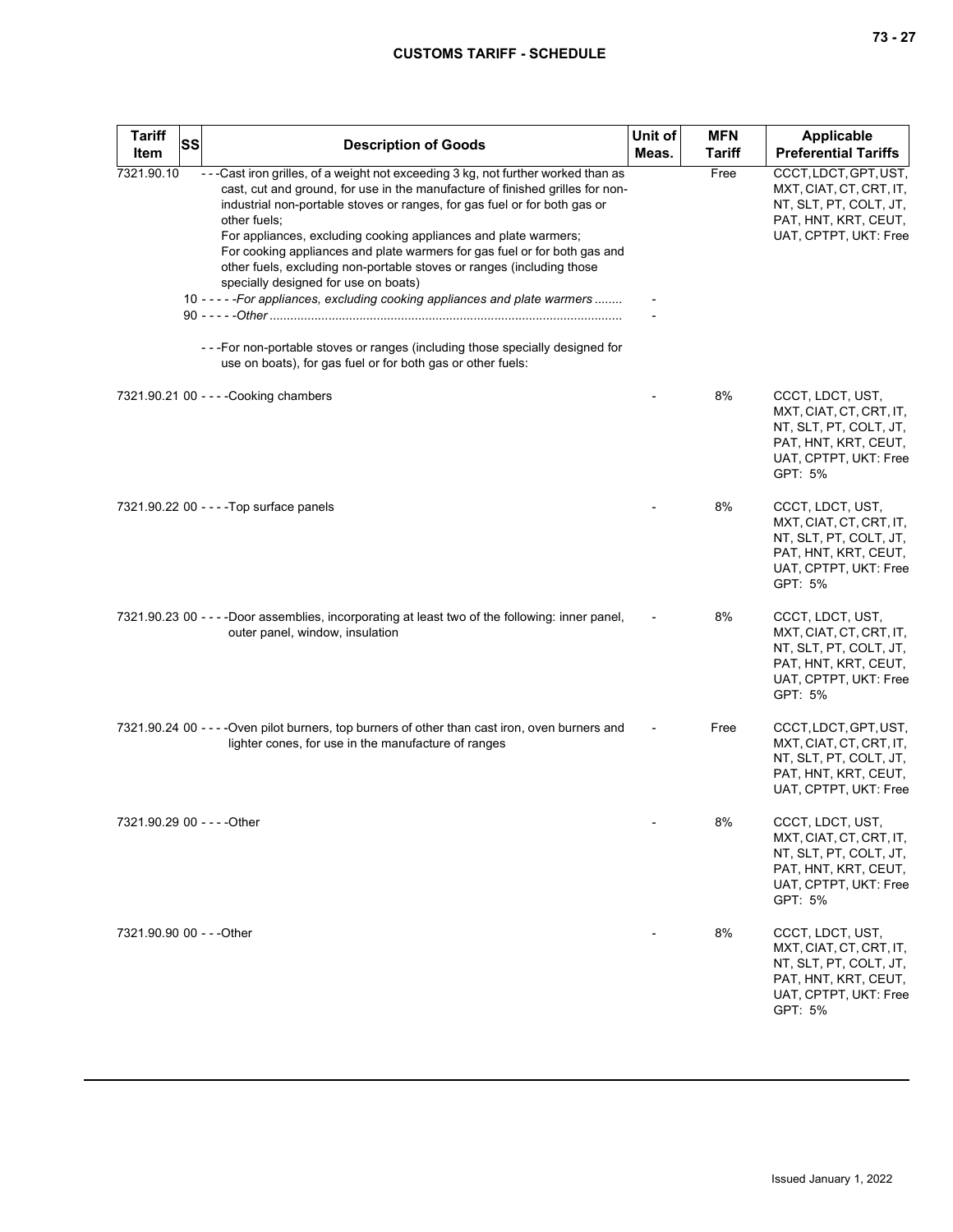| <b>Tariff</b><br>Item     | SS | <b>Description of Goods</b>                                                                                                                                                                                                                                                                                                          | Unit of<br>Meas.                       | <b>MFN</b><br>Tariff | <b>Applicable</b><br><b>Preferential Tariffs</b>                                                                                  |
|---------------------------|----|--------------------------------------------------------------------------------------------------------------------------------------------------------------------------------------------------------------------------------------------------------------------------------------------------------------------------------------|----------------------------------------|----------------------|-----------------------------------------------------------------------------------------------------------------------------------|
| 73.22                     |    | Radiators for central heating, not electrically heated, and parts thereof,<br>of iron or steel; air heaters and hot air distributors (including<br>distributors which can also distribute fresh or conditioned air), not<br>electrically heated, incorporating a motor-driven fan or blower, and parts<br>thereof, of iron or steel. |                                        |                      |                                                                                                                                   |
|                           |    | -Radiators and parts thereof:                                                                                                                                                                                                                                                                                                        |                                        |                      |                                                                                                                                   |
|                           |    | 7322.11.00 00 - - Of cast iron                                                                                                                                                                                                                                                                                                       | <b>NMB</b>                             | 7%                   | CCCT, LDCT, GPT, UST,<br>MXT, CIAT, CT, CRT, IT,<br>NT, SLT, PT, COLT, JT,<br>PAT, HNT, KRT, CEUT,<br>UAT, CPTPT, UKT: Free       |
| 7322.19.00 00 - - Other   |    |                                                                                                                                                                                                                                                                                                                                      | <b>NMB</b>                             | 7%                   | CCCT, LDCT, GPT, UST,<br>MXT, CIAT, CT, CRT, IT,<br>NT, SLT, PT, COLT, JT,<br>PAT, HNT, KRT, CEUT,<br>UAT, CPTPT, UKT: Free       |
| 7322.90                   |    | -Other                                                                                                                                                                                                                                                                                                                               |                                        |                      |                                                                                                                                   |
| 7322.90.10                |    | ---For heating buildings                                                                                                                                                                                                                                                                                                             |                                        | 7.5%                 | CCCT, LDCT, UST,<br>MXT, CIAT, CT, CRT, IT,<br>NT, SLT, PT, COLT, JT,<br>PAT, HNT, KRT, CEUT,<br>UAT, CPTPT, UKT: Free<br>GPT: 5% |
|                           |    | -----Warm air furnaces and parts thereof:                                                                                                                                                                                                                                                                                            |                                        |                      |                                                                                                                                   |
|                           |    |                                                                                                                                                                                                                                                                                                                                      | <b>NMB</b><br>NMB<br><b>NMB</b><br>NMB |                      |                                                                                                                                   |
|                           |    | 7322.90.20 00 - - - Process air heaters;<br>Switch heaters and sensing heads (hot air and oil fired), horizontal air<br>curtains, for railway tracks                                                                                                                                                                                 | NMB                                    | 7.5%                 | CCCT, LDCT, GPT, UST,<br>MXT, CIAT, CT, CRT, IT,<br>NT, SLT, PT, COLT, JT,<br>PAT, HNT, KRT, CEUT,<br>UAT, CPTPT, UKT: Free       |
| 7322.90.90 00 - - - Other |    |                                                                                                                                                                                                                                                                                                                                      | NMB                                    | Free                 | CCCT, LDCT, GPT, UST,<br>MXT, CIAT, CT, CRT, IT,<br>NT, SLT, PT, COLT, JT,<br>PAT, HNT, KRT, CEUT,<br>UAT, CPTPT, UKT: Free       |
| 73.23                     |    | Table, kitchen or other household articles and parts thereof, of iron or<br>steel; iron or steel wool; pot scourers and scouring or polishing pads,<br>gloves and the like, of iron or steel.                                                                                                                                        |                                        |                      |                                                                                                                                   |
|                           |    | 7323.10.00 00 - Iron or steel wool; pot scourers and scouring or polishing pads, gloves<br>and the like                                                                                                                                                                                                                              | KGM                                    | 6.5%                 | CCCT, LDCT, UST,<br>MXT, CIAT, CT, CRT, IT,<br>NT, SLT, PT, COLT, JT,<br>PAT, HNT, KRT, CEUT,<br>UAT, CPTPT, UKT: Free<br>GPT: 3% |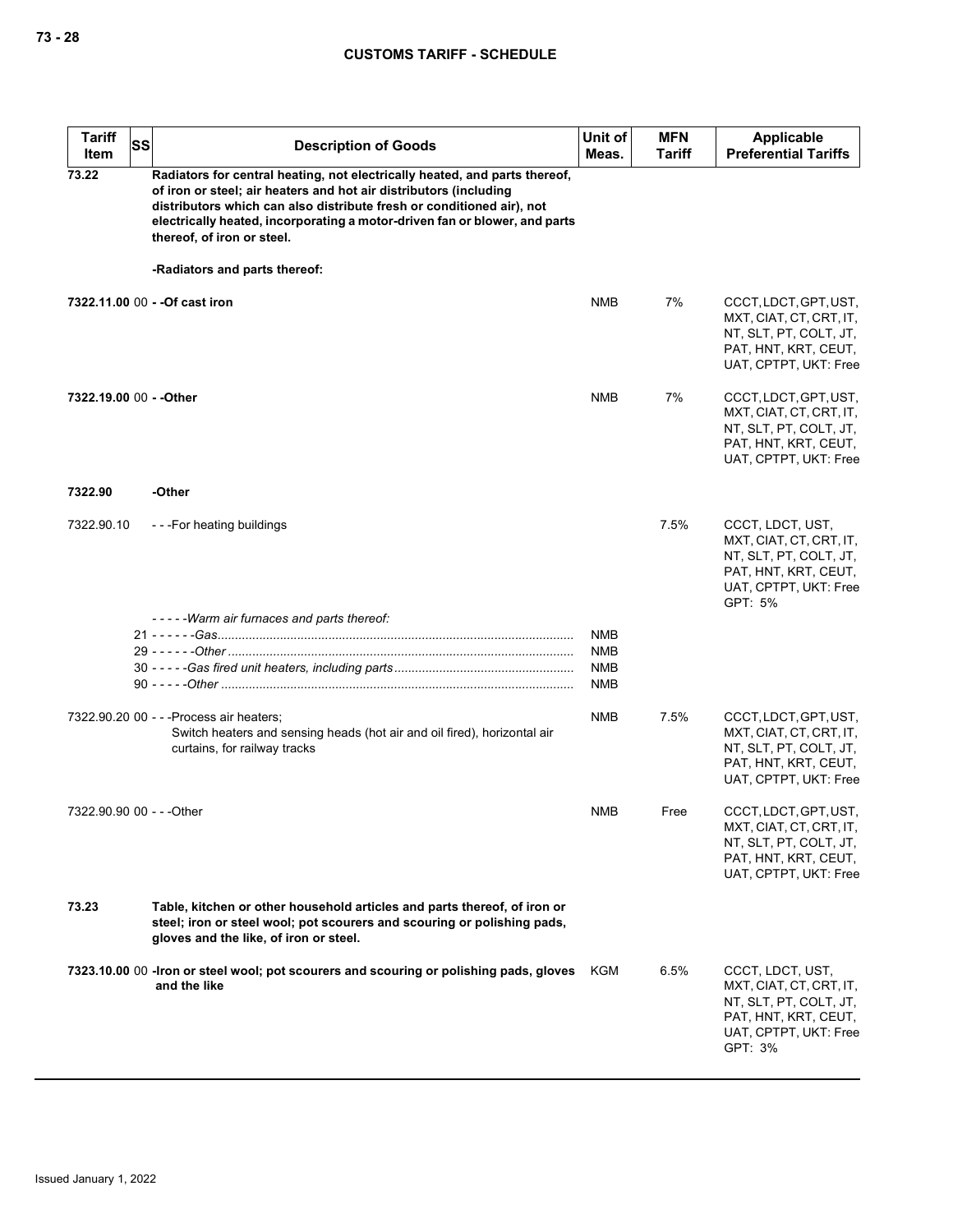| <b>Tariff</b><br><b>Item</b> | SS | <b>Description of Goods</b>                                      | Unit of<br>Meas.                       | <b>MFN</b><br>Tariff | Applicable<br><b>Preferential Tariffs</b>                                                                                         |
|------------------------------|----|------------------------------------------------------------------|----------------------------------------|----------------------|-----------------------------------------------------------------------------------------------------------------------------------|
|                              |    | -Other:                                                          |                                        |                      |                                                                                                                                   |
|                              |    | 7323.91.00 00 - - Of cast iron, not enamelled                    |                                        | 6.5%                 | CCCT, LDCT, UST,<br>MXT, CIAT, CT, CRT, IT,<br>NT, SLT, PT, COLT, JT,<br>PAT, HNT, KRT, CEUT,<br>UAT, CPTPT, UKT: Free<br>GPT: 5% |
|                              |    | 7323.92.00 00 - - Of cast iron, enamelled                        |                                        | 6.5%                 | CCCT, LDCT, UST,<br>MXT, CIAT, CT, CRT, IT,<br>NT, SLT, PT, COLT, JT,<br>PAT, HNT, KRT, CEUT,<br>UAT, CPTPT, UKT: Free<br>GPT: 5% |
| 7323.93                      |    | - - Of stainless steel                                           |                                        |                      |                                                                                                                                   |
|                              |    | 7323.93.10 00 - - - Parts for use in the manufacture of cookware | <b>KGM</b>                             | Free                 | CCCT, LDCT, GPT, UST,<br>MXT, CIAT, CT, CRT, IT,<br>NT, SLT, PT, COLT, JT,<br>PAT, HNT, KRT, CEUT,<br>UAT, CPTPT, UKT: Free       |
| 7323.93.90                   |    | $- -$ Other                                                      |                                        | 6.5%                 | CCCT, LDCT, UST,<br>MXT, CIAT, CT, CRT, IT,<br>NT, SLT, PT, COLT, JT,<br>PAT, HNT, KRT, CEUT,<br>UAT, CPTPT, UKT: Free<br>GPT: 5% |
|                              |    |                                                                  | <b>NMB</b><br>KGM                      |                      |                                                                                                                                   |
| 7323.94.00                   |    | - - Of iron (other than cast iron) or steel, enamelled           |                                        | 6.5%                 | CCCT, LDCT, UST,<br>MXT, CIAT, CT, CRT, IT,<br>NT, SLT, PT, COLT, JT,<br>PAT, HNT, KRT, CEUT,<br>UAT, CPTPT, UKT: Free<br>GPT: 5% |
|                              |    |                                                                  | <b>NMB</b>                             |                      |                                                                                                                                   |
|                              |    | $---Other:$                                                      | <b>NMB</b>                             |                      |                                                                                                                                   |
|                              |    |                                                                  | NMB                                    |                      |                                                                                                                                   |
| 7323.99.00                   |    | - -Other                                                         |                                        | 6.5%                 | CCCT, LDCT, UST,<br>MXT, CIAT, CT, CRT, IT,<br>NT, SLT, PT, COLT, JT,<br>PAT, HNT, KRT, CEUT,<br>UAT, CPTPT, UKT: Free<br>GPT: 5% |
|                              |    |                                                                  | <b>NMB</b><br>$\overline{\phantom{a}}$ |                      |                                                                                                                                   |
| 73.24                        |    | Sanitary ware and parts thereof, of iron or steel.               |                                        |                      |                                                                                                                                   |

 $\mathbf{I}$ 

 $\mathbf{I}$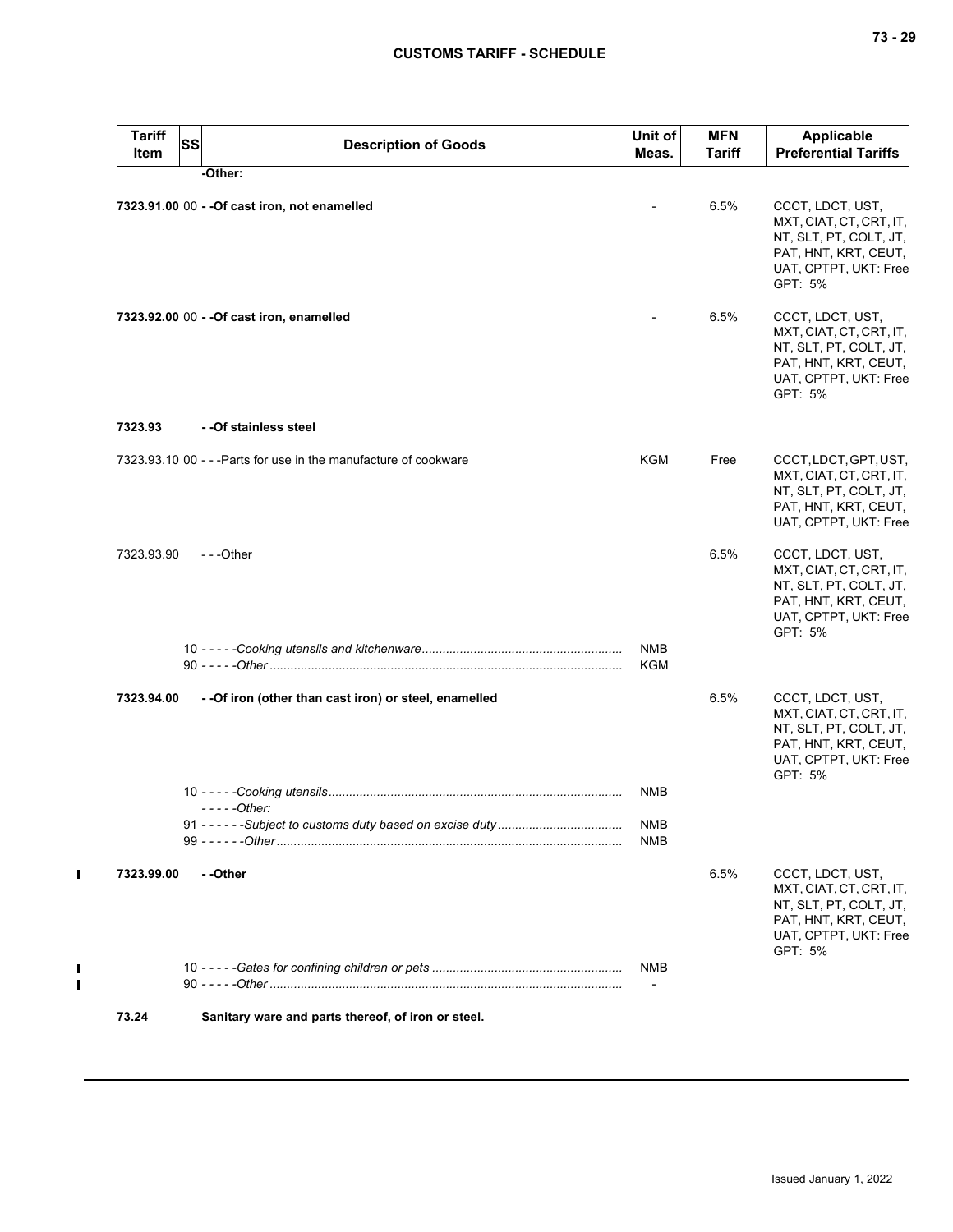| <b>Tariff</b><br><b>SS</b><br>Item | <b>Description of Goods</b>                                                                       | Unit of<br>Meas.  | <b>MFN</b><br><b>Tariff</b> | <b>Applicable</b><br><b>Preferential Tariffs</b>                                                                                  |
|------------------------------------|---------------------------------------------------------------------------------------------------|-------------------|-----------------------------|-----------------------------------------------------------------------------------------------------------------------------------|
| 7324.10.00                         | -Sinks and wash basins, of stainless steel                                                        |                   | 7%                          | CCCT, LDCT, UST,<br>MXT, CIAT, CT, CRT, IT,<br>NT, SLT, PT, COLT, JT,<br>PAT, HNT, KRT, CEUT,<br>UAT, CPTPT, UKT: Free            |
|                                    |                                                                                                   | NMB<br><b>NMB</b> |                             | GPT: 5%                                                                                                                           |
|                                    | -Baths:<br>7324.21.00 00 - - Of cast iron, whether or not enamelled                               | <b>NMB</b>        | 7%                          | CCCT, LDCT, UST,<br>MXT, CIAT, CT, CRT, IT,<br>NT, SLT, PT, COLT, JT,<br>PAT, HNT, KRT, CEUT,<br>UAT, CPTPT, UKT: Free<br>GPT: 5% |
| 7324.29                            | - -Other                                                                                          |                   |                             |                                                                                                                                   |
|                                    | 7324.29.10 00 - - - Stampings and assemblies thereof, for use in the manufacture of bath tubs NMB |                   | Free                        | CCCT, LDCT, GPT, UST,<br>MXT, CIAT, CT, CRT, IT,<br>NT, SLT, PT, COLT, JT,<br>PAT, HNT, KRT, CEUT,<br>UAT, CPTPT, UKT: Free       |
| 7324.29.90 00 - - - Other          |                                                                                                   | <b>NMB</b>        | 7%                          | CCCT, LDCT, UST,<br>MXT, CIAT, CT, CRT, IT,<br>NT, SLT, PT, COLT, JT,<br>PAT, HNT, KRT, CEUT,<br>UAT, CPTPT, UKT: Free<br>GPT: 5% |
|                                    | 7324.90.00 00 - Other, including parts                                                            |                   | 6.5%                        | CCCT, LDCT, UST,<br>MXT, CIAT, CT, CRT, IT,<br>NT, SLT, PT, COLT, JT,<br>PAT, HNT, KRT, CEUT,<br>UAT, CPTPT, UKT: Free<br>GPT: 5% |
| 73.25                              | Other cast articles of iron or steel.                                                             |                   |                             |                                                                                                                                   |
| 7325.10.00                         | -Of non-malleable cast iron                                                                       |                   | 6%                          | CCCT, LDCT, UST,<br>MXT, CIAT, CT, CRT, IT,<br>NT, SLT, PT, COLT, JT,<br>PAT, HNT, KRT, CEUT,<br>UAT, CPTPT, UKT: Free<br>GPT: 5% |
|                                    |                                                                                                   | <b>KGM</b>        |                             |                                                                                                                                   |
|                                    |                                                                                                   | <b>KGM</b>        |                             |                                                                                                                                   |

**-Other:**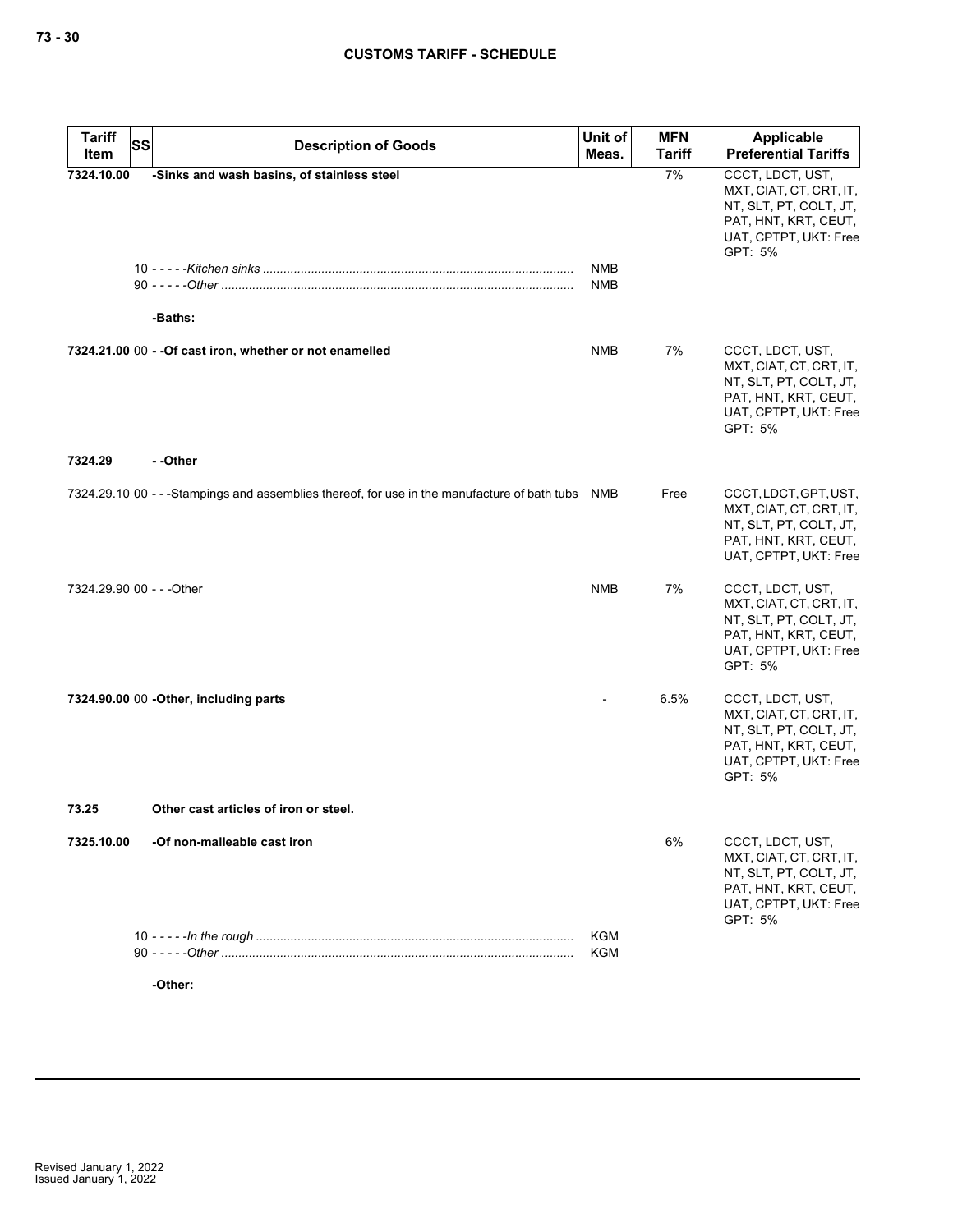| <b>Tariff</b><br>Item | <b>SS</b> | <b>Description of Goods</b>                                                                                                                                                                                                                                                                                                                                                                                                                                               | Unit of<br>Meas. | <b>MFN</b><br><b>Tariff</b> | <b>Applicable</b><br><b>Preferential Tariffs</b>                                                                                  |
|-----------------------|-----------|---------------------------------------------------------------------------------------------------------------------------------------------------------------------------------------------------------------------------------------------------------------------------------------------------------------------------------------------------------------------------------------------------------------------------------------------------------------------------|------------------|-----------------------------|-----------------------------------------------------------------------------------------------------------------------------------|
| 7325.91.00            |           | - - Grinding balls and similar articles for mills                                                                                                                                                                                                                                                                                                                                                                                                                         | KGM<br>KGM       | Free                        | CCCT, LDCT, GPT, UST,<br>MXT, CIAT, CT, CRT, IT,<br>NT, SLT, PT, COLT, JT,<br>PAT, HNT, KRT, CEUT,<br>UAT, CPTPT, UKT: Free       |
| 7325.99               |           | - -Other                                                                                                                                                                                                                                                                                                                                                                                                                                                                  |                  |                             |                                                                                                                                   |
|                       |           | 7325.99.10 00 - - - The following, to be employed in the exploration, discovery, development,<br>maintenance, testing, depletion or production of oil or natural gas wells or<br>potash or rock salt deposits:<br>Flanged casing heads;<br>Screwed casing heads for surface casings of an external diameter<br>exceeding 273 mm, or rated for service in working pressures exceeding<br>14 MPa W.O.G. (water, oil, gas)                                                   | KGM              | Free                        | CCCT, LDCT, GPT, UST,<br>MXT, CIAT, CT, CRT, IT,<br>NT, SLT, PT, COLT, JT,<br>PAT, HNT, KRT, CEUT,<br>UAT, CPTPT, UKT: Free       |
|                       |           | ---Other:                                                                                                                                                                                                                                                                                                                                                                                                                                                                 |                  |                             |                                                                                                                                   |
|                       |           | 7325.99.91 00 - - - - In the rough                                                                                                                                                                                                                                                                                                                                                                                                                                        | KGM              | 6%                          | CCCT, LDCT, UST,<br>MXT, CIAT, CT, CRT, IT,<br>NT, SLT, PT, COLT, JT,<br>PAT, HNT, KRT, CEUT,<br>UAT, CPTPT, UKT: Free<br>GPT: 5% |
|                       |           | 7325.99.99 00 - - - - Other                                                                                                                                                                                                                                                                                                                                                                                                                                               | <b>KGM</b>       | 6.5%                        | CCCT, LDCT, UST,<br>MXT, CIAT, CT, CRT, IT,<br>NT, SLT, PT, COLT, JT,<br>PAT, HNT, KRT, CEUT,<br>UAT, CPTPT, UKT: Free<br>GPT: 5% |
| 73.26                 |           | Other articles of iron or steel.                                                                                                                                                                                                                                                                                                                                                                                                                                          |                  |                             |                                                                                                                                   |
|                       |           | -Forged or stamped, but not further worked:                                                                                                                                                                                                                                                                                                                                                                                                                               |                  |                             |                                                                                                                                   |
|                       |           | 7326.11.00 00 - - Grinding balls and similar articles for mills                                                                                                                                                                                                                                                                                                                                                                                                           | KGM              | Free                        | CCCT, LDCT, GPT, UST,<br>MXT, CIAT, CT, CRT, IT,<br>NT, SLT, PT, COLT, JT,<br>PAT, HNT, KRT, CEUT,<br>UAT, CPTPT, UKT: Free       |
| 7326.19               |           | - -Other                                                                                                                                                                                                                                                                                                                                                                                                                                                                  |                  |                             |                                                                                                                                   |
|                       |           | 7326.19.10 00 - - -Flanged wellhead tubing heads and flanged casing head spools, in the<br>rough, for use in the manufacture of wellhead tubing heads or casing head<br>spools, rated for service in working pressures exceeding 14 MPa W.O.G.<br>(water, oil, gas), to be employed in the exploration, discovery,<br>development, maintenance, testing, depletion or production of oil or<br>natural gas wells;<br>Wick sustainers for use in the manufacture of candles | KGM              | Free                        | CCCT, LDCT, GPT, UST,<br>MXT, CIAT, CT, CRT, IT,<br>NT, SLT, PT, COLT, JT,<br>PAT, HNT, KRT, CEUT,<br>UAT, CPTPT, UKT: Free       |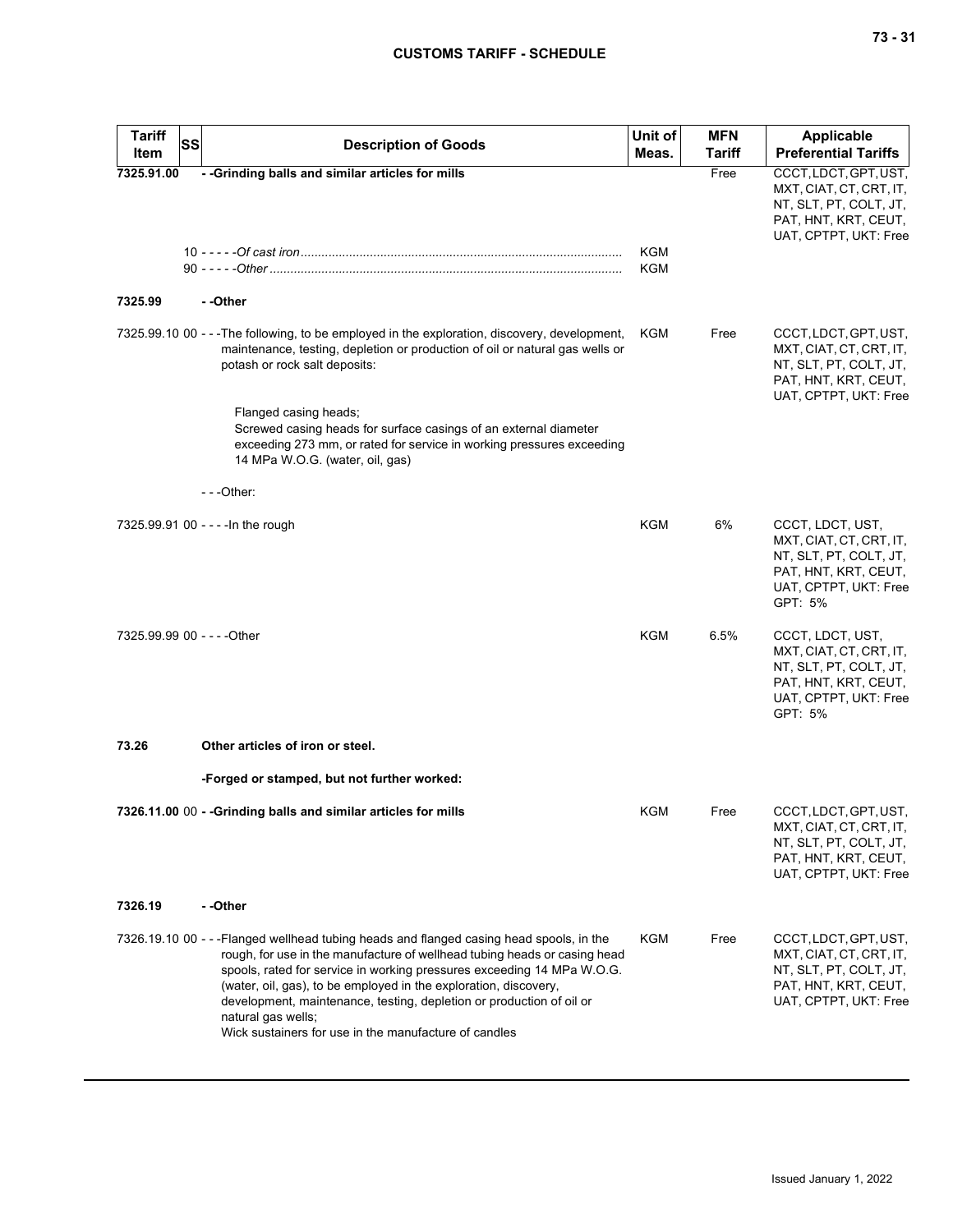| Tariff<br>Item            | <b>SS</b> | <b>Description of Goods</b>                                                                                                                                                                                                                                                                                                                                                                                                                                                                                                                                                                                                                                                                                                                                                                                                                                                                                                                                                                                                                                                                                                                                                                                                                                                                                                                                                                                                                                                                                 | Unit of<br>Meas. | <b>MFN</b><br>Tariff | Applicable<br><b>Preferential Tariffs</b>                                                                                         |
|---------------------------|-----------|-------------------------------------------------------------------------------------------------------------------------------------------------------------------------------------------------------------------------------------------------------------------------------------------------------------------------------------------------------------------------------------------------------------------------------------------------------------------------------------------------------------------------------------------------------------------------------------------------------------------------------------------------------------------------------------------------------------------------------------------------------------------------------------------------------------------------------------------------------------------------------------------------------------------------------------------------------------------------------------------------------------------------------------------------------------------------------------------------------------------------------------------------------------------------------------------------------------------------------------------------------------------------------------------------------------------------------------------------------------------------------------------------------------------------------------------------------------------------------------------------------------|------------------|----------------------|-----------------------------------------------------------------------------------------------------------------------------------|
| 7326.19.90 00 - - - Other |           |                                                                                                                                                                                                                                                                                                                                                                                                                                                                                                                                                                                                                                                                                                                                                                                                                                                                                                                                                                                                                                                                                                                                                                                                                                                                                                                                                                                                                                                                                                             | <b>KGM</b>       | 6.5%                 | CCCT, LDCT, UST,<br>MXT, CIAT, CT, CRT, IT,<br>NT, SLT, PT, COLT, JT,<br>PAT, HNT, KRT, CEUT,<br>UAT, CPTPT, UKT: Free<br>GPT: 5% |
|                           |           | 7326.20.00 00 -Articles of iron or steel wire                                                                                                                                                                                                                                                                                                                                                                                                                                                                                                                                                                                                                                                                                                                                                                                                                                                                                                                                                                                                                                                                                                                                                                                                                                                                                                                                                                                                                                                               |                  | 6.5%                 | CCCT, LDCT, UST,<br>MXT, CIAT, CT, CRT, IT,<br>NT, SLT, PT, COLT, JT,<br>PAT, HNT, KRT, CEUT,<br>UAT, CPTPT, UKT: Free<br>GPT: 5% |
| 7326.90                   |           | -Other                                                                                                                                                                                                                                                                                                                                                                                                                                                                                                                                                                                                                                                                                                                                                                                                                                                                                                                                                                                                                                                                                                                                                                                                                                                                                                                                                                                                                                                                                                      |                  |                      |                                                                                                                                   |
|                           |           | 7326.90.10 00 - - -Couplings for sucker rods, pony rods or polished rods for oilfield related<br>pumps;<br>Fishing tools and parts thereof to be employed in the exploration,<br>discovery, development, maintenance, testing, depletion or production of<br>oil or natural gas wells or for drilling machinery employed in the<br>exploration, discovery, development or operation of potash or rock salt<br>deposits;<br>For climbing or mountaineering;<br>For keeping nets open and swivels, to be employed in commercial fishing<br>or in the commercial harvesting of marine plants;<br>For use in the manufacture of detectors for propane or other toxic fumes;<br>For use in the manufacture of fire fighting vehicles;<br>For use in the manufacture of goods of Section XVI or of Chapter 73, such<br>goods being used in the recovery or production of crude oil from shales,<br>oil-sands or tar-sands;<br>For use in the manufacture or repair of engines or parts thereof for<br>commercial fishing vessels;<br>Forged steel clevis hooks and eye hooks for use in the manufacture of<br>debris chutes;<br>Identification bands for migratory birds;<br>Pitless well heads and parts thereof; Reusable containers, specially<br>designed to be employed in the transportation of motor vehicle<br>components which are free of customs duties, presented with the goods<br>therein:<br>Seat post clamps and cable hangers for use in the manufacture of<br>unicycles, bicycles or tricycles; |                  | Free                 | CCCT, LDCT, GPT,<br>UST, MXT, CIAT, CT,<br>CRT, IT, NT, SLT, PT,<br>COLT, JT, PAT, HNT,<br>KRT, CEUT, UAT,<br>CPTPT, UKT: Free    |